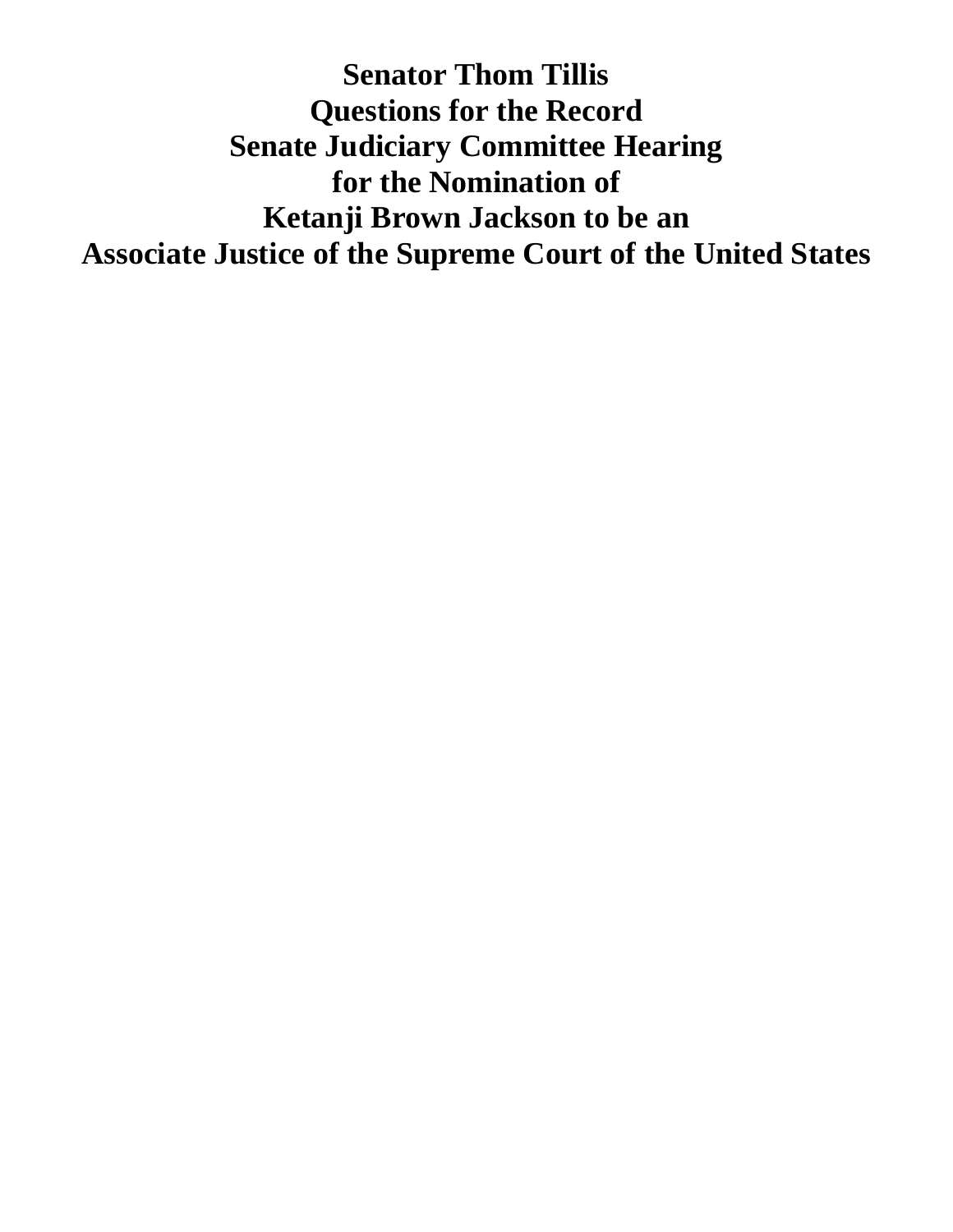## **I. Judicial Philosophy**

- 1. How would you describe your judicial philosophy?
- 2. Do you believe that your judicial philosophy involves being open-minded?
- 3.What is the difference between precedent and super precedent?
- 4. Are cases safe from reconsideration only when they are super precedent?
- 5.What is your level of familiarity with originalism?
- 6. Do you look to a statute's text/structure or the purpose of a statute?
- 7.Why do some observers label the Emergency Order Docket the Shadow Docket?
- 8.Is there anything shadowy about the emergency orders sought?
- 9.What is your favorite Federalist Paper and why?
- 10. What is the counter-majoritarian difficulty?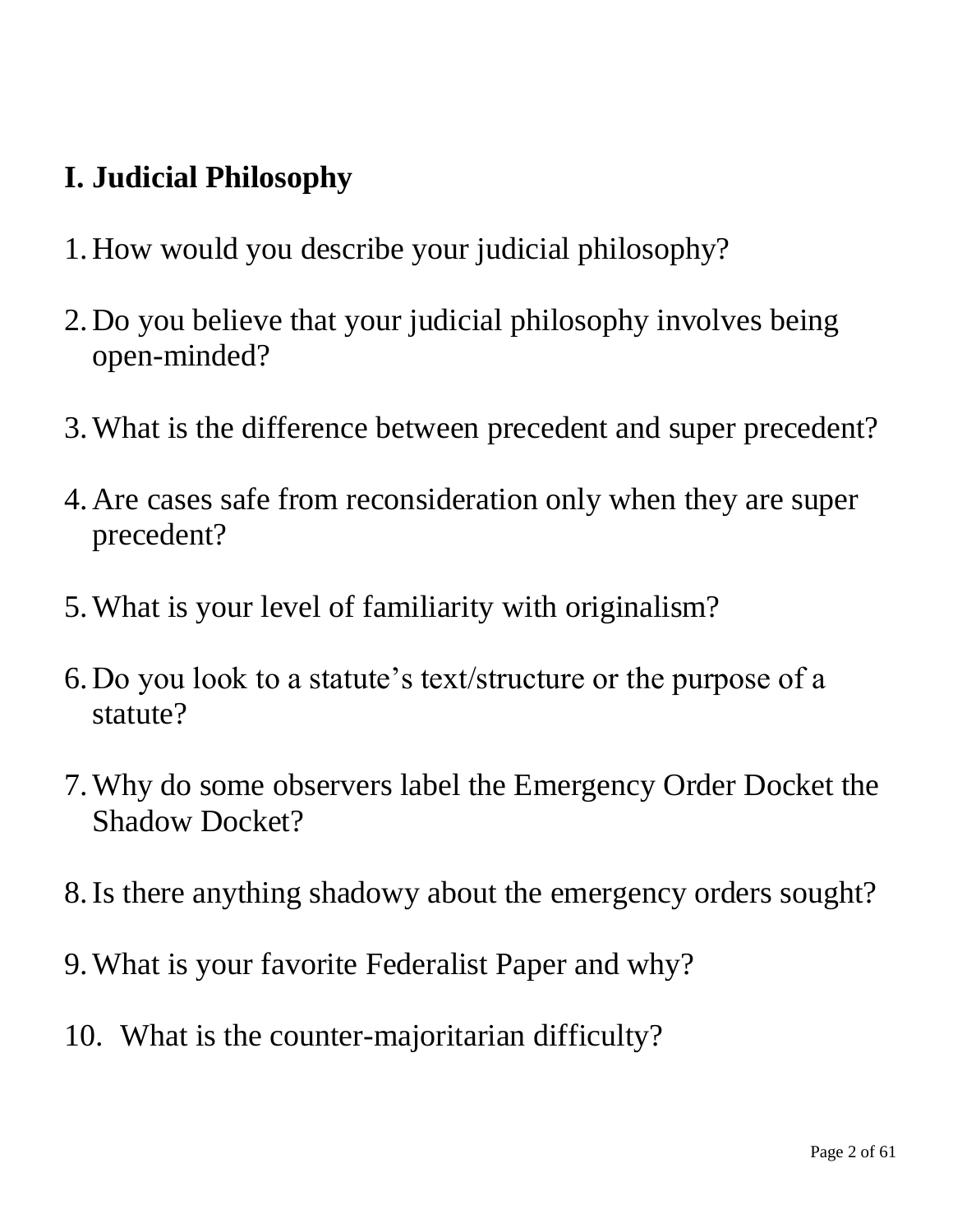- 11. Are courts undemocratic when they undo the will of elected officials?
- 12. Was Justice Kagan correct when she said "we are all originalists" at her confirmation hearing?
- 13. When should precedent be overruled?
	- a. In *Ramos v. Louisiana* (2020) Justice Kavanagh listed examples of when every justice has called for the overruling of precedent. Which justice's factors do you agree the most with?
	- b. Does the original meaning of the Constitution override *stare decisis* when they are in conflict?
- 14. Regarding severability
	- a. Should courts defer to Congress and strike only the unconstitutional portion of the law allowing the other sections to stand, or should they strike the entire law down?
	- b. How do we tell what Congress' intent was?
- 15. Please explain the Oath Clause. Does the Oath Clause fix the Constitutional meaning in time and thus only the Constitution's meaning at that time is allowed?
- 16. Do the words of the Constitution or instead does the history of the Constitution fix its meaning?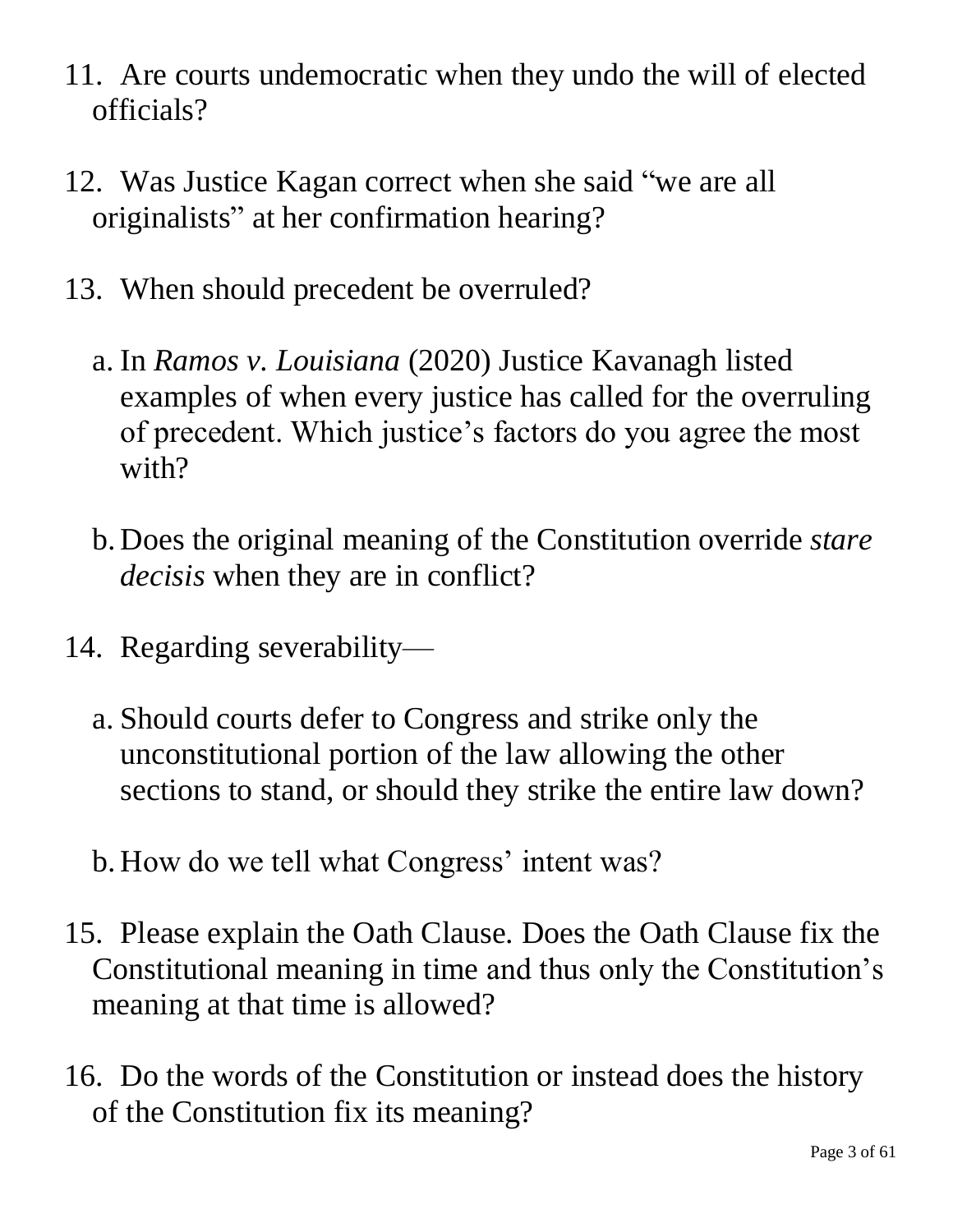- 17. Is the Constitution an intergenerational project?
- 18. Regarding your responses to QFRs for the D.C. Circuit Do you believe in original public meaning as your judicial philosophy?
- 19. Does the Constitution concentrate power at the local level or the national level?
- 20. Outside of the amendment process, does the Constitution change? If so, how so?
- 21. Is the President's refusal to enforce a law absent a constitutional concern proper?
- 22. Is the doctrine of Separation of Powers an essential part of our Constitution?
- 23. Should judges weigh public opinion when making decisions?
- 24. Are there some areas or doctrines of law that judicial review should not extend to?
- 25. Was *Marbury* a textual decision?
	- a. If yes, what is your basis for this answer?
- 26. Does Federalist 78 describe or endorse judicial review?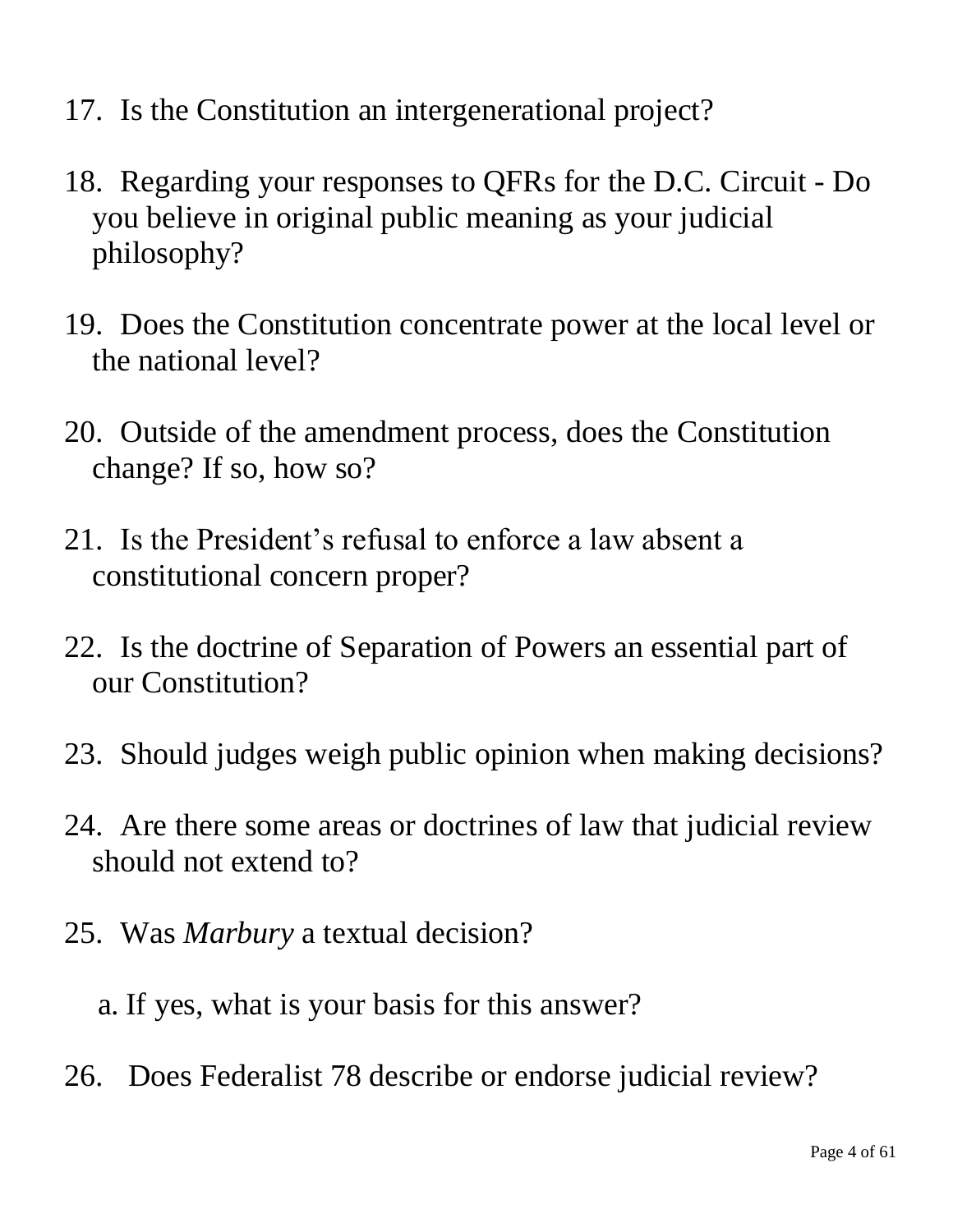- 27. Do you agree with some liberal scholars who claim that it is immoral to choose original intent over social welfare, broadly conceived?
- 28. What are the theories of incorporation for the Bill of Rights?
- 29. Does selective incorporation rely on the prioritization of some rights deemed sufficiently fundamental to enforce against the states but not others?
- 30. Why are some rights important enough to be in the Bill of Rights but not important enough to be applied to the states?
- 31. What factors should be used in deciding whether to grant relief on the Court's emergency order ("shadow") docket?
- 32. Do these factors remain consistent across all substantive areas of law or do some areas of law warrant a lower threshold for emergency relief?
- 33. When is it appropriate to deny relief on the emergency order docket?
- 34. As Justice Breyer wrote this month, are there "problems inherent in a system that allows for the imposition of the death penalty?"
- 35. Justice Kagan in argument last month in *Ysleta del Sur Pueblo v. Texas* pondered whether the Supreme Court should "'toss out' all substantive canons—a set of legal principles that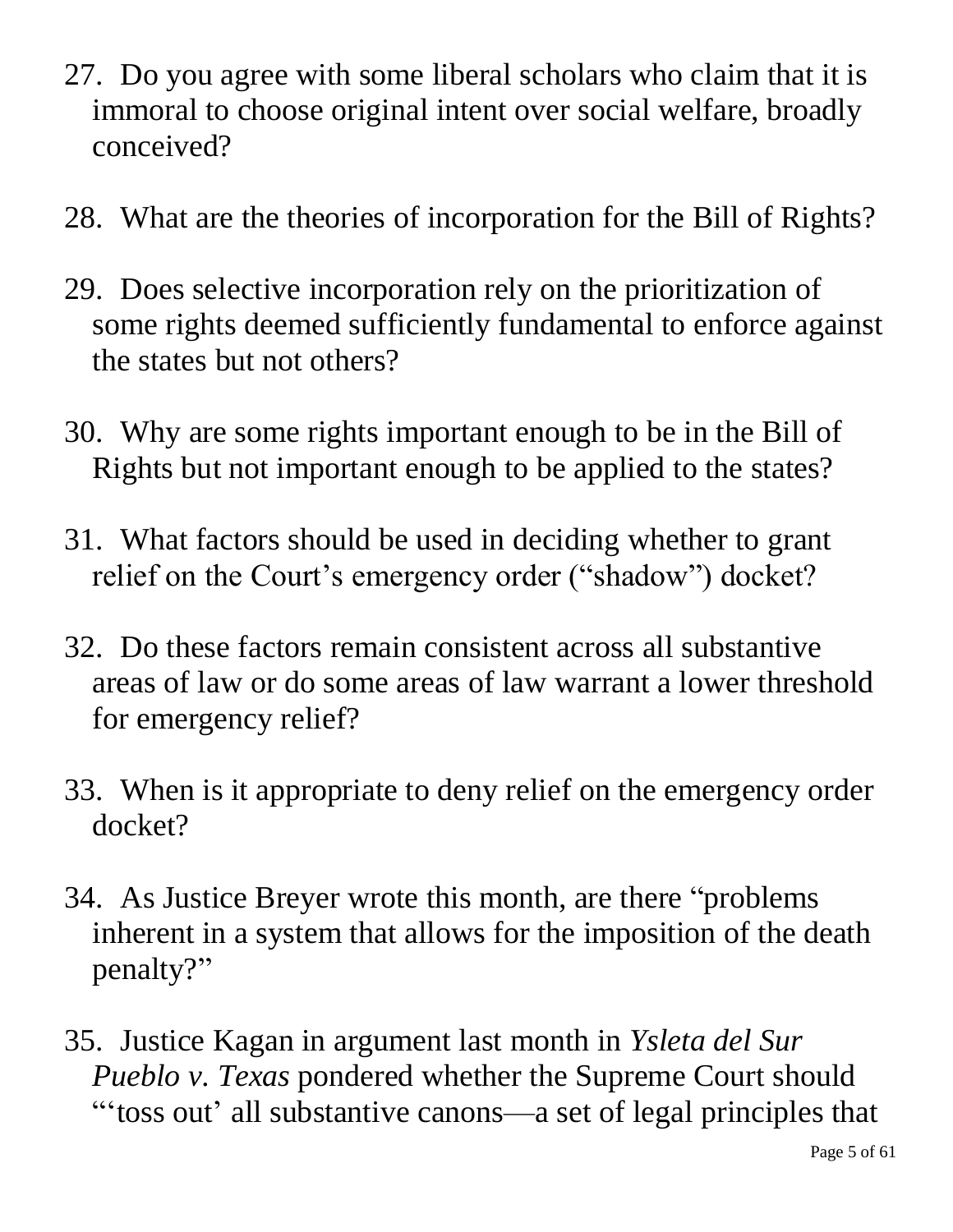are indeed "all over the place." Would "tossing out" these substantive canons uproot statutory interpretation?

### **II. Administrative Law**

- 1. Does agency deference enable administrative absolutism?
- 2. Does agency deference violate a judge's duty under Article III by compelling them to forgo their independent judgment?
- 3. Is agency deference contrary to the text of the APA that instructs "the reviewing court shall decide all relevant questions of law, interpret constitutional and statutory provisions, and determine the meaning or applicability of the terms of an agency action"? 5 U.S.C. Section 706.
- 4. Is agency deference contrary to the standard of *de novo*  review?
- 5. What is Brand X deference?
- 6. Does Brand X deference allow an agency to effectively overrule judicial precedents?
- 7. How do we ensure an independent co-equal judiciary if it must defer to another branch's judgment?
- 8. Does agency deference run contrary to Federalist No. 51 where James Madison wrote, "In framing a government which is to be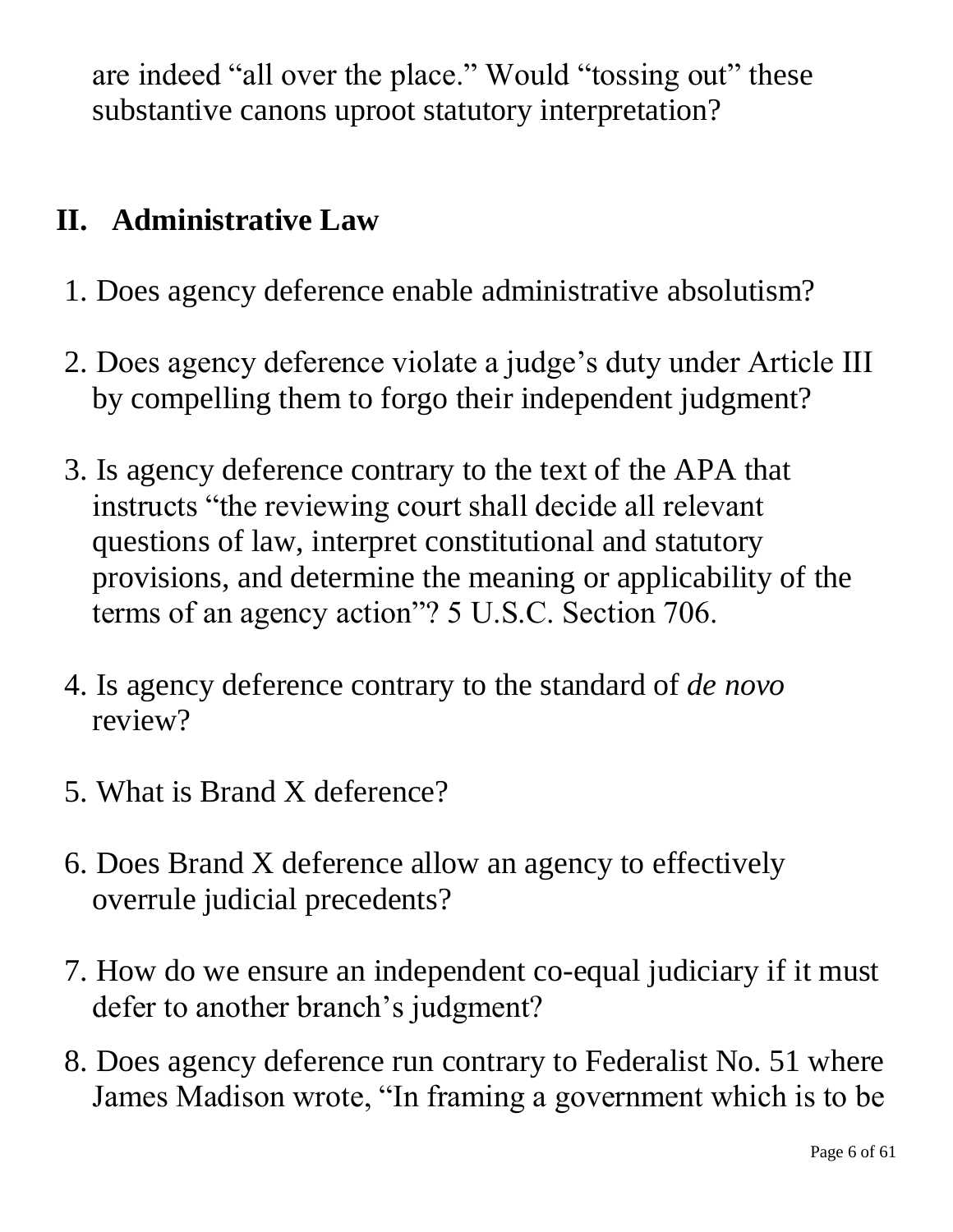administered by men over men, the great difficulty lies in this: you must first enable the government to control the governed; and in the next place oblige it to control itself. … experience has taught mankind the necessity of auxiliary precautions."

- 9. What is the *Chevron* doctrine?
- 10. What are the various *Chevron* steps?
- 11. Does *Chevron* improperly favor the government?
- 12. Should *Chevron* apply when the government's interpretation "tends to favor the government's own pecuniary interests?"
- 13. What is the Major Questions Doctrine?
- 14. Justice Breyer wrote some decades ago that allocation of responsibility should be based on "institutional capacities and strengths." So, doesn't this mean that Congress and not agencies should decide major policy matters? An example being a major matters like a workplace vaccine mandate?
- 15. Is the Major Questions Doctrine a substantive canon or constitutional canon?
- 16. Is Major Questions Doctrine a doctrine of interpretation or canon of construction?
- 17. What is constitutional avoidance?
- 18. What is the clear statement rule?
- 19. Is the Major Questions Doctrine a non-delegation canon or constitutional standard?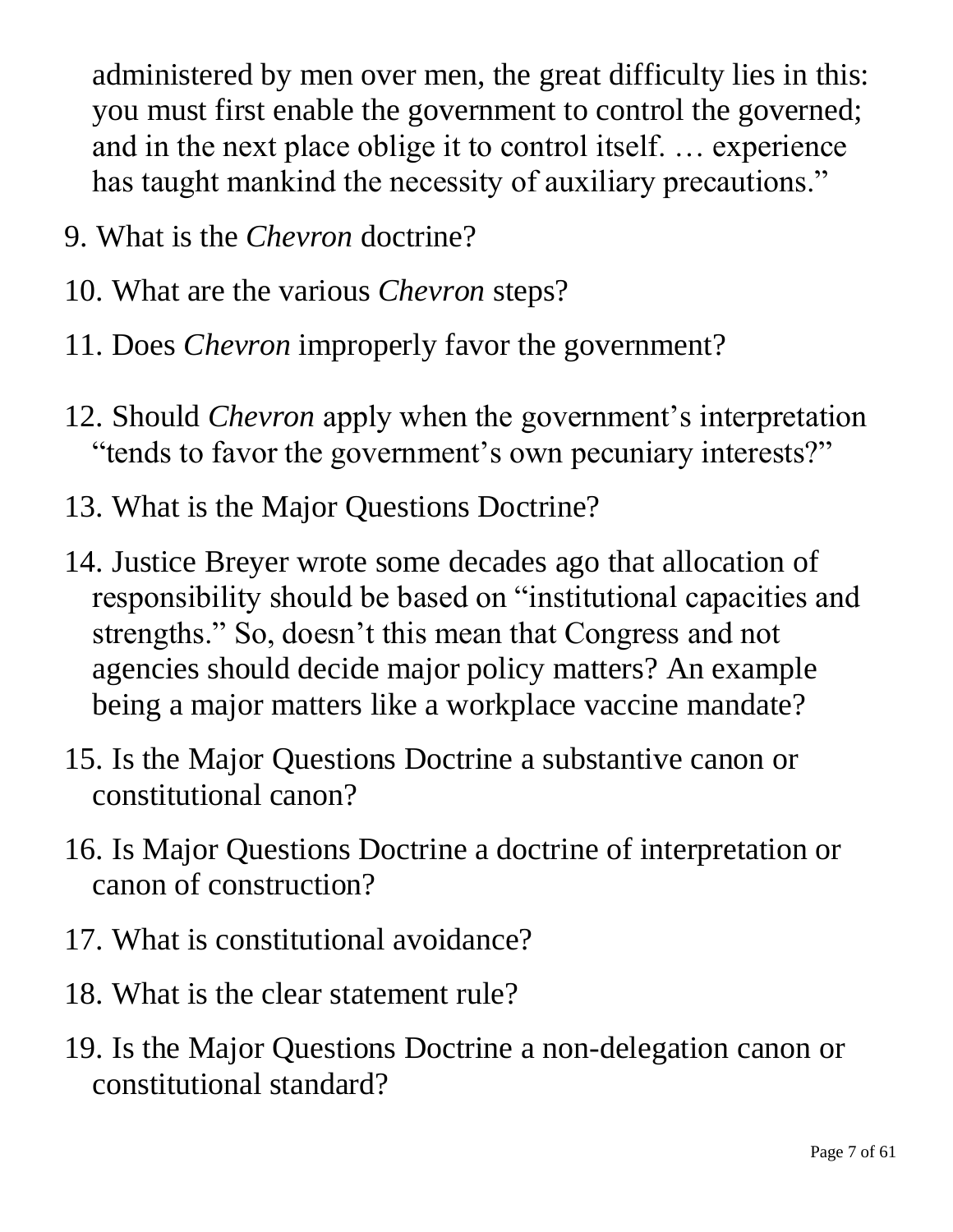20. Does Article I vest legislative power solely in Congress?

- a. If no, what constitutional text suggests it can be vested elsewhere?
- b.If yes, how can Congress delegate this vesting to the executive branch?
- 21. What is an "intelligible principle"?

### **III. Effect of forum shopping and due process that national injunctions raise**

- 1. Where is the power to grant injunctions in the Constitution?
- 2. What factors do you consider in whether to grant a preliminary injunction?
- 3. What factors do you consider in whether to grant a permanent injunction?
- 4. What is *Grupo Mexicano de Desarrollo S. A. v. Alliance Bond Fund, Inc.* (1999)?
- 5. Must equity development be tied to the tradition of equity?
- 6. Are respect, dignity, or vindication justiciable remedies that can be awarded by federal courts?
- 7. What is the rightful position principle?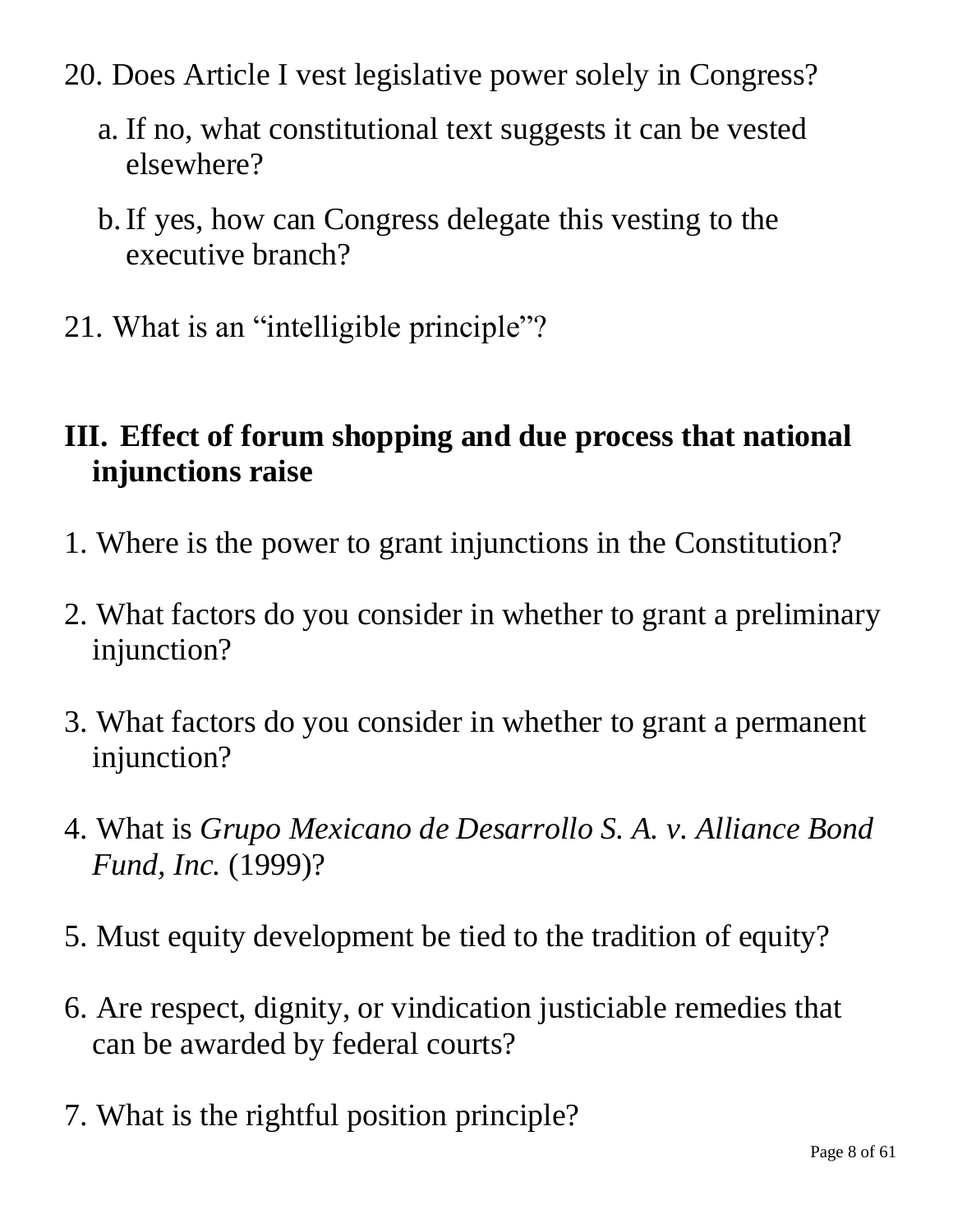8. Should damage awards be increased to account for attorney fees, even though that can leave a plaintiff with less relief than they feel they deserve?

### **IV. Civil Procedure**

- 1. Please explain the importance of *Ex parte Young*, in particular with respect to modern jurisprudence.
- 2. What is the writ of erasure?
- 3. Is *Bivens* an example of judicial activism?
- 4. Should *Bivens* be extended in new circumstances?
- 5. Does a *Bivens* extension violate the separation of powers per *Mesa*?
- 6. Does *Bivens* usurp legislative power?
- 7. What are the various abstention doctrines?
- 8. Does abstention promote federalism and deference to state power?
- 9. Does each branch of government interpret the Constitution?
- 10. Is the judiciary the most powerful branch of the federal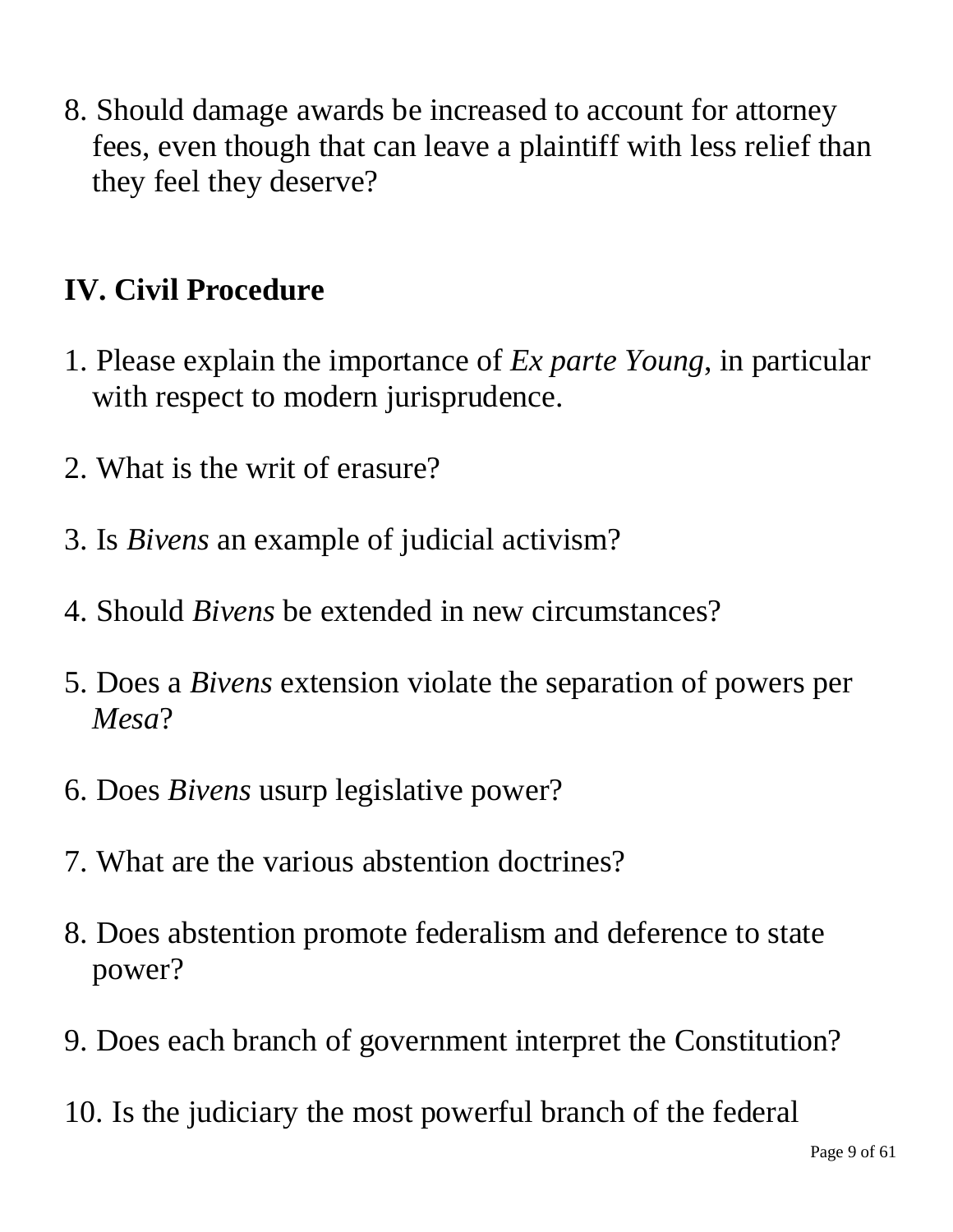government? If no, what branch is?

- 11. Which branch did the Framers design to be the most powerful?
- 12. What does Alexander Hamilton mean in Federalist No. 78 when he says the judiciary is the "weakest branch"?
- 13. Is the judiciary the weakest branch today?
- 14. Where does standing doctrine arise from?
- 15. What is Article III standing?
- 16. Are there other requirements of standing?
- 17. Did *Transunion LLC v. Ramirez* (2021) change standing doctrine, and if so how did it?
- 18. Can Congress confer standing for a widely shared but specific and concrete injury?
- 19. Does standing depend on the type of claim brought?
- 20. Is standing determined without considering the nature of a plaintiff's claim?
- 21. Is standing jurisprudence hostile to suits seeking to redress executive wrongdoing?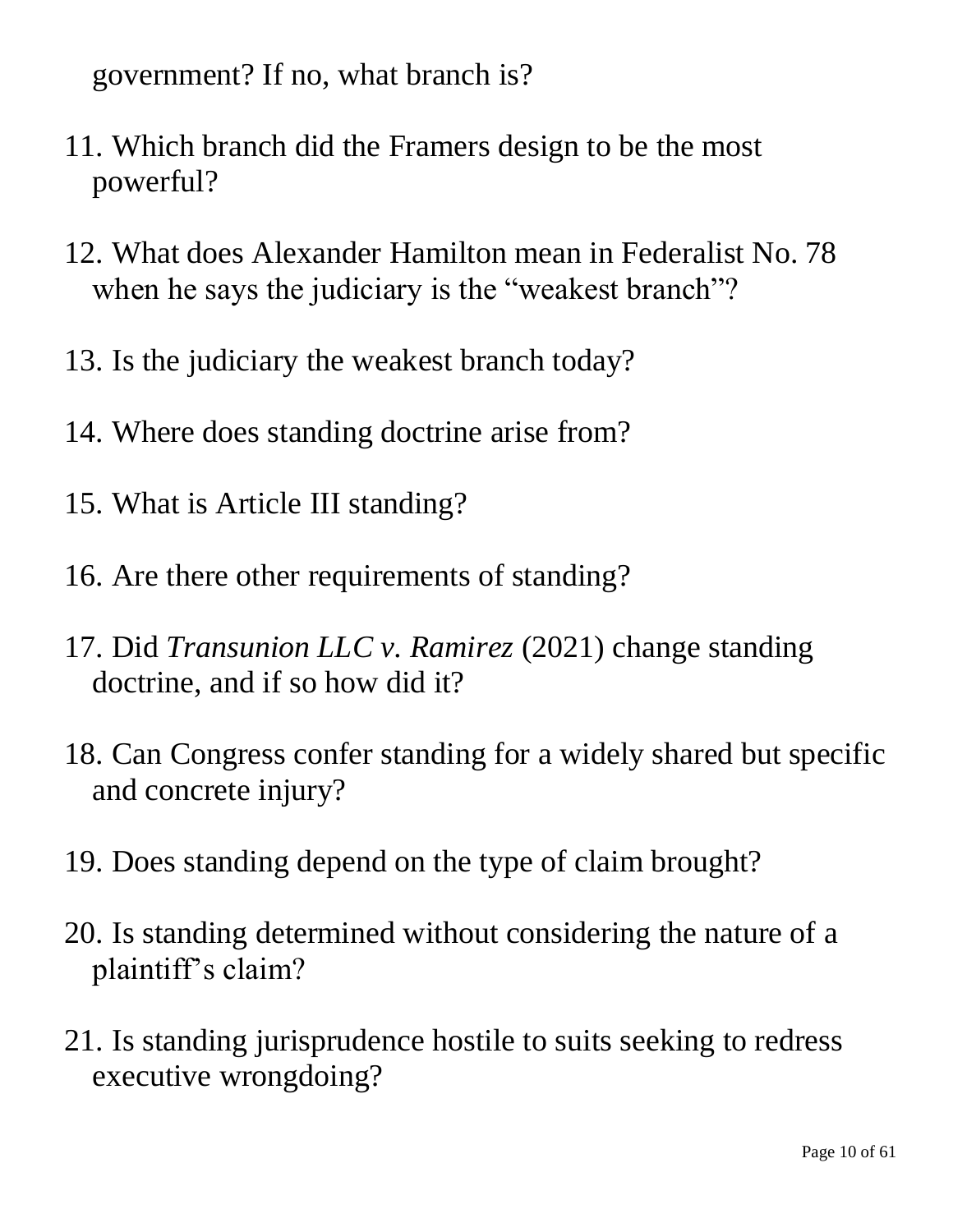- 22. Has standing doctrine transformed from a tool of judicial modesty to a tool of judicial aggrandizement?
- 23. What is third-party standing?
- 24. Is this doctrine applied consistently?
- 25. Can I challenge a law when application of the law violates another's constitutional rights?
- 26. What is the difference between an injury in law and an injury in fact?
- 27. Why is an injury in law not sufficient for standing?
- 28. Are harms to reputation "concrete" for standing analysis?
- 29. Are there some injuries that do not have a remedy?
- 30. How do you reconcile *Dep't of Commerce v. NY* (2019) with *Simon v. Linda R.S.* (1973) in the sense that one case found standing and the other did not when both dealt with the effect of government action on numerous third parties?
- 31. Does the political question doctrine override other justiciability doctrines?
- 32. Is there a consistent test that can be applied to prevent the political question doctrine from being manipulated?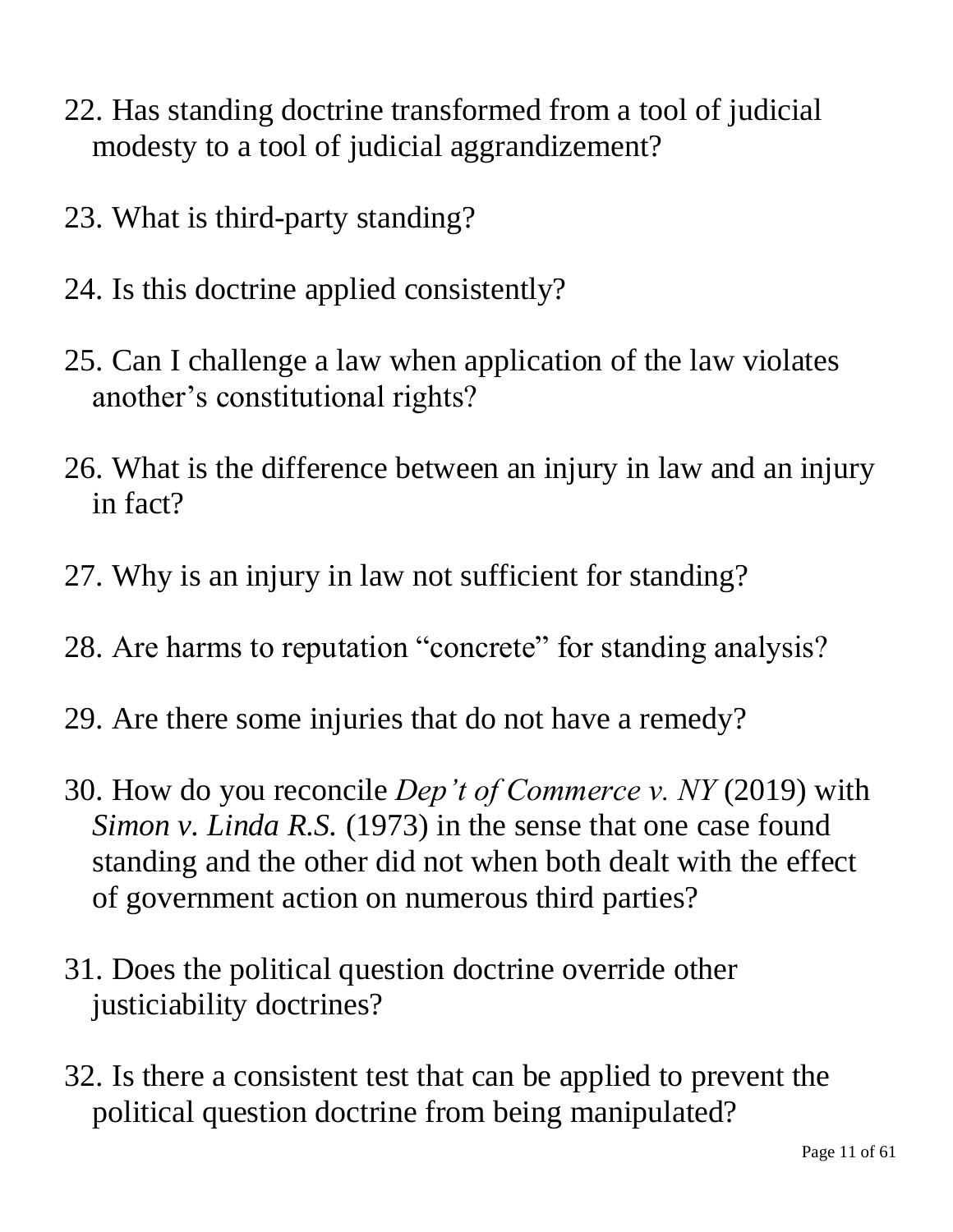- 33. Could Congress jurisdiction strip courts of their ability to hear cases in one topical area?
- 34. Can Congress remove jurisdiction specifically to determine the outcome of a particular case?
- 35. Can Congress repeal legislation which gave federal jurisdiction over a matter, even if it changes the outcome of a case currently on appeal?
- 36. Can Congress create statutes requiring cases be brought to a specific court, giving that court exclusive jurisdiction over a topical area?
- 37. If a defendant has a constitutional defense to agency review, may that defendant skip agency review and proceed in federal district court?
- 38. Is there specific statutory language necessary for jurisdiction stripping?
- 39. Is there limit to what jurisdiction Congress can remove from the judiciary?
- 40. Does an original jurisdiction matter between two states mandate Supreme Court review?
- 41. When can Congress amend existing law and change what law courts apply to a pending case?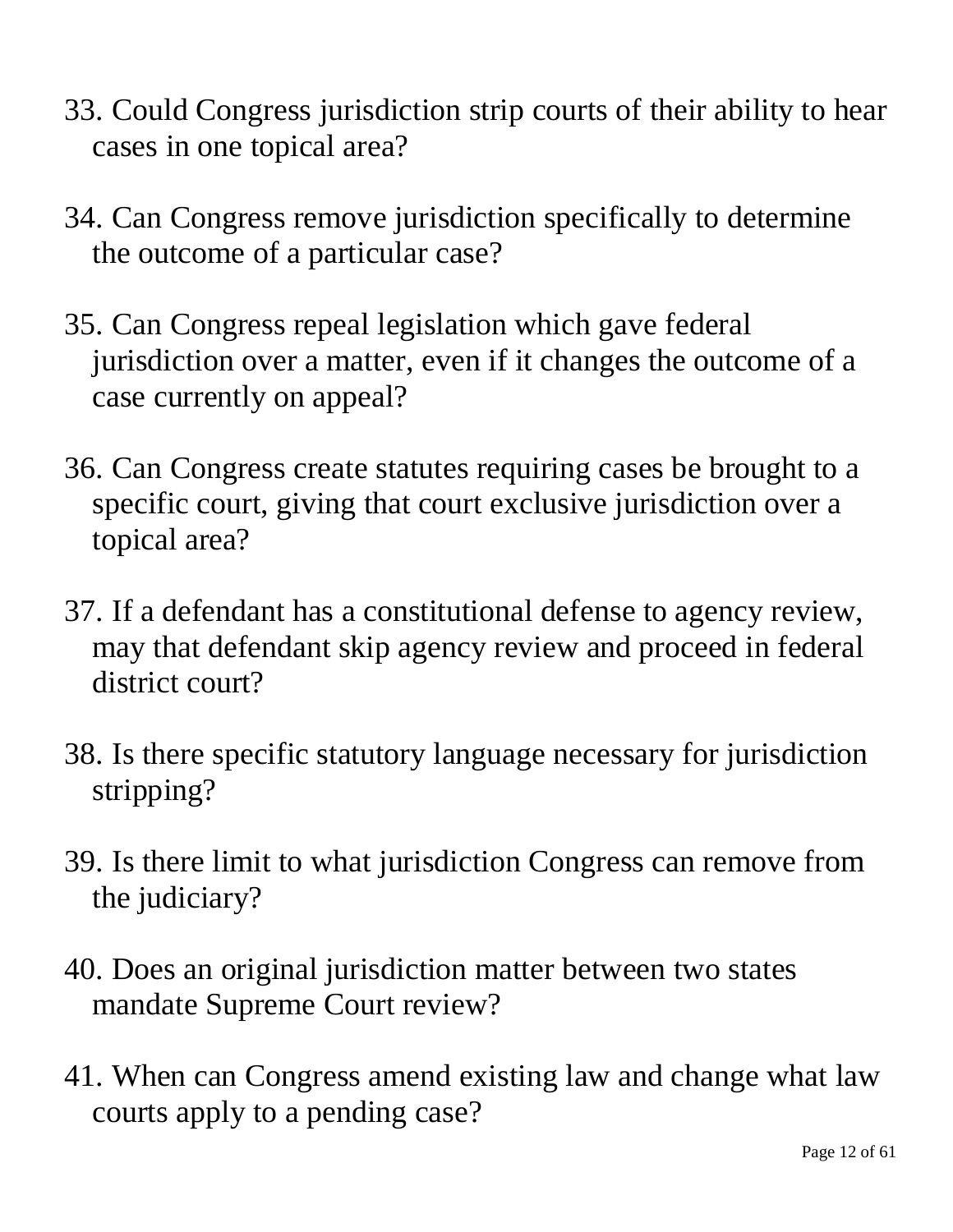- 42. When can Congress preempt *Erie* considerations?
- 43. When can federal courts use state law to fill in meaning or gaps of federal law to provide meaning?
- 44. Does *Erie* eliminate any federal common law?
- 45. What is a uniquely federal interest?
- 46. If Congress does not explicitly provide a cause of action in a statute, when can the court create one?
- 47. If Congress creates a complex scheme of public enforcement, does Congress intend concurrent private enforcement?
- 48. What branch of government can waive sovereign immunity?
- 49. Is there a historical source justifying sovereign immunity?
- 50. What does congressional silence on a matter mean to you as a judge?
- 51. Are there some rights so important they must have a remedy?
- 52. How do you reconcile the Eleventh Amendment with Article III's Diversity Clause?
- 53. Does Article III's Diversity Clause enable federal question jurisdiction suits against states?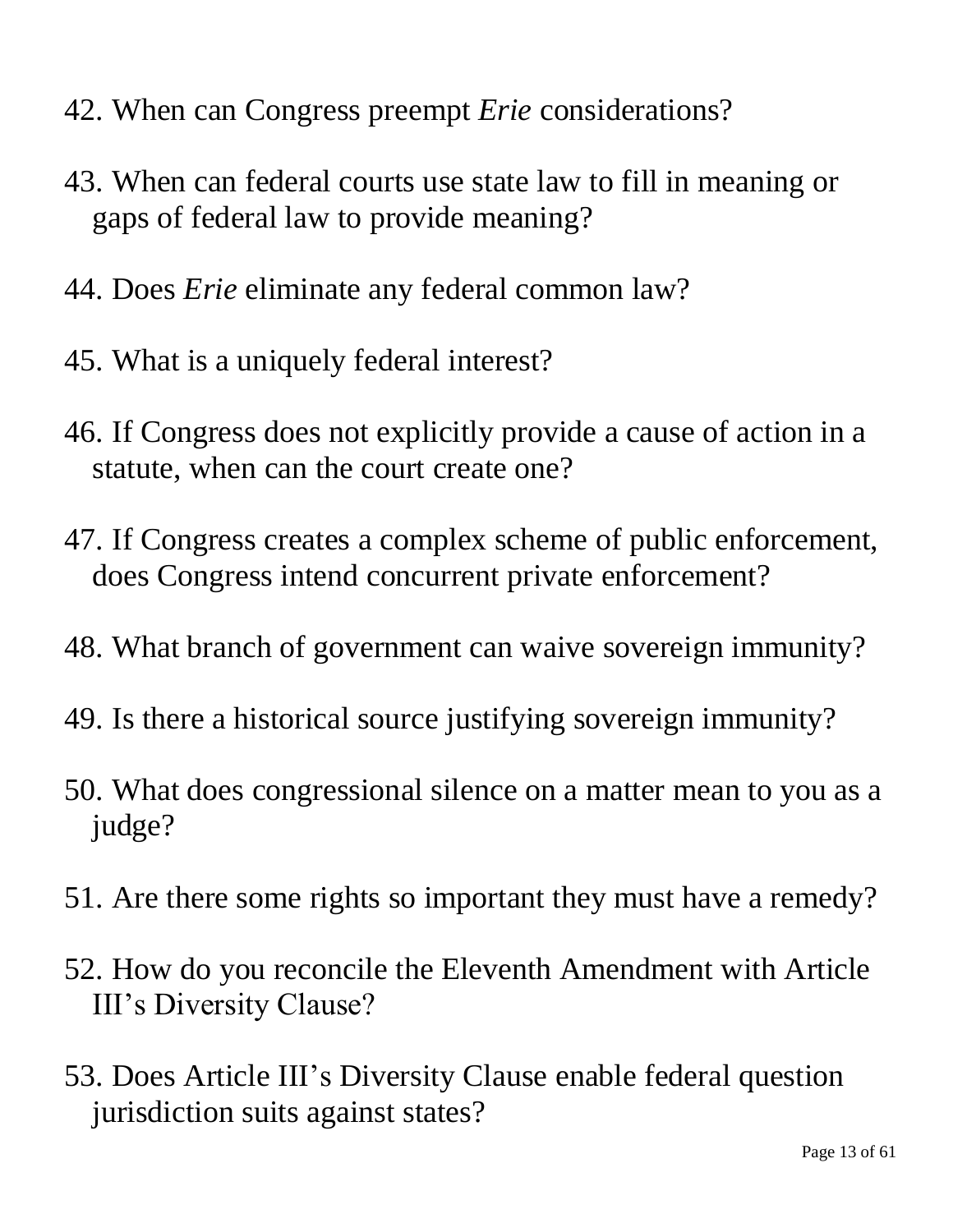- 54. Under what circumstances may federal question jurisdiction suits be brought against states in federal court?
- 55. Can a foreign country sue a state directly under the Eleventh Amendment?
- 56. How does Congress validly abrogate state sovereign immunity?
- 57. May the Supreme Court instruct Congress how to abrogate state sovereign immunity in federal question jurisdiction suits?
- 58. What are the three exceptions to the Anti-Injunction Act?
- 59. Is a state court violating a federal right considered impairing jurisdiction?
- 60. What are the reasons for the abstention doctrine?
- 61. Does abstention promote respect for federalism?
- 62. Should federal courts invoke *Younger* abstention in cases with parallel federal and state proceedings?
- 63. Should federal courts invoke *Younger* abstention in cases with two private plaintiffs?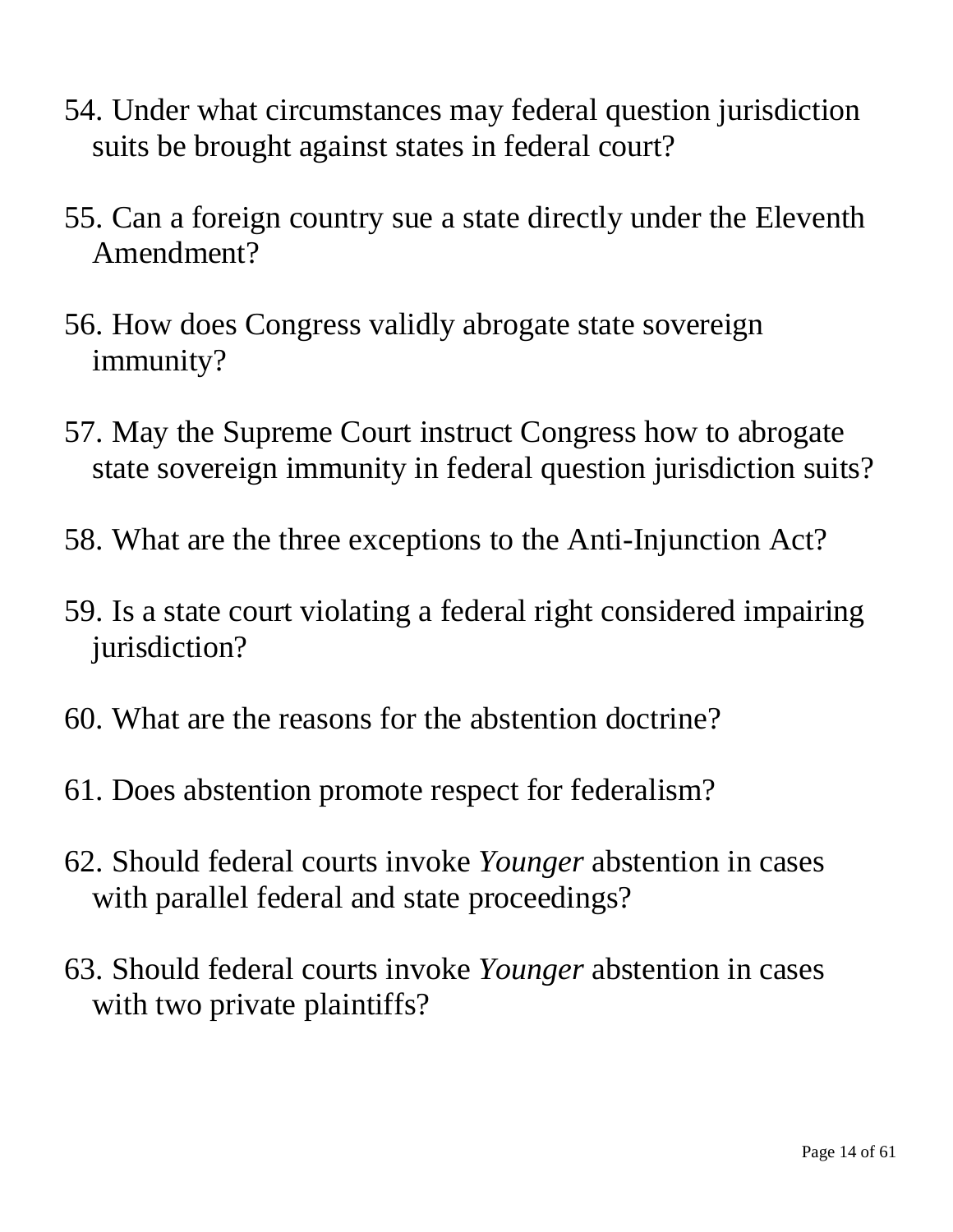- 64. In *Ford Motor Co v. Montana Eighth Judicial District Ct.* (2021), the opinion defines the personal jurisdiction test as to "require only that the suit arise out of or relate to the defendant's contacts with the forum." Does "arise out of or relate to" mean the same thing?
- 65. In class action litigation, what is commonality? What kind of situation suffices?
- 66. Does there need to be common answers to go with the common questions necessary to meet Federal Rule of Civil Procedure 23(a)(2)?
- 67. Are class action requirements a form of pleading standards?
- 68. Can procedural interpretations affect a party's substantive rights?
- 69. What is the Adequate and Independent state ground test?
- 70. Does this test respect federalism?

### **V. General Constitutional Questions**

- 1. Does the President possess the power to remove officers of independent agencies?
- 2. Does the President have removal power over the entire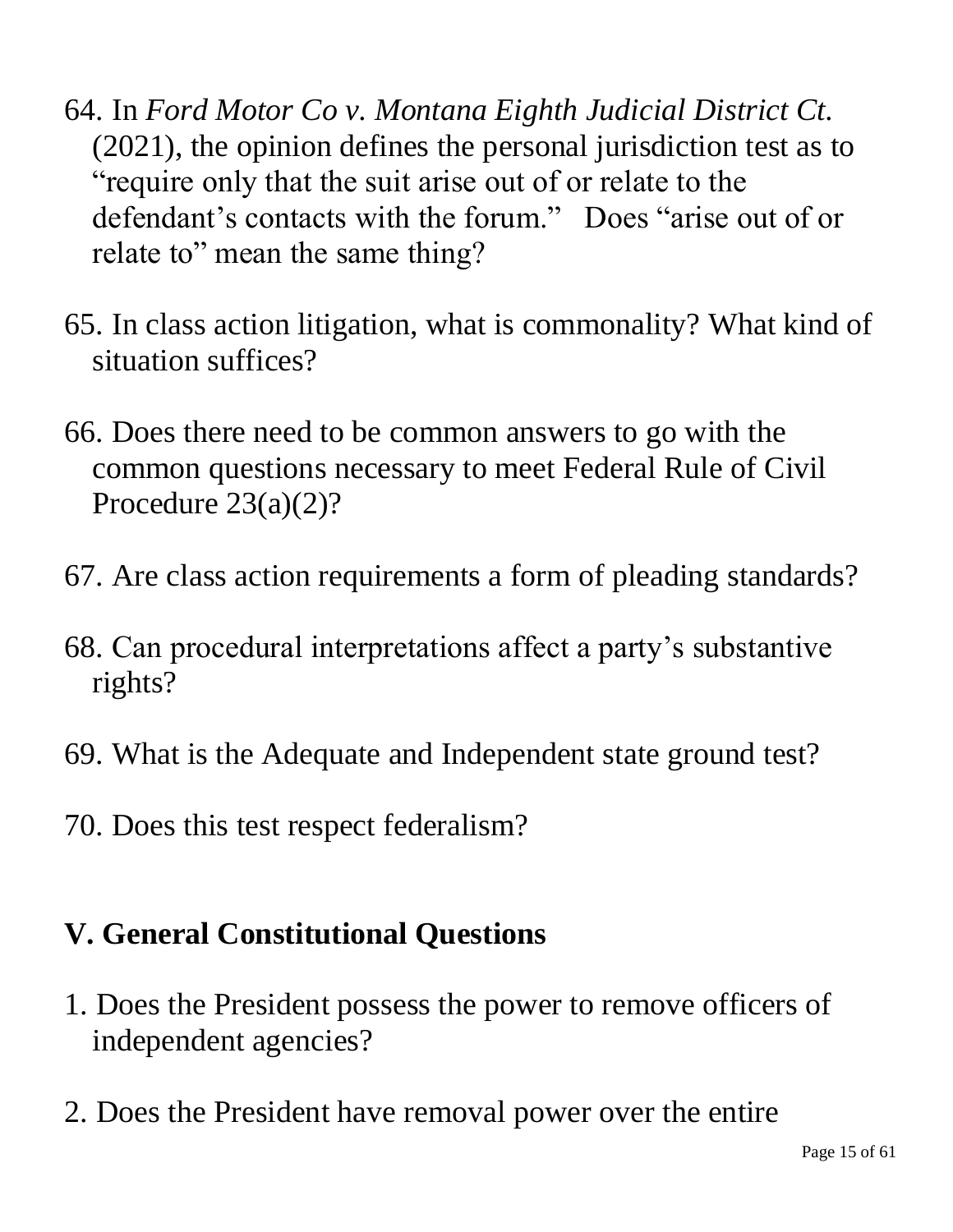executive branch?

- 3. In *Humphrey's Executor v. FTC*, the Supreme Court held the President does not have "illimitable power of removal." This decision was justified at the time because the Federal Trade Commission (FTC) was a body created by Congress to perform quasi-legislative and judicial functions.
- 4. Does the FTC enforce antitrust laws?
- 5. Is law enforcement an inherently executive function?
- 6. If the FTC possesses executive power, shouldn't the President have power to remove officers who exercise executive power?
- 7. What is meant by "the executive power"?
- 8. Is any executive power not vested solely in the President?
- 9. What does the vesting clause vest in the President?
- 10. Is the vesting clause a grant of power to the President?
- 11. Is the phrase "shall be vested" an express declaration of the mandatory location of certain powers?
- 12. What does the Take Care Clause mean?
	- a. *E.g*., is it a grant of discretionary power or a duty to the President?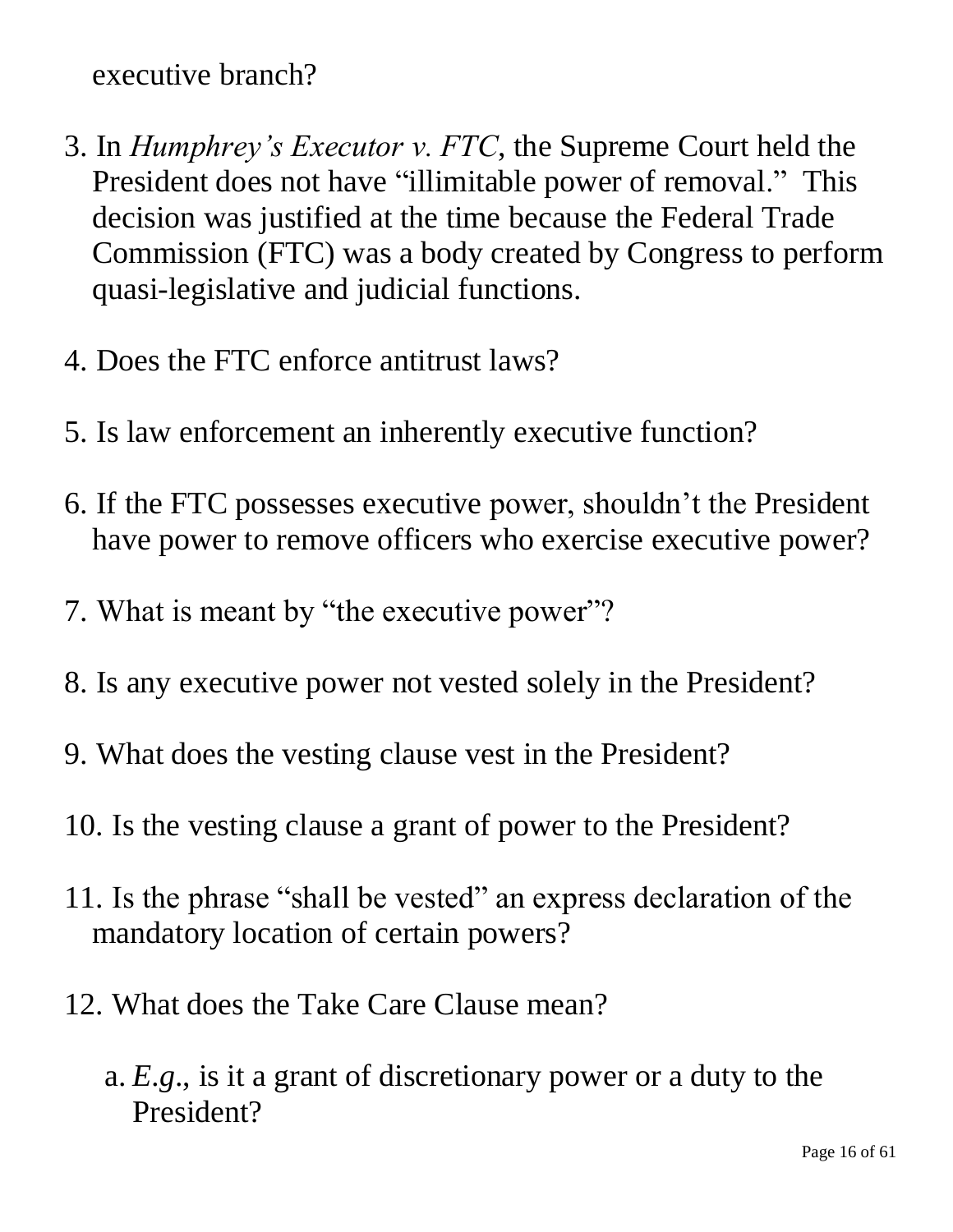- 13. Is the President's executive power defeasible by Congress?
- 14. Do you agree with Justice Breyer about the constitutionality of the death penalty?
- 15. Is the President or Congress preeminent for the area of foreign affairs?
- 16. *Clinton v. N.Y.* (1998) struck down the Line Item Veto Act. Is there a way for Congress to confer discretion upon the executive to withhold appropriated funds, even funds appropriated for a specific purpose?
- 17. Who is an "officer of the United States"?
- 18. Is a better standard to use the original public meaning, which suggests that an "officer" encompasses any government official with responsibility for an ongoing governmental duty?
- 19. Are tax collectors, disaster relief officials, customs officials, and administrative judges "officers" of the United States?
- 20. Is the Appointments Clause a safeguard against the "diffusion of accountability" the Framers feared?
- 21. Does Article II create a unitary executive?
- 22. Can the President remove "officers" at will?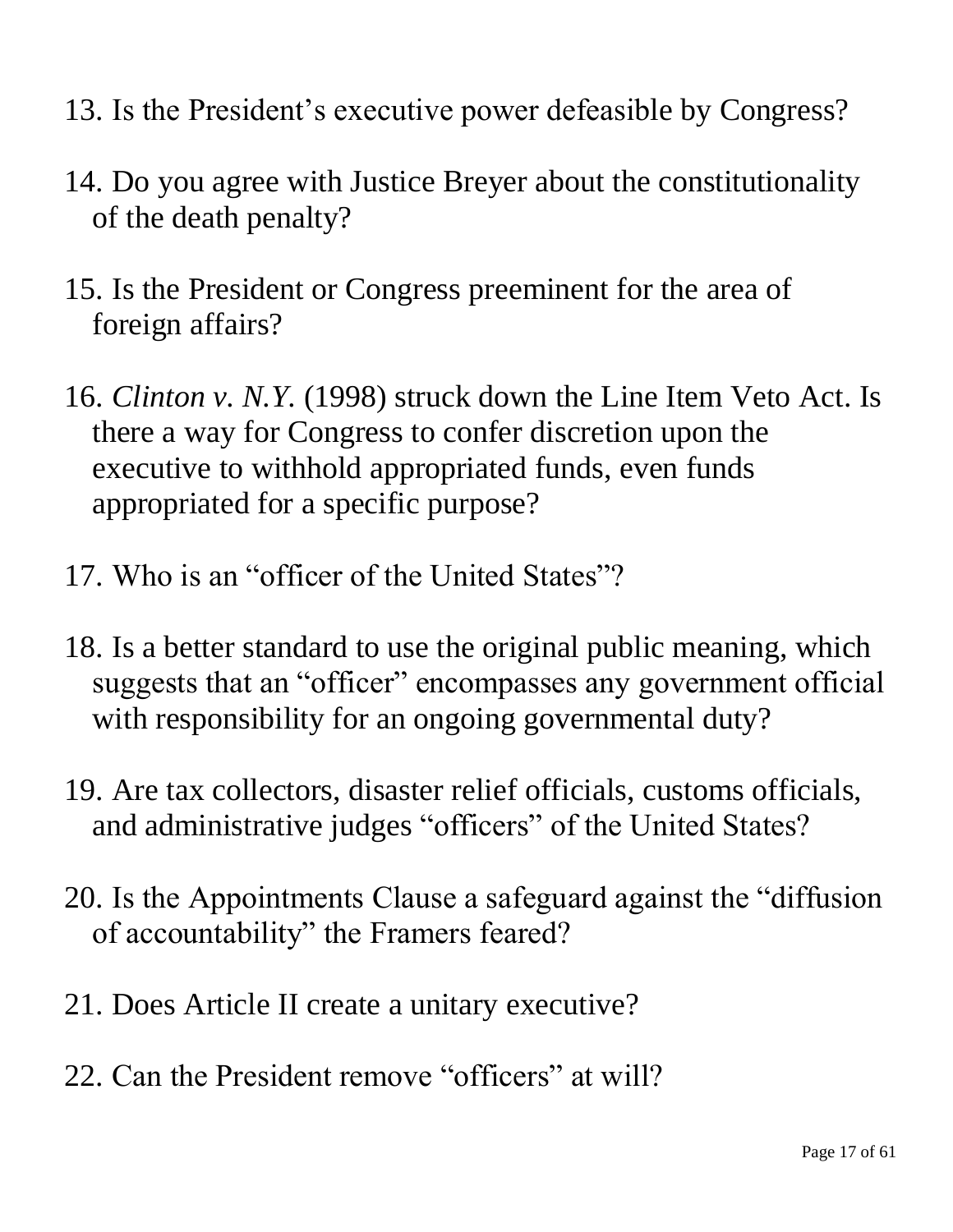- 23. Does Congress have constitutional authority to impose a deadline for a constitutional amendment?
- 24. What constitutional amendments apply abroad?
- 25. If you list any, please explain why do some amendments apply abroad and not others?
- 26. Does Section 1 of the Twenty Third Amendment prevent D.C. statehood?
- 27. What is the *Marks* rule?
- 28. Does the *Marks* rule shift costly interpretive burdens to later courts, privilege outlier views among the Justices, and discourage desirable compromises?

#### **VI. Substantive Due Process**

- 1. Should rights be viewed through a broad level of generality or a narrow level of generality?
- 2. What constitutional rights do felons retain?
- 3. Doesn't due process just mean a fair process or procedure?
- 4. How can substantive rights spring from the words "due process"?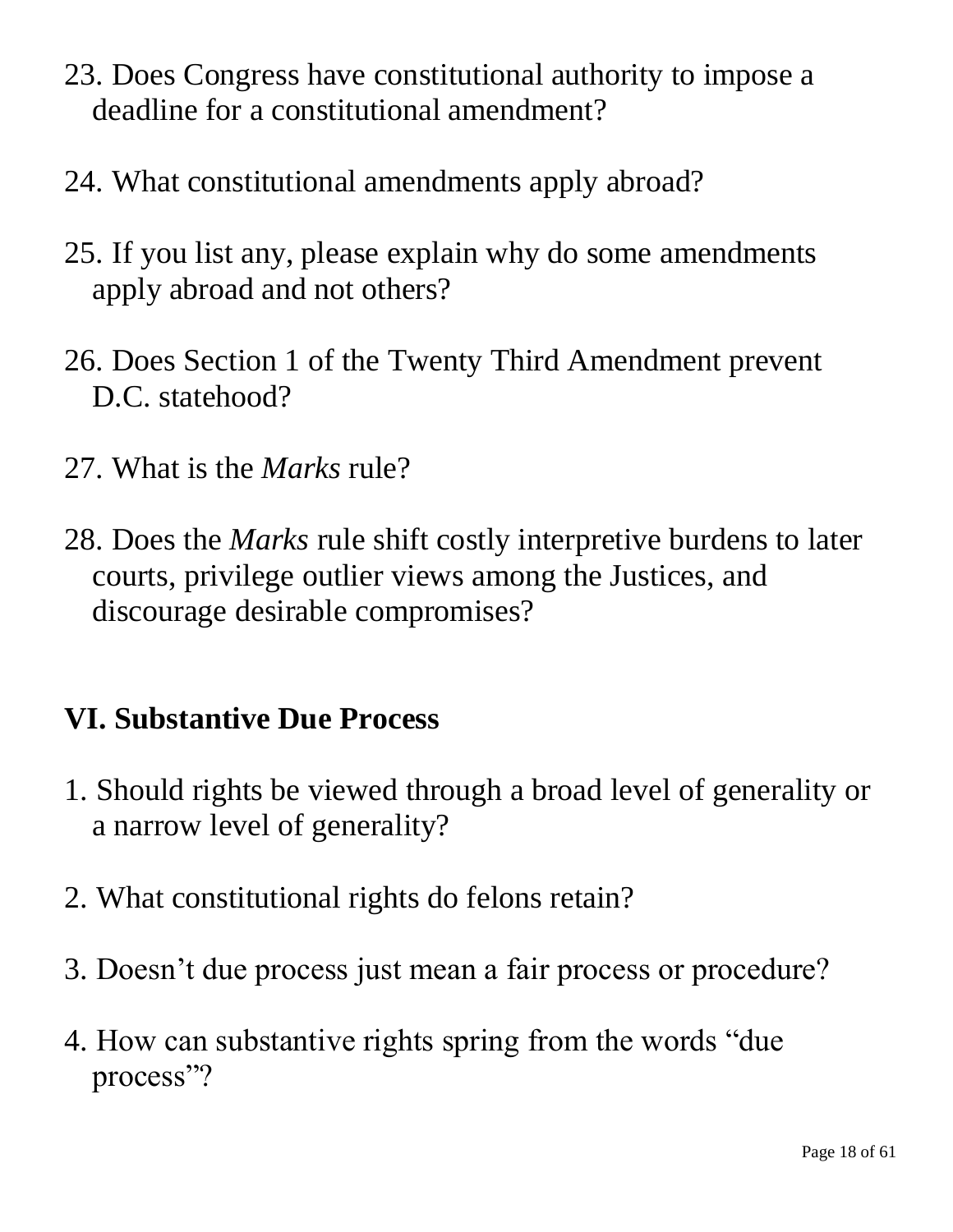- 5. Isn't it distorting to the original meaning of "liberty" in the Due Process Clause by stretching its meaning beyond the matter of deprivation of liberty by imprisonment?
- 6. Aren't *Lochner* and *Griswold* the same judicial activism involving substantive due process?
- 7. Doesn't the Fourteenth Amendment protect only the rights listed in the Constitution?
- 8. Should the Constitution be read to embody a "presumption of liberty"?
- 9. Is the Ninth Amendment a source for unenumerated rights?
- 10. How can you tell what is an unenumerated right?
- 11. What level of scrutiny does an unenumerated right draw?
- 12. Is the Ninth Amendment an ink blot?
- 13. What is a fundamental right?
- 14. How can we tell what is or is not a fundamental right?
- 15. How do we tell a principle of justice so rooted in the traditions and consciences of our people as to be deemed fundamental?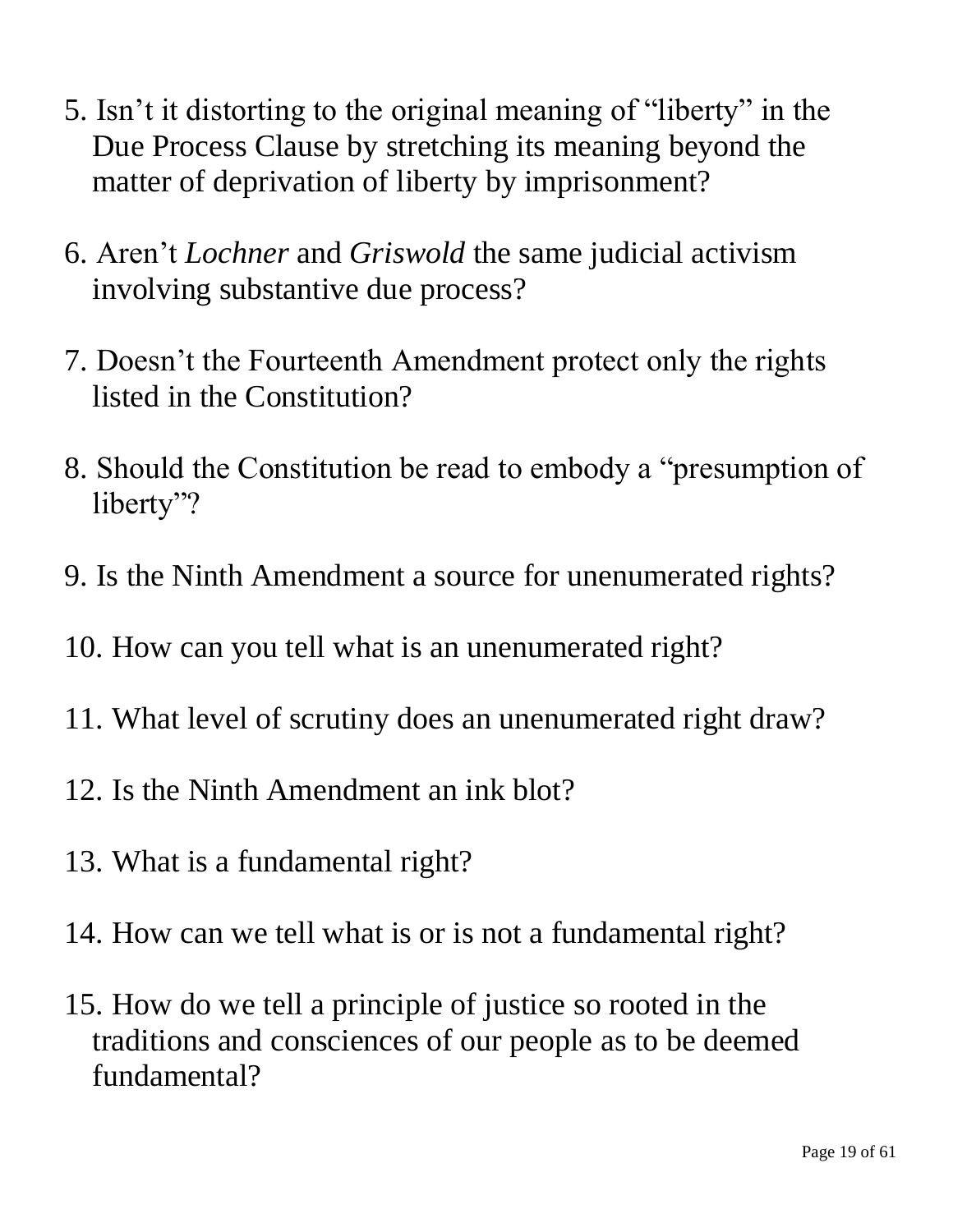- 16. Does the judicial creation of a fundamental right violate separation of powers principles by codifying judicial policy preferences?
- 17. What is the theory of "reverse incorporation"?

### **VII. Criminal Procedure**

- 1. What are the goals of our criminal procedure system?
- 2. What does the word "unreasonable" mean in the Fourth Amendment?
- 3. When does a defendant on direct review get the benefit of retroactivity?
- 4. When does a defendant on collateral review get the benefit of retroactivity?
- 5. Regarding the *Katz* test, should the subjective prong remain?
- 6. If the subjective prong is taken seriously, can the government eliminate privacy expectations and render the 4th Amendment inapplicable by simply announcing its intention to conduct Orwellian surveillance?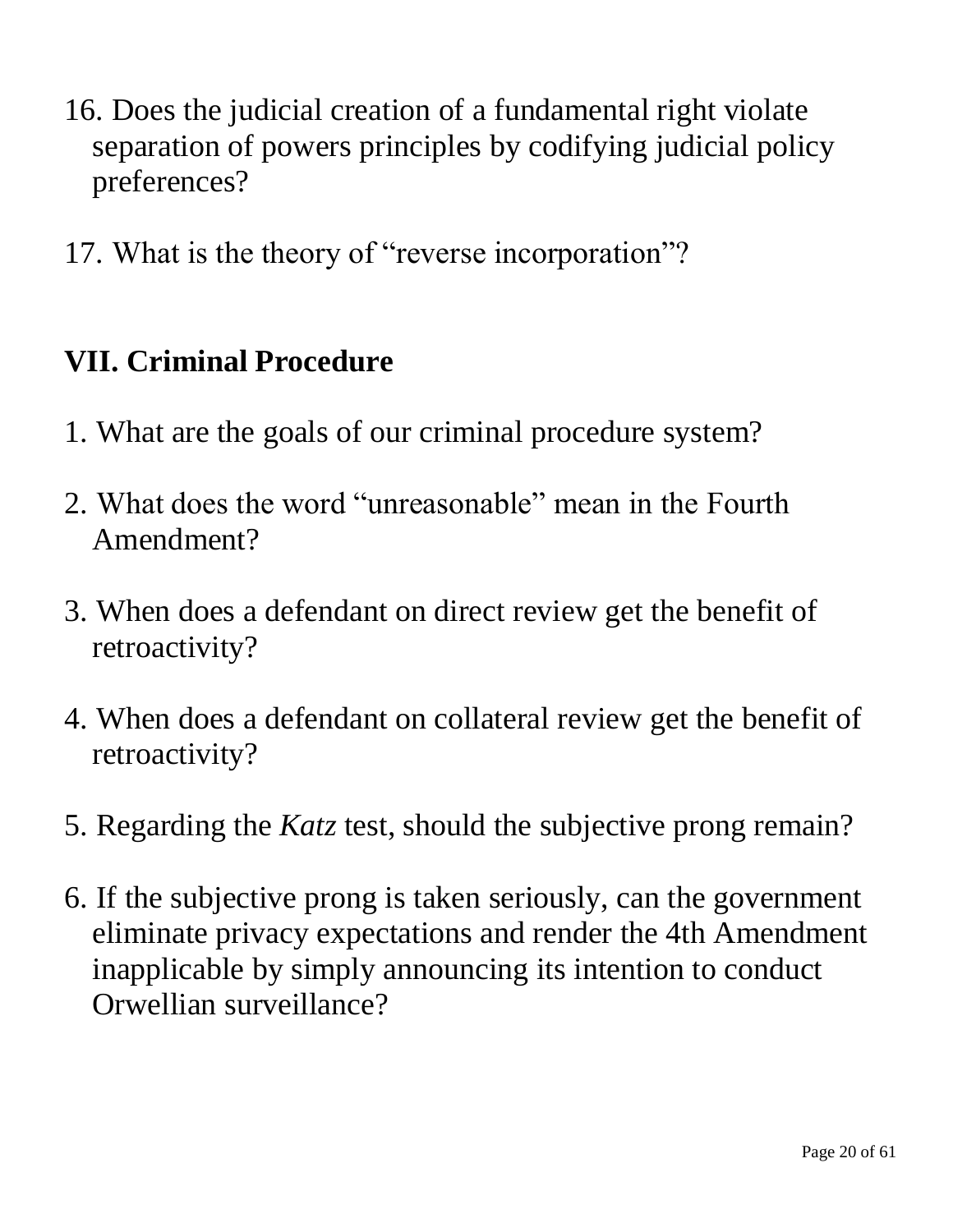- 7. Do non-governmental intrusions undermine our right to be free of governmental intrusions? *E.g.*, a private technology company maintains personal location information voluntarily shared by customers that it analyzes for government purposes such as in *Carpenter*.
- 8. For the objective prong of *Katz*, if society is not prepared to recognize an expectation of privacy as "reasonable," does this neuter the *Katz* test or Fourth Amendment protections?
- 9. Is the *Katz* test descriptive or normative?
	- a. E.g., did it ask, "What privacy expectations do people actually have" or "what expectations should they have"?
- 10. Should internet users have a reasonable expectation of privacy in their browsing history?
- 11. Is a reasonable expectation of privacy ubiquitous? Are there areas where there is no expectation of privacy?
	- a. If there are no areas where there is an expectation of privacy, please list those areas.
- 12. Is there a distinction between actual search (dispatching law enforcement officers to enter private premises and root through private papers and effects) and an order merely requiring a party to look through its own records and produce specified documents?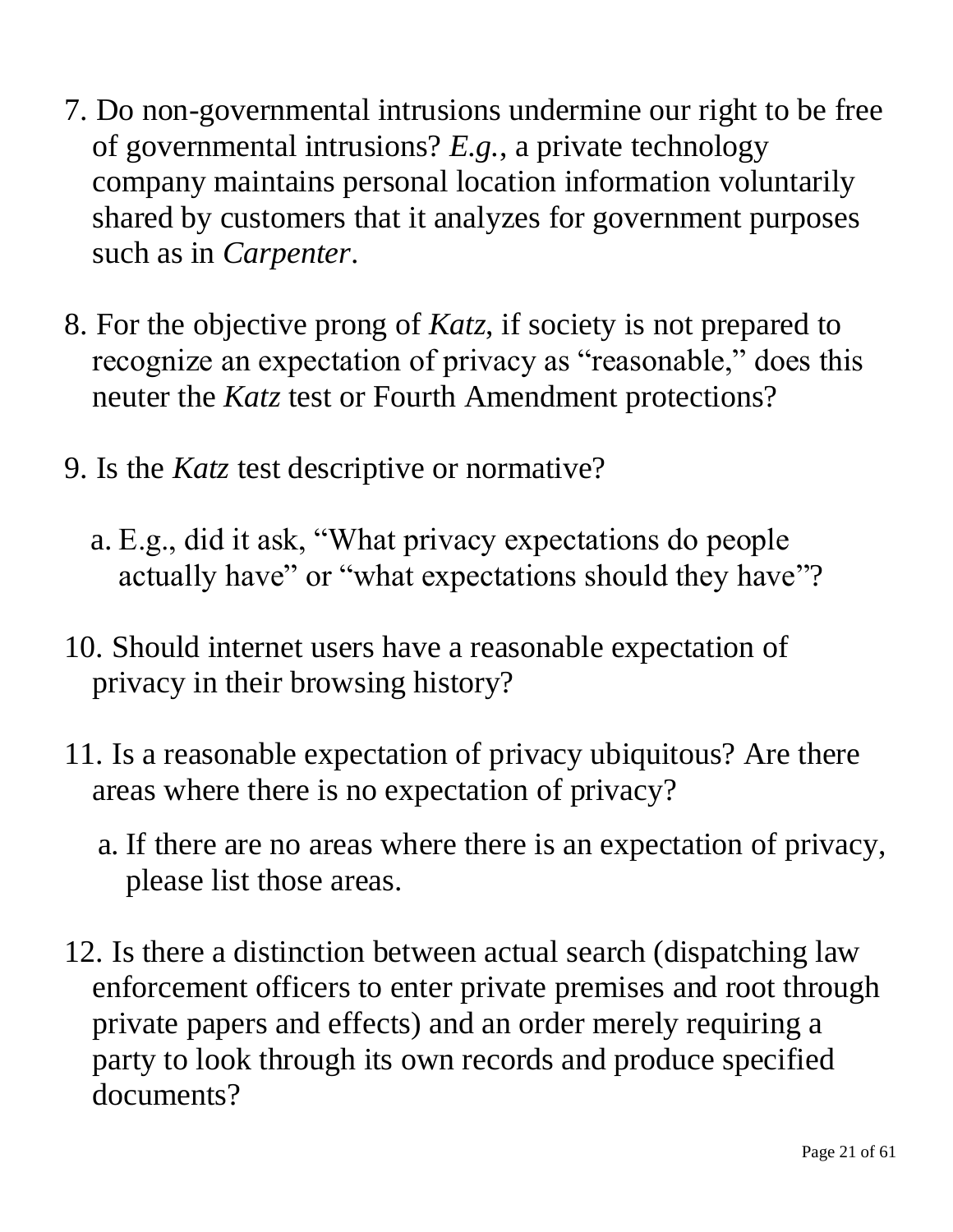- 13. Does Fourth Amendment protection turn on whose property was searched/seized since the Amendment reads "individuals to be secure from unreasonable searches of their persons, houses, papers, effects"?
- 14. Is bailment theory a better way to protect Fourth Amendment papers/effects because bailment does not eliminate protections because the papers/effects are shared with third parties because bailment law can show a property interest?
- 15. Explain the expectation of privacy in *Bond v. United States* (2000)? Was this reasonable?
- 16. Did *Kyllo* strengthen the warrant requirement by negating the use of technology for investigatory purposes?
- 17. What are the requirements for a warrant?
- 18. What is probable cause?
- 19. What is the totality of circumstances for determining probable cause?
- 20. How are claims of excessive force evaluated?
- 21. Is reasonableness of force determined without regard to whether officers violated the Fourth Amendment before applying the force?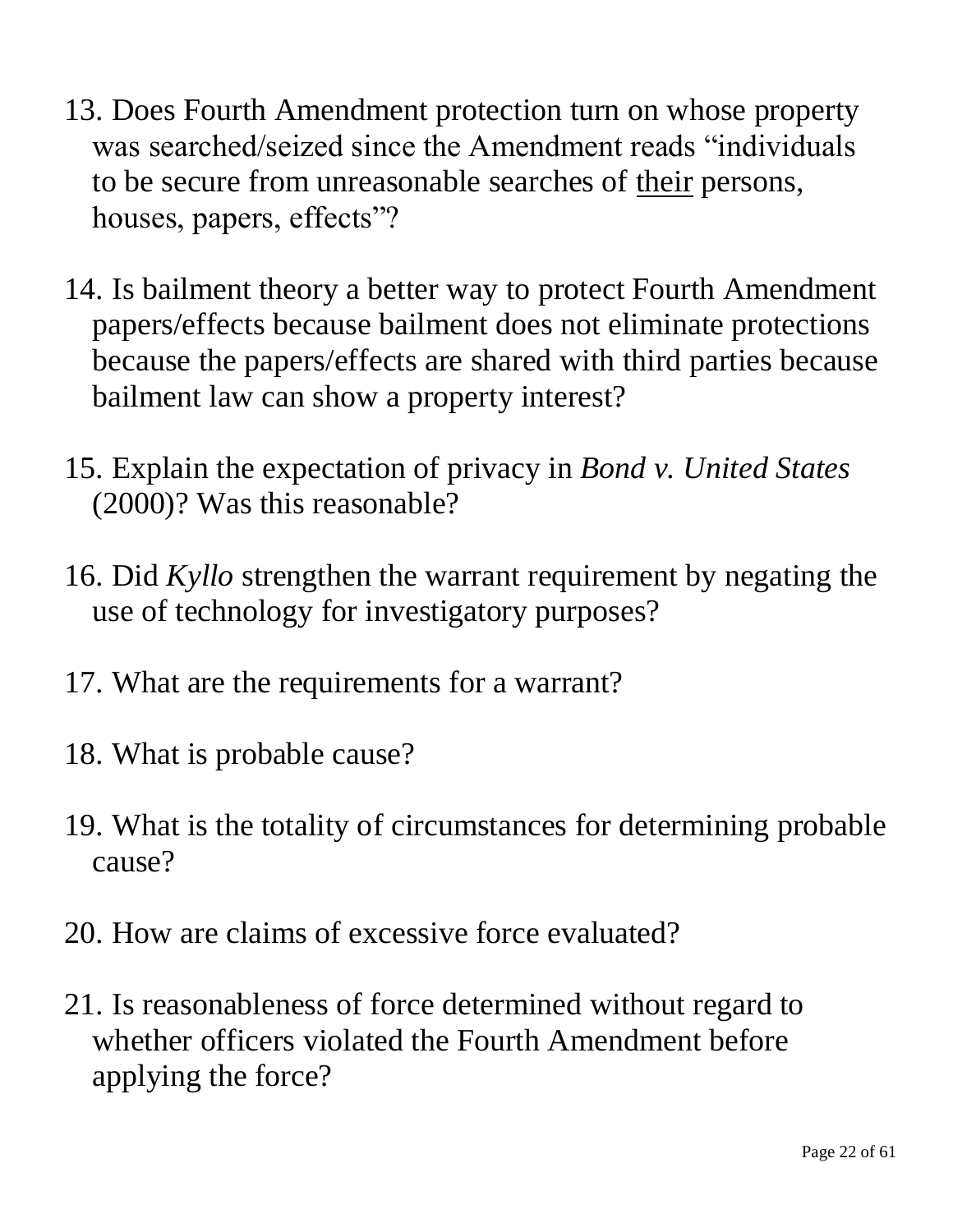- 22. Does this protect police officers?
- 23. Is the awareness of the suspect required for the hot pursuit doctrine to apply?
- 24. How do courts determine a suspect's subjective mindset?
- 25. Why are pervasively regulated industries in the special needs doctrine permitted to be searched without a warrant but similar industries still require a warrant before being that searched?
- 26. Was the Bill of Rights explicit as to remedies for violations of the Fourth Amendment?
- 27. If no, should Congress or judges provide the remedy?
- 28. What is the constitutional basis for the "Exclusionary Rule"?
- 29. Does it promote judicial integrity to allow evidence in that allows the justice system to reach a true verdict?
- 30. Doesn't society benefit when wrong-doers are convicted for their wrong-doing?
- 31. Does the exclusionary rule deter police misconduct?
- 32. How does standing apply to Fourth Amendment violations?
- 33. Does attenuation allow introduction of evidence that otherwise would be fruit of the poisonous tree?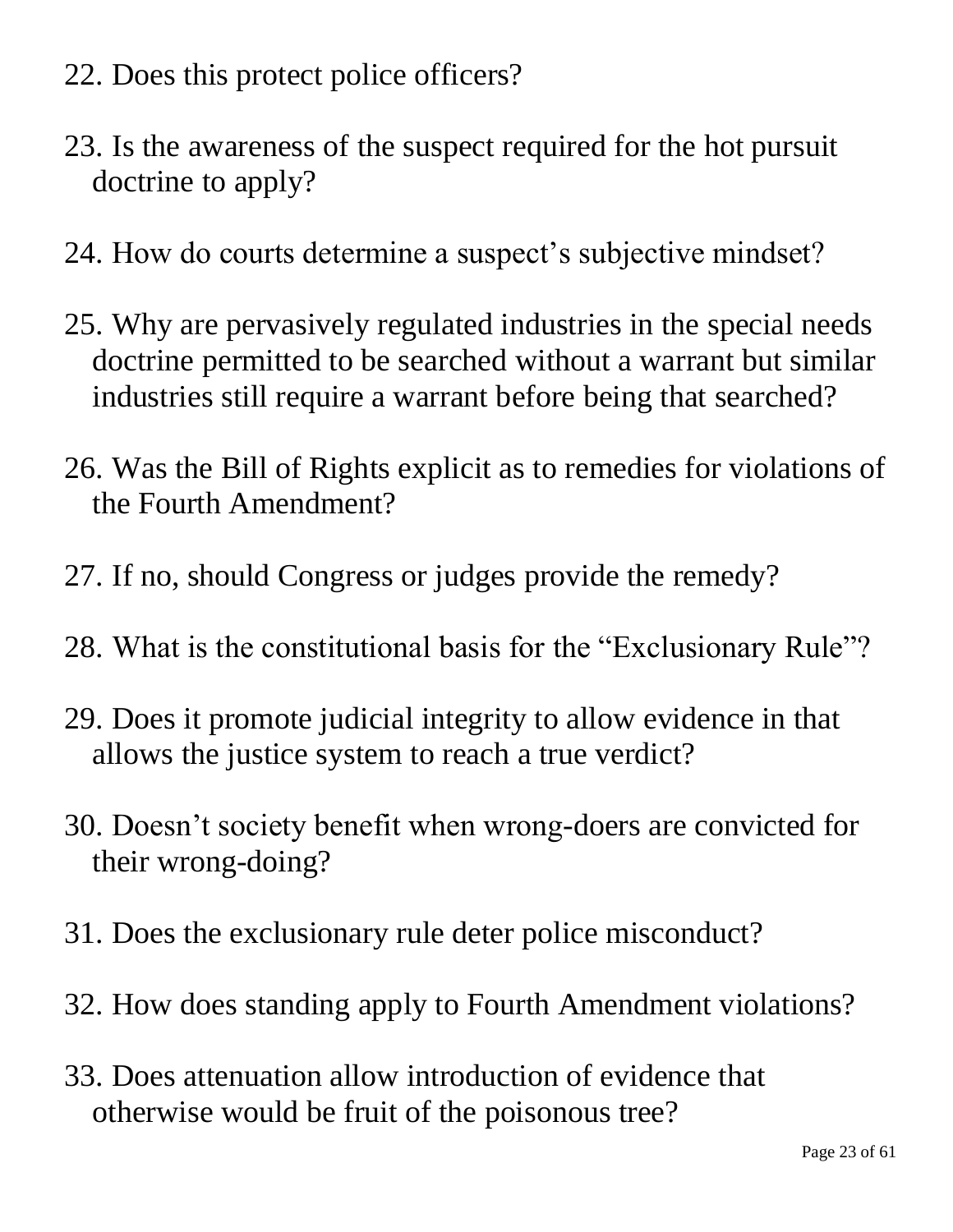- 34. How does the attenuation doctrine work?
- 35. What is the test for the independent source doctrine?
- 36. What is the test for the inevitable discovery doctrine?
- 37. What are possible alternatives to the exclusionary rule?
- 38. Does *Kastigar* immunity bar the government from all prosecutions?
- 39. When does *Miranda* apply?
- 40. Under *Miranda*, what is custody?
- 41. Under *Miranda*, what is an interrogation?
- 42. What are alternatives to the *Miranda* rule?
- 43. What is the Ker-Frisbie doctrine?
- 44. Is the role of the Supreme Court to only decide cases and controversies that come before it or to ensure the government behaves lawfully?
- 45. What is the Payton rule in Fourth Amendment jurisprudence?
- 46. Can a Terry stop be used to search for evidence?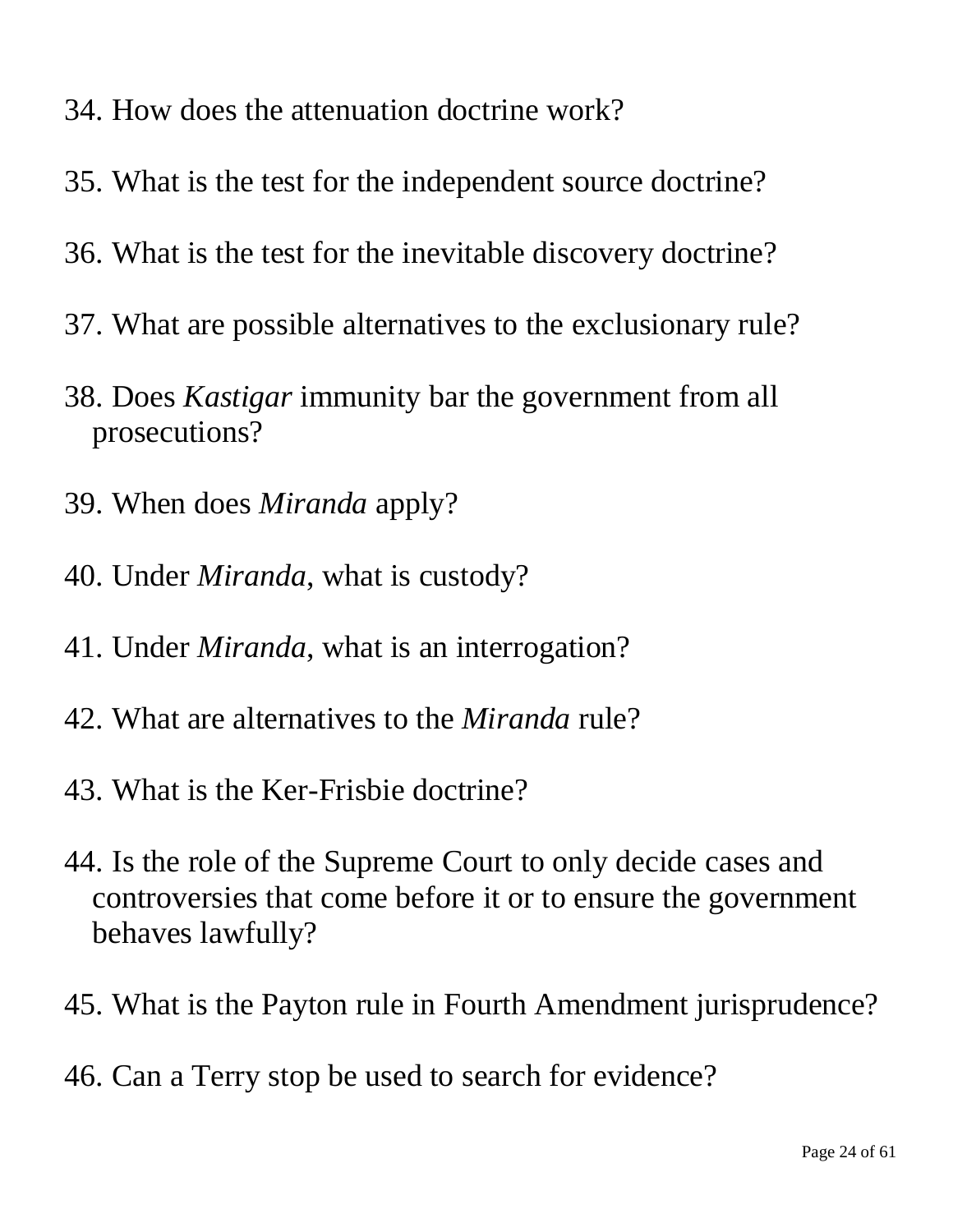- 47. Do officers need probable cause and a warrant to search a phone prior to arrest?
- 48. Are there legitimate government interests to prevent remote wiping of data?

### **VIII. Regarding academic publications, articles, public statements, and editorial pieces.**

- 1.Can you walk me through your writing process?
- 2. Have you shared your personal views in any of these writings?
- 3.If you have shared personal views, do you use this same philosophy to review cases and publish opinions?
- 4. Do you believe that Supreme Court Justices should share their personal views to the public?
- 5.If no, do you think it was wrong for Justice Breyer to make various public statements stating that the issue of capital punishment should be revisited?
- 6. As a federal judge one of your main roles is to write and publish court opinions. Can describe your writing process when it comes to drafting court opinions?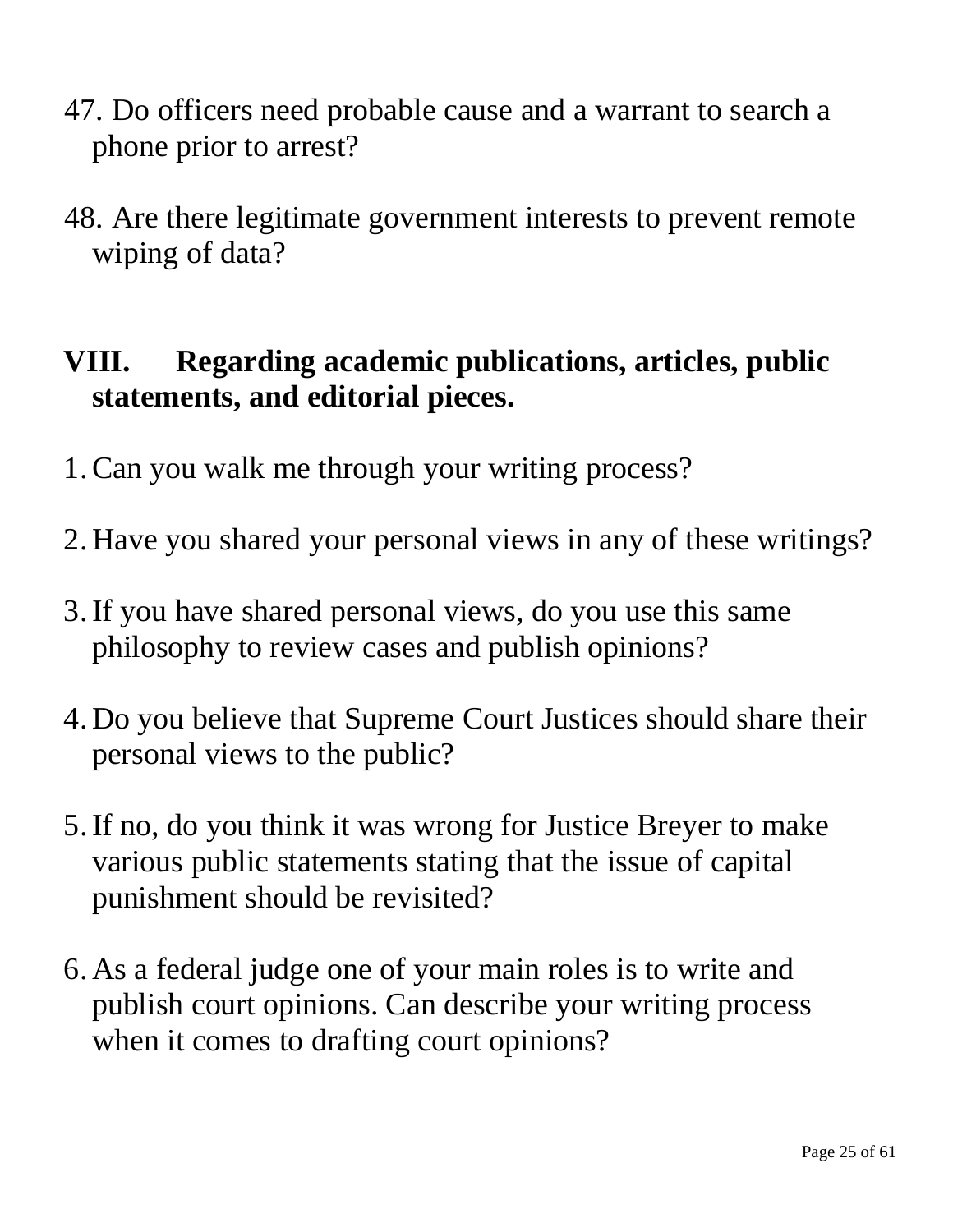7. You wrote various opinions as a District Court Judge. How does your process for writing the District and Circuit Court Opinions differ?

#### **IX. Professional Interactions**

1.Can you provide an instance when you had to confront another judge or colleague to resolve a predicament?

#### **X. Transparency**

- 1. Do you believe in transparency in the court? Why or why not?
- 2. Do you believe that federal judges and Supreme Court Justices should be able to own and trade stock?
- 3. Do you commit to recusing yourself from any cases that may have connections to the stocks you own?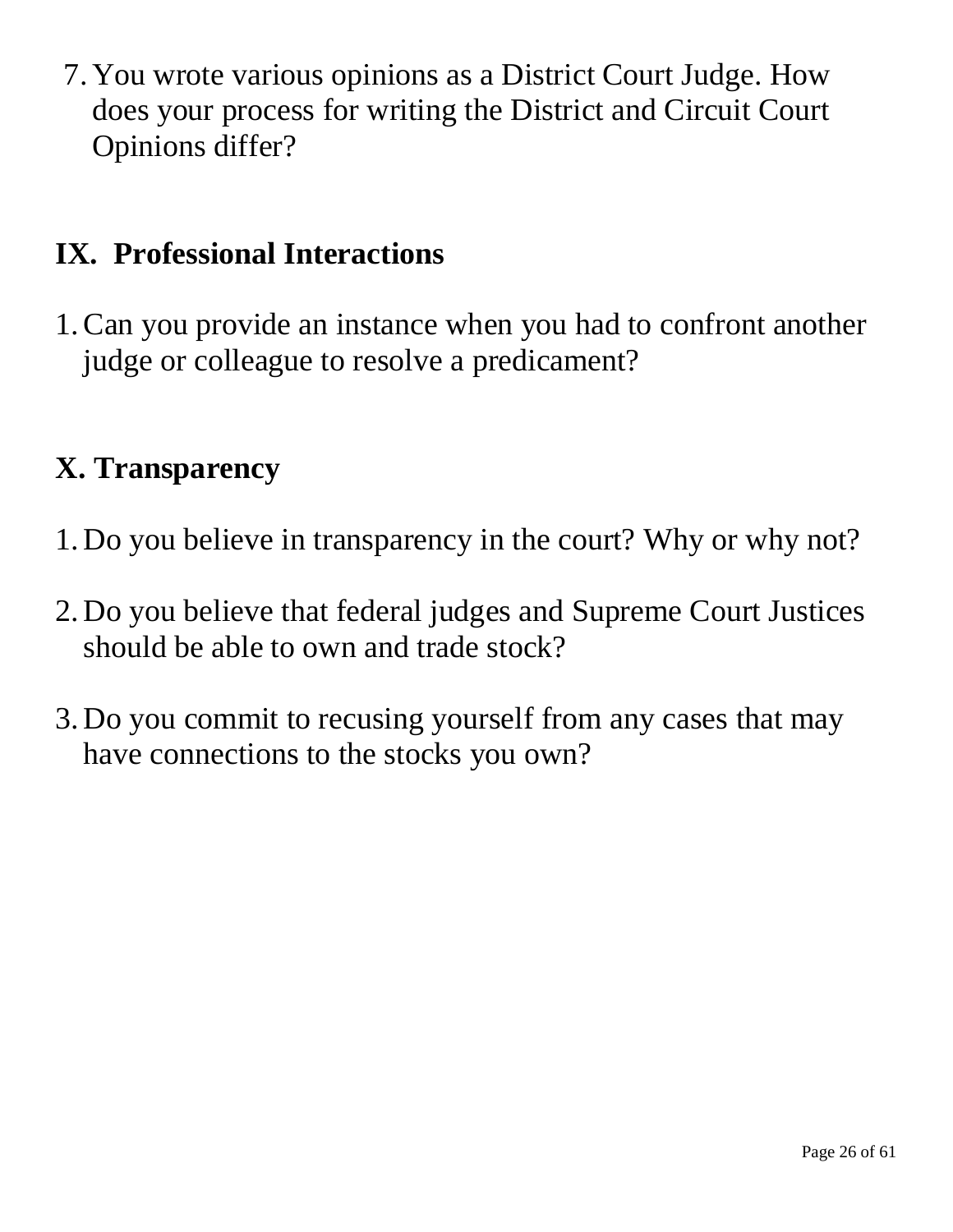## **XI. Safe Injection Sites**

- 1. Do you believe that Safe Injection Facilities like the one in New York are shielded from legal action?
- 2. Do you think that these sites violate Section 856 of the Controlled Substance Act, 21 U.S.C. 856?
- 3.If a case challenging the legality of injection sites comes before you, what precedent will you use to review and rule on the case?
- 4. As you are probably aware, the Supreme Court is currently hearing oral arguments of two cases: *Ruan v. United States* and *Kahn v. United States.* Both doctors were convicted of unlawful drug distribution. Mr. Ruan and Kahn both petitioned for a writ of certiorari to the Supreme Court, which were granted.
	- a. What factors will you take into consideration when reviewing petitions for a writ of certiorari?
	- b.Would you review previously granted writs of certiorari when evaluating new cert petitions?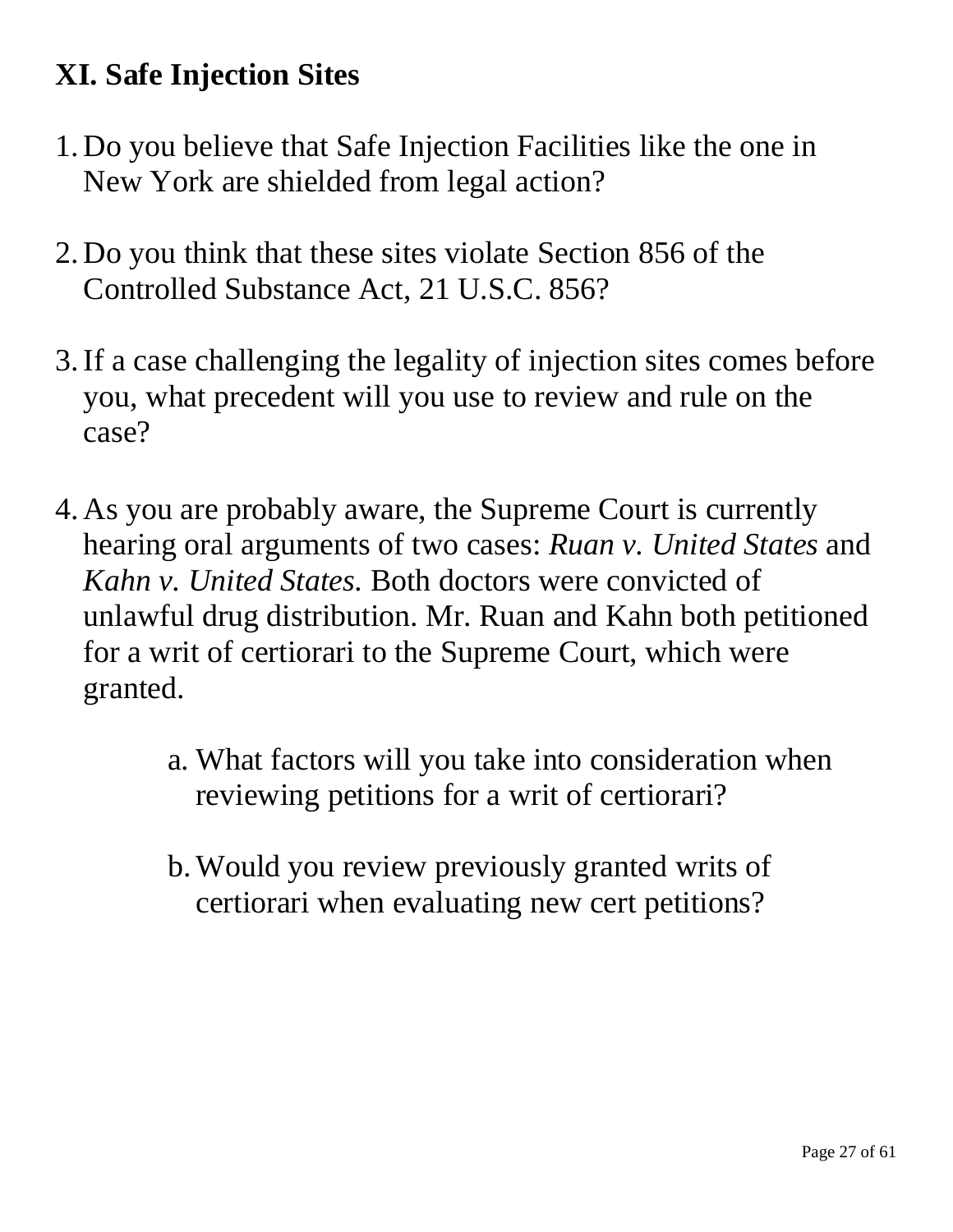### **XII. Precedent**

- 1. Do you believe that Supreme Court can overrule a longstanding Supreme Court decision?
- 2.If confirmed as a Justice, what process would you take when reviewing on whether to overturn a previous decision by the Supreme Court?
- 3. Do you believe that *Roe v. Wade* was rightfully decided?
- 4.What level of consideration should be given to precedent when considering an abortion case before the Supreme Court?
- 5. Do you use the **"open minded"** philosophy when reviewing abortion cases?
- 6.COVID-19 has and continues to impact health care delivery across the country. Like many, I've advocated for making a majority of the temporary telehealth flexibilities and waivers.

The Supreme Court ruled 6 to 3 in January 2021 *FDA v. American College of Obstetricians and Gynecologists*, *et al*. that women who want to be prescribed abortion pills must complete an in-person consultation with a physician while the Fourth Circuit reviewed the case.

However, in December 2021, the Biden Administration and the Food and Drug Administration (FDA) announced plans to permanently remove the long-standing in-person dispensing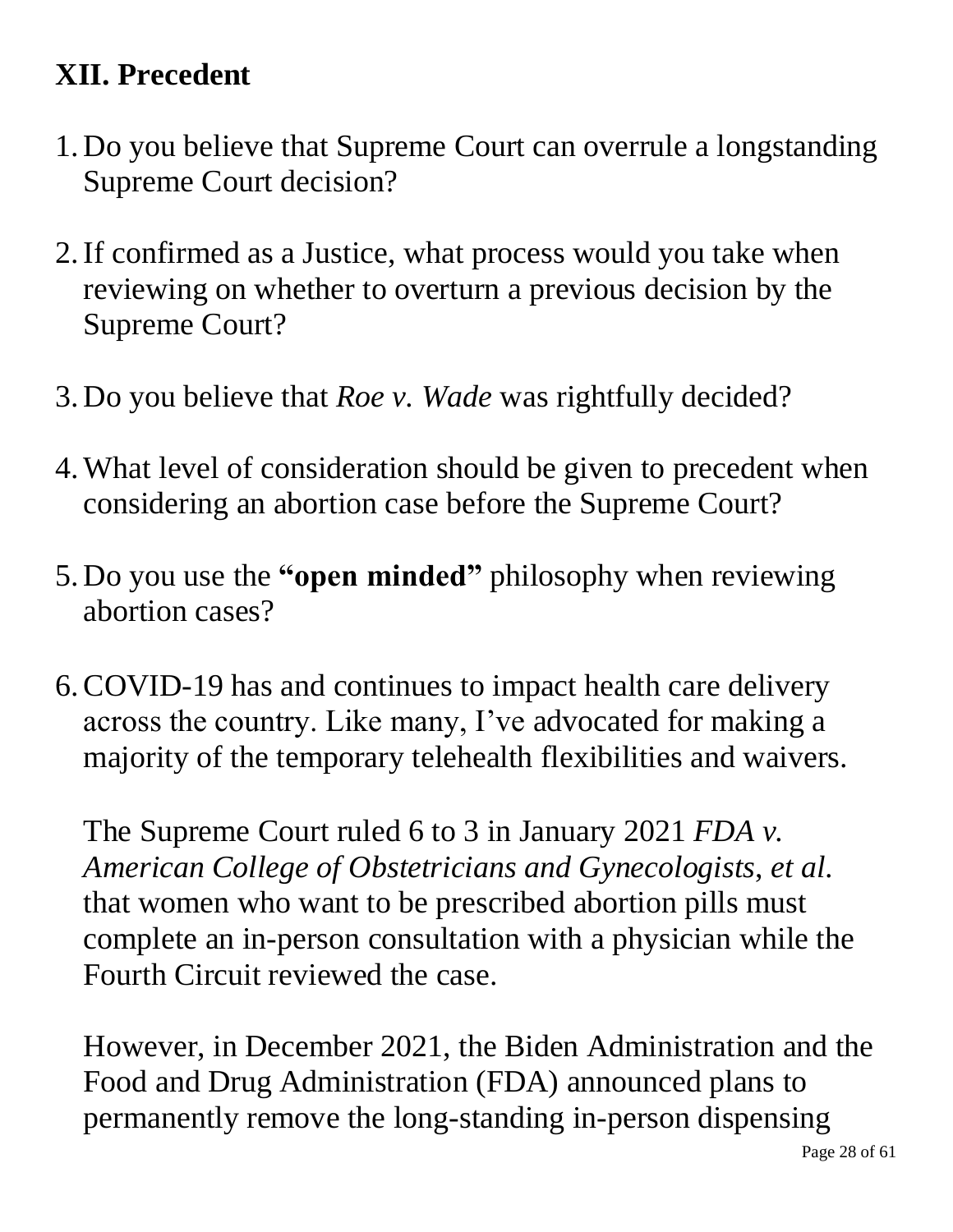requirement of abortion pills that had been temporarily waived due to the pandemic.

- a. What procedure should agencies have to follow when rescinding or changing a rule disseminated by a previous administration?
- b. Do you believe that dispensing abortion pills like mifepristone impose an undue burden on women?
- c. Do you believe that a doctor or pharmacy that dispenses abortion pills via online consultations rather than in person can be held legally liable for any harm?
- 7. Two of the primary roles of a Supreme Court Justice are to uphold the Constitution and interpret the law as it has been written. What precedent would you use to review a case that challenges dispensing of abortion pills without medical consultation?
- 8.In *McCullen v. Coakley*, the Supreme Court unanimously struck down as unconstitutional an amended version of the Massachusetts law that you had supported. In that case the court held that the amended Massachusetts law burdened pro-life advocates' free speech rights substantially more than was necessary to further the government's interest in maintaining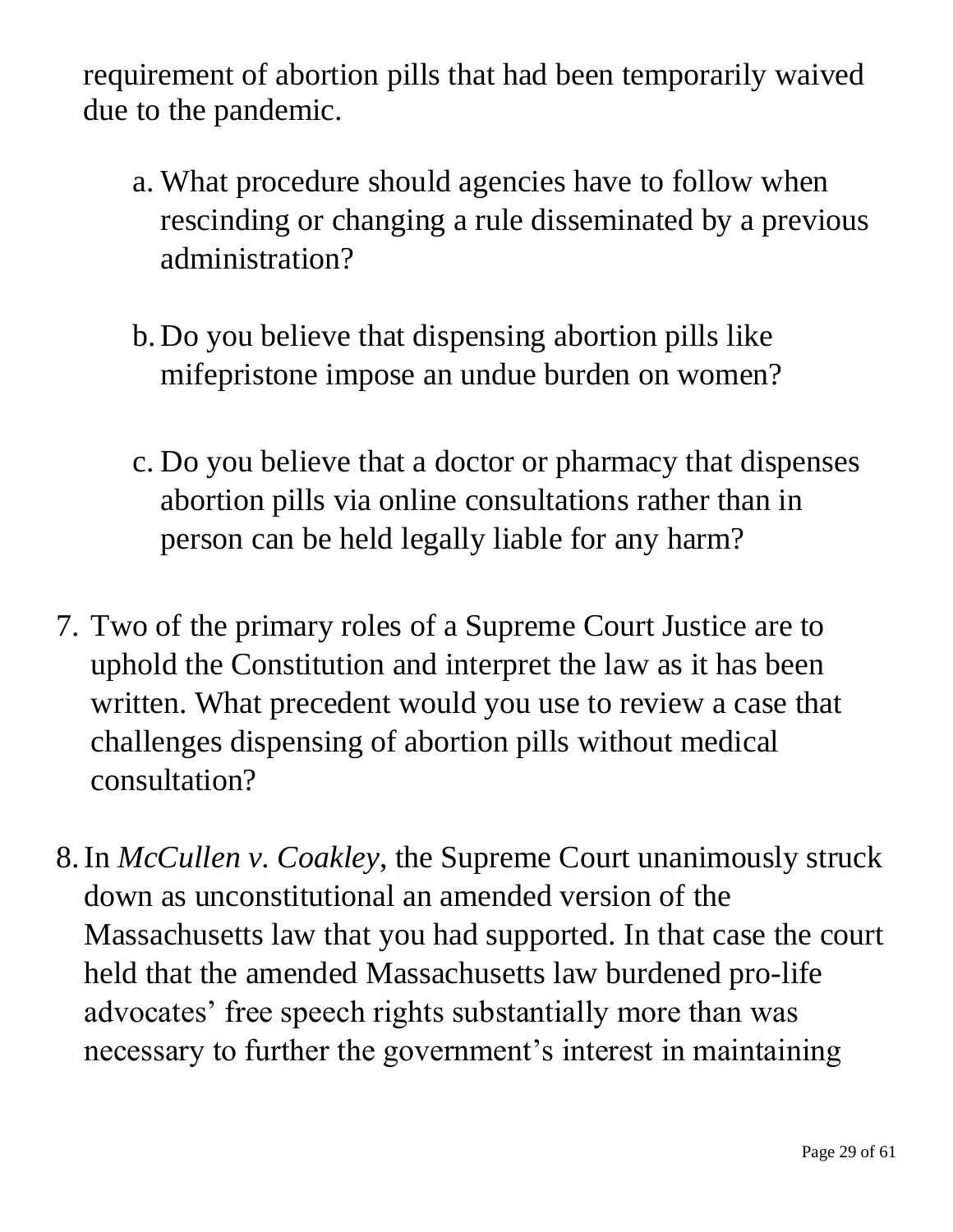public safety. Do buffer zone laws burden pro-life speech more than permitted?

- 9.Isn't allowing pro-life protestors the ability to engage in conversation and leafleting on public streets and sidewalks, exactly the transmission of ideas the First Amendment is meant to protect?
- 10. Are enumerated First Amendment free speech rights greater than unenumerated abortion rights?

#### **XIV. Intellectual Property**

- 1.Under present patent law, in your opinion do you think that inventorship and ownership rights should be extended to a non-human artificial intelligence?
- 2.Under present copyright law, in your opinion do you think that a non-human artificial intelligence system should be granted authorship and ownership status?
- 3. Should materials created by a non-human artificial intelligence system be eligible for copyright protection?
- 4.In light of artificial intelligence-related inventions, in your opinion, is there any need for new forms of intellectual property protections – e.g., *sui generis* rights for datasets or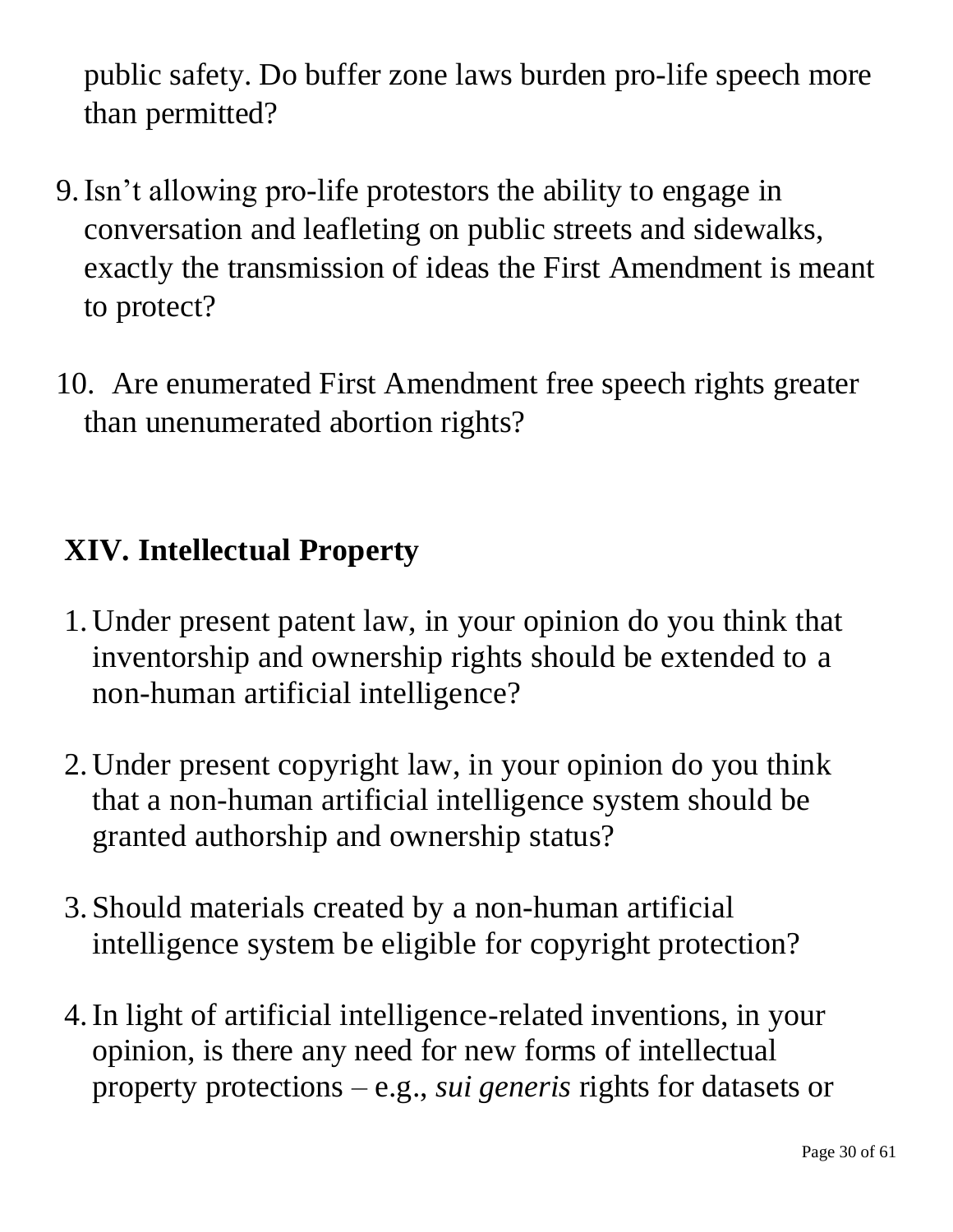databases used to train artificial intelligence or for trained artificial intelligence models?

a. As part of your answer, please explain the current protections afforded under various types of intellectual property law, and why they are or are not sufficient?

- 5.To what extent can or should any of these legal protections be supported by technical measures?
- 6.In your opinion, what factors should be taken into account when determining whether technical measures used to support certain legal rights potentially impinge upon other rights?

Incentivizing U.S. innovation is vital to the prosperity of our country and specifically our economic growth. Central to this is securing intellectual property, via patents, trademarks, copyrights, and the like.

- 7.In the case of patents, in your opinion, how do you foresee ensuring certainty and predictability for patent holders in light of current patent eligibility?
- 8.What are the defined judicial exceptions to patentable eligibility?

It's imperative to protect U.S. intellectual property from theft by other countries and maintain strong domestic patent rights.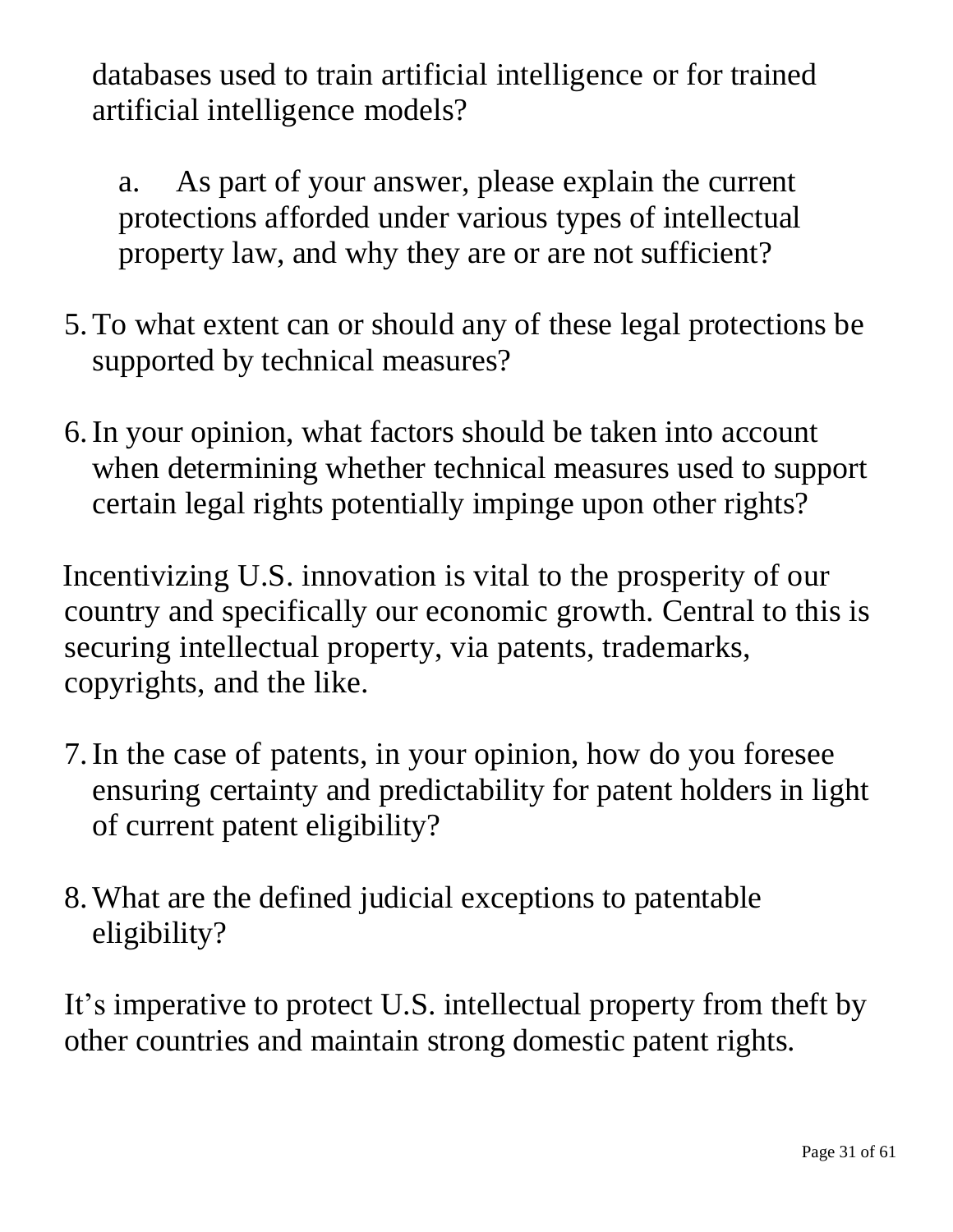9.What are your thoughts regarding anti-suit injunction, especially its potential to negatively impact the litigation of patent rights domestically?

10. In your view, are copyrights a form of property to which the Takings Clause applies?

11.Are patents a form of property to which the Takings Clause applies?

12. Does the Constitution's recognition of Congress's authority to grant these exclusive rights to Authors and Inventors under Article 1, Section 8, instead of under the Bill of Rights, merit different treatment of this right from other enumerated rights? Why or why not?

Copyright law is a complex area of law that is grounded in our constitution, protects creatives and commercial industries, and is shaped by our cultural values. It has become increasingly important as it informs the appropriate use of digital content and technologies.

13.What experience do you have with copyright law?

14.How many cases have you heard where copyright law was an issue in the case? What was the outcome in these cases?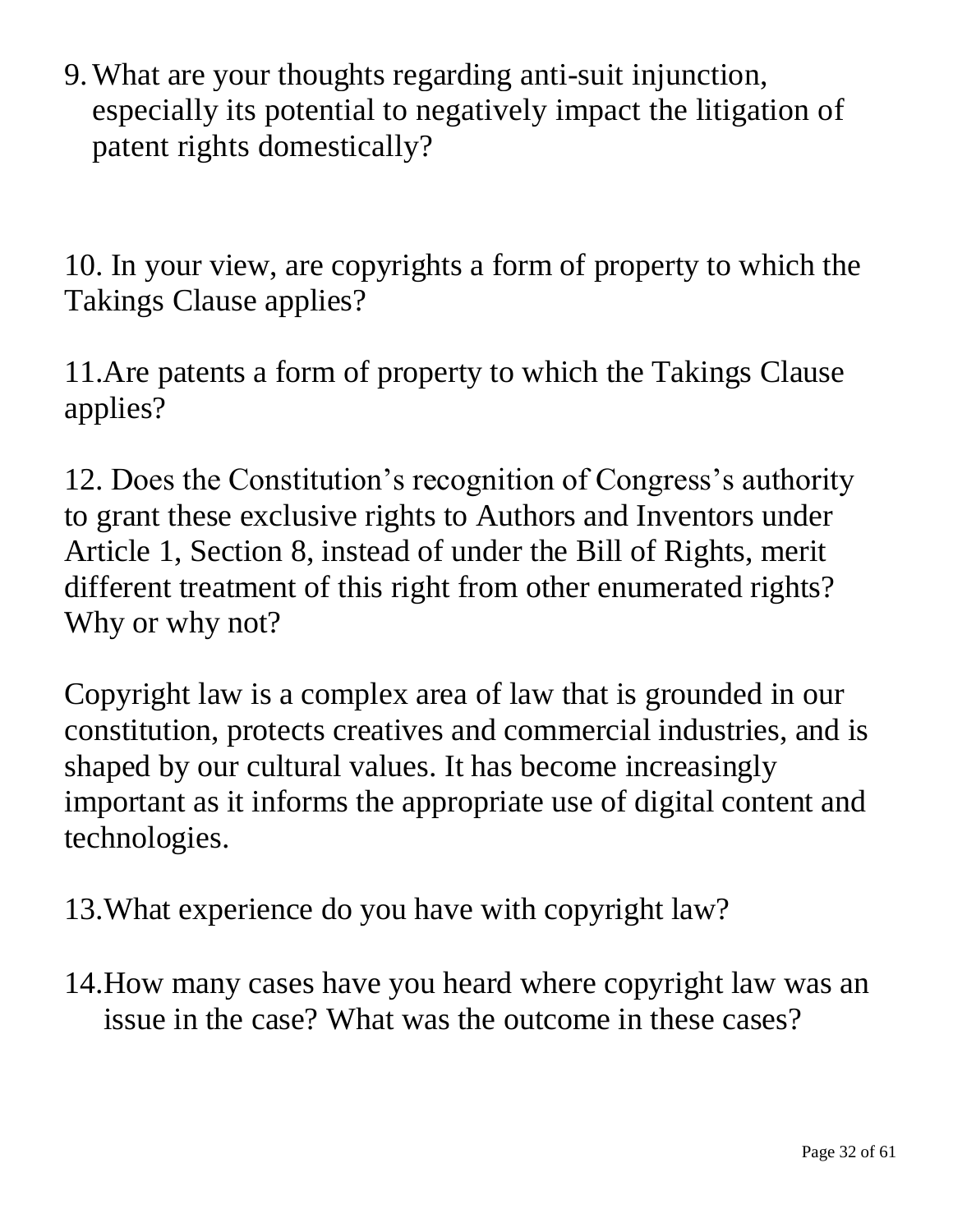- 15.Could you explain when a state action would be subject to express preemption under Section 301(a) of the Copyright Act and when it may be subject to review under conflict preemption?
- 16.Under what circumstances do courts find that copyright law preempts state regulatory schemes?

The American Law Institute (ALI), of which you are an elected council member, has undertaken efforts to develop a Restatement of Copyright law. I have expressed concern that these Restatements have traditionally focused on areas of common law because judicial rulings across different jurisdictions may vary and ALI's interpretations are predisposed to assembly, to analysis, and summaries. While I agree that copyright law must be modernized to be more responsive to current technologies, copyright markets, and business practices, such reforms should take place in a transparent manner that accounts for different perspectives – not behind closed doors with limited public input.

- 17.What weight have you placed on Restatements in your career?
- 18.Do you believe that federal laws that preempt state laws require restating in the same way that common laws do?

Statutory damages have become increasingly important in cases of online copyright infringement, where it may be difficult to determine the scope of harm or actual damages.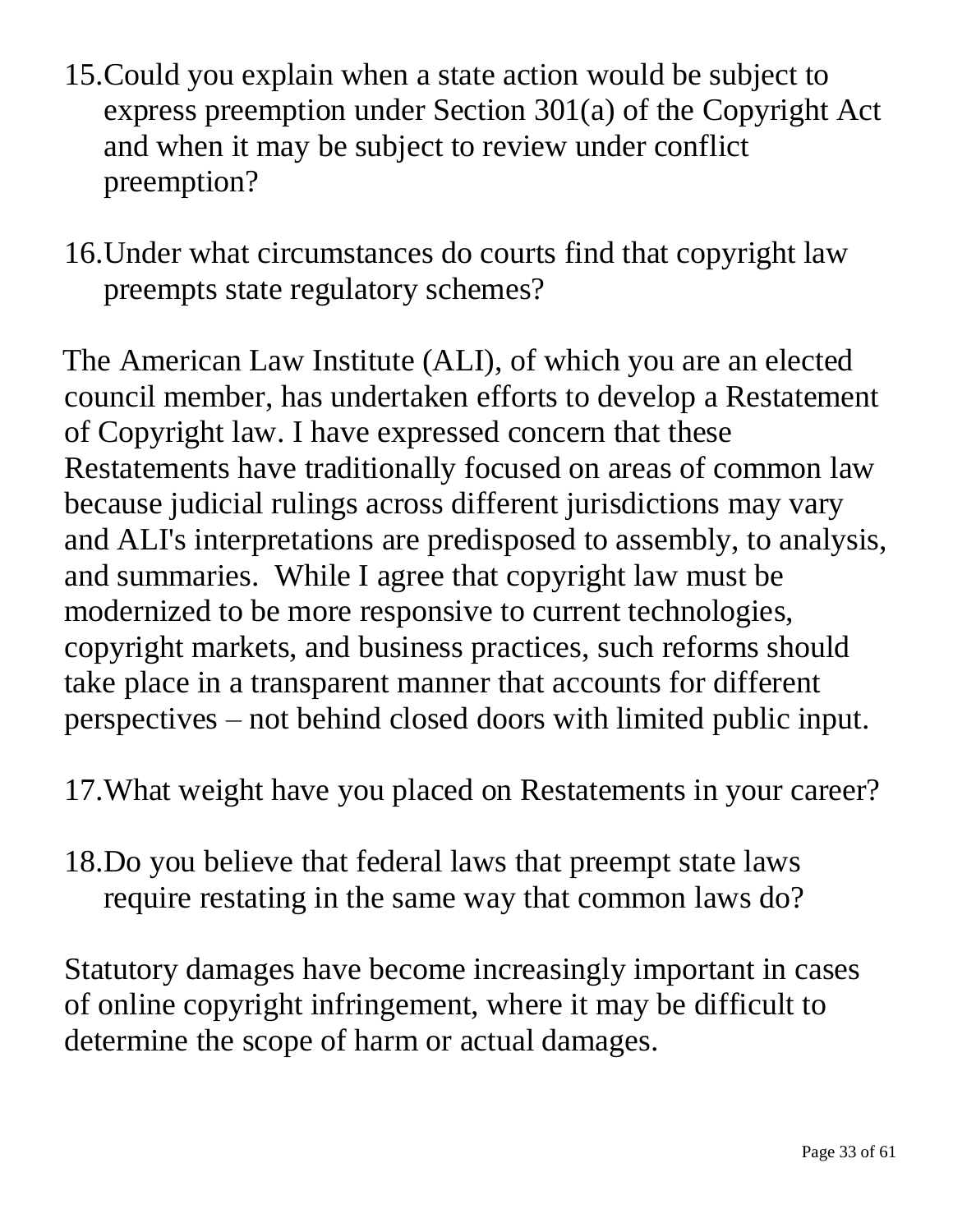- 19.What factors do you think are most important when calculating statutory damages?
- 20.Should awards be calibrated to some type of actual harm?
- 21.Should deterrence be a factor in the courts calculation?
- 22.Should there be a punitive calculation, especially for willful infringement?
- 23.Should judges be permitted to waive statutory damages in certain cases?

The fair use doctrine has been described as "a fundamental linchpin of the U.S. copyright system."

- 24.Could you explain why it is so important and outline the four fair use factors?
- 25.In general, do certain factors "count" more than others?

Some say that there is a hidden fifth "fair use" factor  $-$  whether the judge likes you or your case.

- 26. Is impartiality and lack of bias important to you?
- 27.How do you ensure that your views are perceived as impartial and fair when issuing decisions?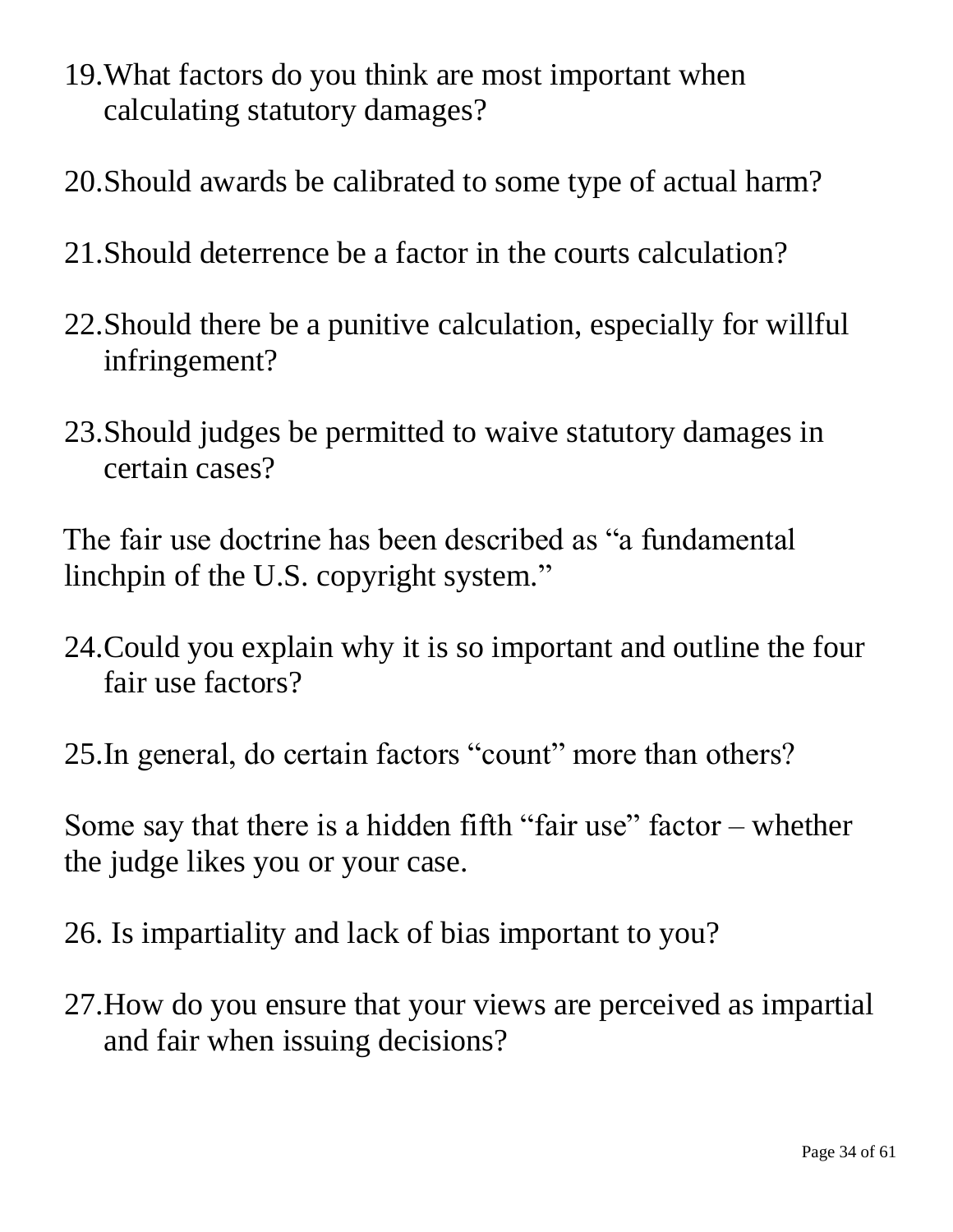Justice Breyer's *Google v. Oracle* decision took a novel approach to fair use analysis by first presuming copyrightability of computer code, then looking to the "nature of the work" as a dominant factor in the courts decision that in this particular factintensive inquiry, Google's actions were fair use.

- 28.What impact do you think this decision has had and will have on how courts interpret copyright questions relating to software and fair use?
- 29.What impact do you think this decision has on other types of works?
- 30.Should computer code be treated differently from other types of works, whether as part of a fair use analysis or otherwise?

Over time the number of copyright takedown notices has skyrocketed. Some have raised concerns about fraudulent and abusive notices that may restrain fair use, free speech, or misuse the notice-and-takedown process. Others have noted that courts interpretation of the "good faith" requirement to send notices may preclude automated notice sending, placing too great a burden on rightsholders.

- 31.In an increasingly automated world, how can courts appropriately evaluate concepts like "good faith" or "bad faith" that apply to machine-driven actions?
- 32.Do you have experience addressing free speech and intellectual property issues, including copyright?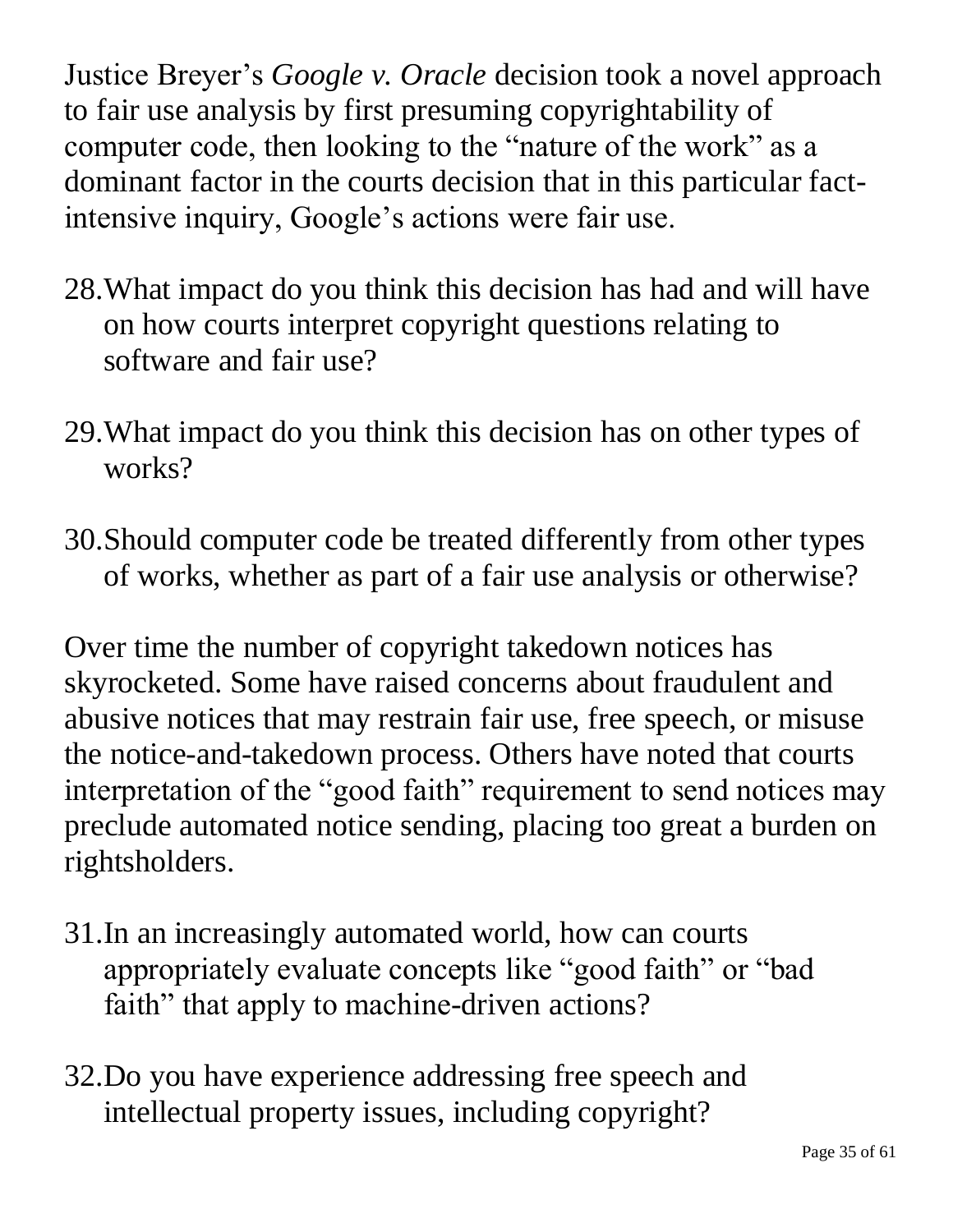33.How should courts resolve the ideological tension between whether information should be free or whether commoditizing information provides the incentives and resources for it to be generated in the first place?

The legislative history of the Digital Millennium Copyright Act shows that Congress intended to create an obligation for online hosting services to address infringement even when they do not receive a takedown notice. However, the Copyright Office recently reported courts have conflated statutory provisions and created a "high bar" for "red flag knowledge, effectively removing it from the statute..." It also reported that courts have made the traditional common law standard for "willful blindness" harder to meet in copyright cases.

- 34.In your opinion, what role does or should Congressional intent, as demonstrated in the legislative history, have when deciding how to apply the law to the facts in a particular case?
- 35.What experiences do you have addressing intermediary liability for online service providers?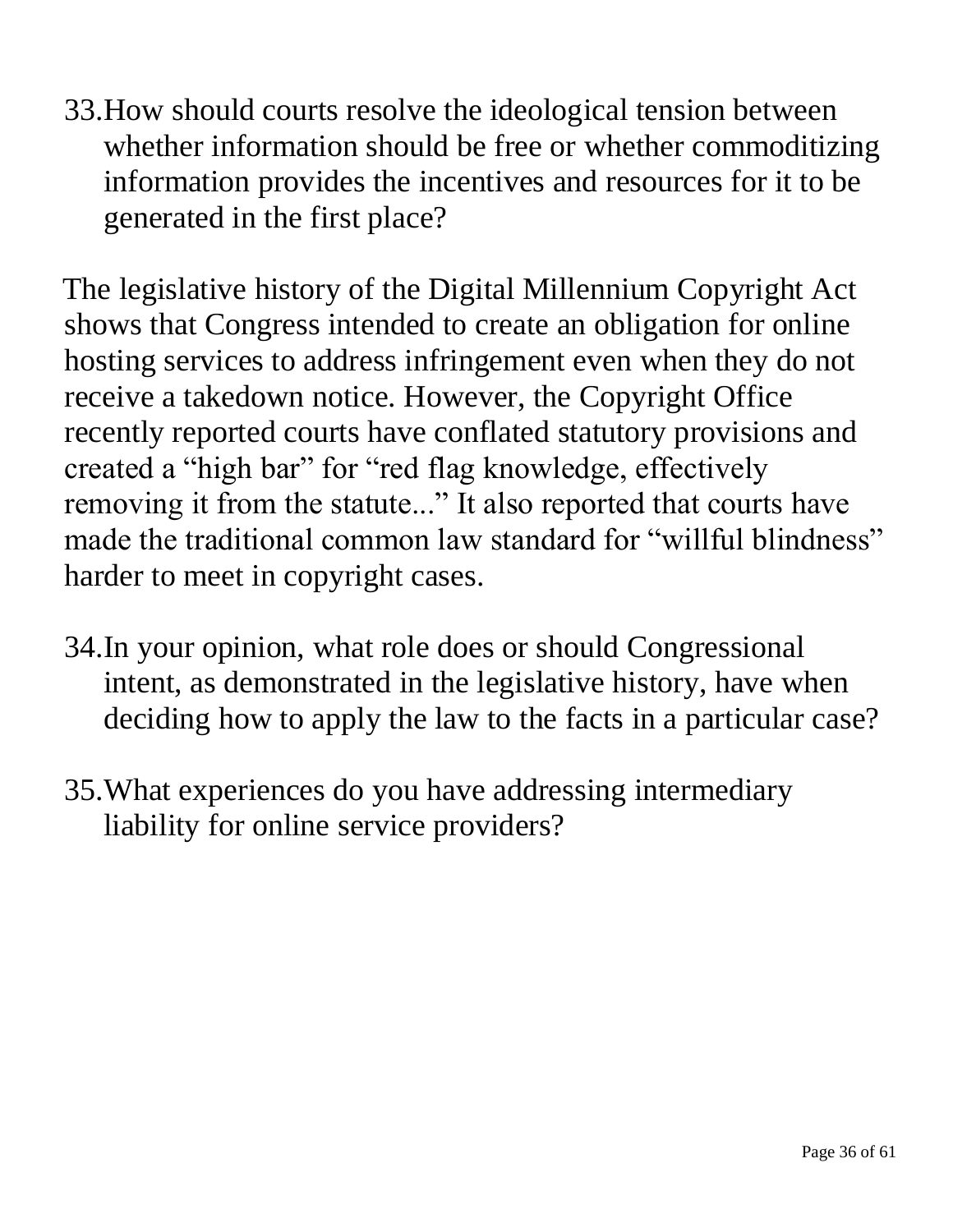## **XV. Antitrust**

- 1. Do you agree that reliable, predictable, intellectual property rights promote vigorous, dynamic competition to the benefit of consumers?
- 2. Do you agree that universities, companies and small inventors that commit time, resources and capital to engage in risky R&D activities to develop the next generation of standards and that seek to be rewarded for their successful innovations to obtain fair and adequate compensation for the use of their patented technologies should be allowed and encouraged to assert their IP rights in good faith without being labeled as "patent trolls" or chilled by threats of antitrust enforcement action or private antitrust litigation?

The Supreme Court in *Trinko* stated that "[n]o court should impose a duty to deal that it cannot explain or adequately and reasonably supervise," since this risks the court "assum[ing] the day-to-day controls characteristic of a regulatory agency." 540 U.S. 398, 415 (2004).

- 3. Do you think that worldwide injunctions on issues involving patents or patent licenses issues are appropriate? Why or why not?
- 4.In light of *Trinko*, is it appropriate to relegate to a national regulatory authority parties' extraterritorial contract negotiations?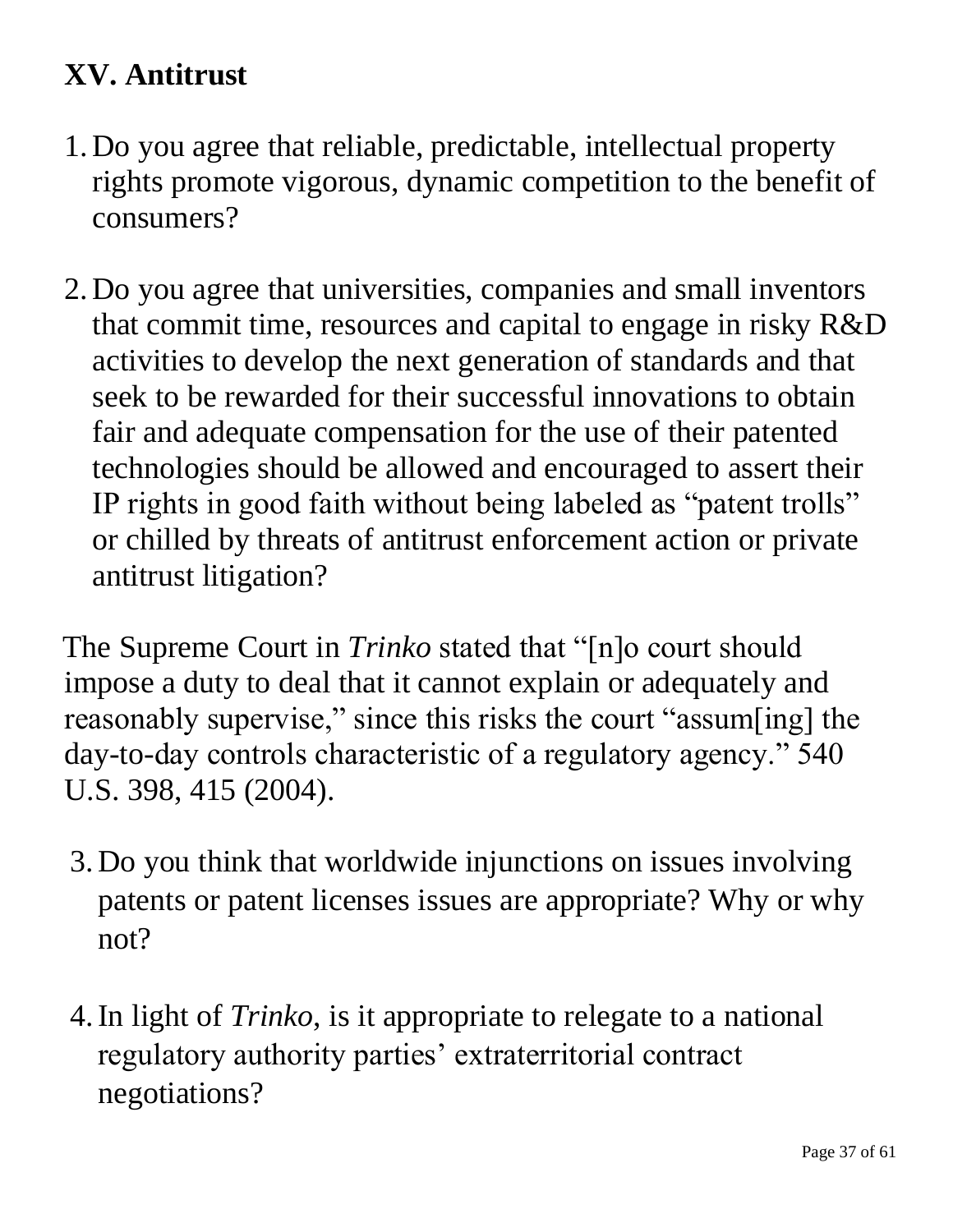- 5. Outside of FRAND cases, would you agree that it is rare for national courts to seek to reform or create private contractual arrangements that extend beyond their national borders? What about with respect to patents that are outside the courts' jurisdiction?
- 6.What role does international comity have in such injunctive or decisions regarding patent licensing outside the United States?
- 7.What are your thoughts on the best way to analyze patent licensing issues?

Recent antitrust bills, stemming from a House Antitrust staff report, are premised on the concept that big tech platforms act as "gatekeepers" and thus require new legislation targeting their conduct and providing access at a reasonable price.

8. Please explain the essential facilities doctrine in antitrust jurisprudence.

9. Should this doctrine extend to private, unregulated facilities (in contrast to public sector or private regulated facilities)?

10.Can restraints of trade be reasonable, even if it may be anticompetitive, because it reflects an important property right?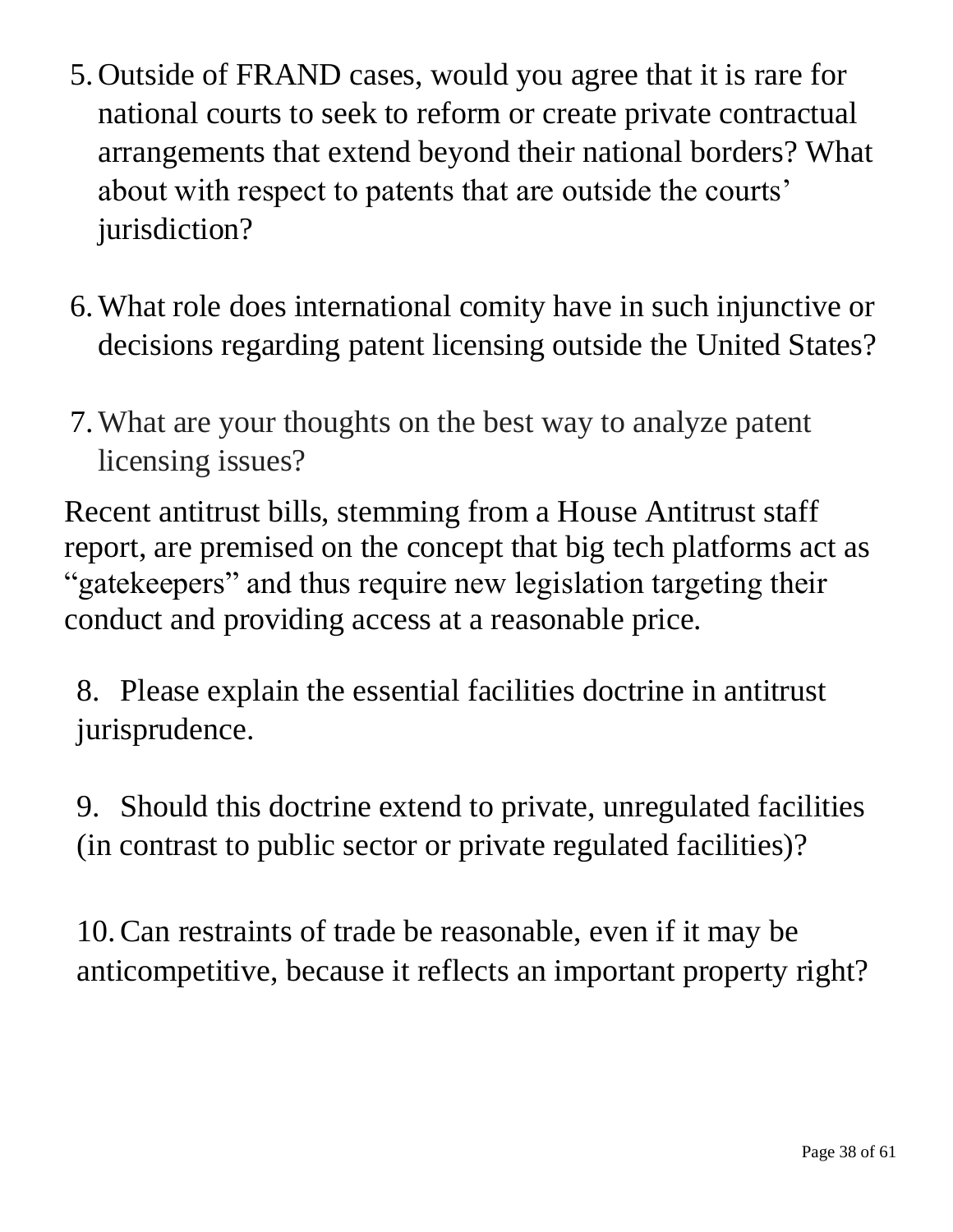11. Should courts view property rights—including common law unfair competition, trademark, patents, or copyrights—as restricting or enhancing competition?

In *Continental T.V., Inc. v. GTE Sylvania Inc.,* the Supreme Court relied on economic reasoning, marking a turning point in antitrust jurisprudence where the court turned to economic theory to inform its interpretation and application of the Sherman Act.

- 12.What experience do you have deciding antitrust cases?
- 13.What role does or should economic theory have in your judicial decision making?
- 14. Please describe the consumer welfare standard.
- 15.What other avenues are there for courts to consider when administering the antitrust laws?

#### **XVI. Technology**

- 1.What role do you think technology should have in the judicial administration system?
- 2. How have you seen technology change the practice of law over your career?
- 3.In what ways do you think it will evolve in the future?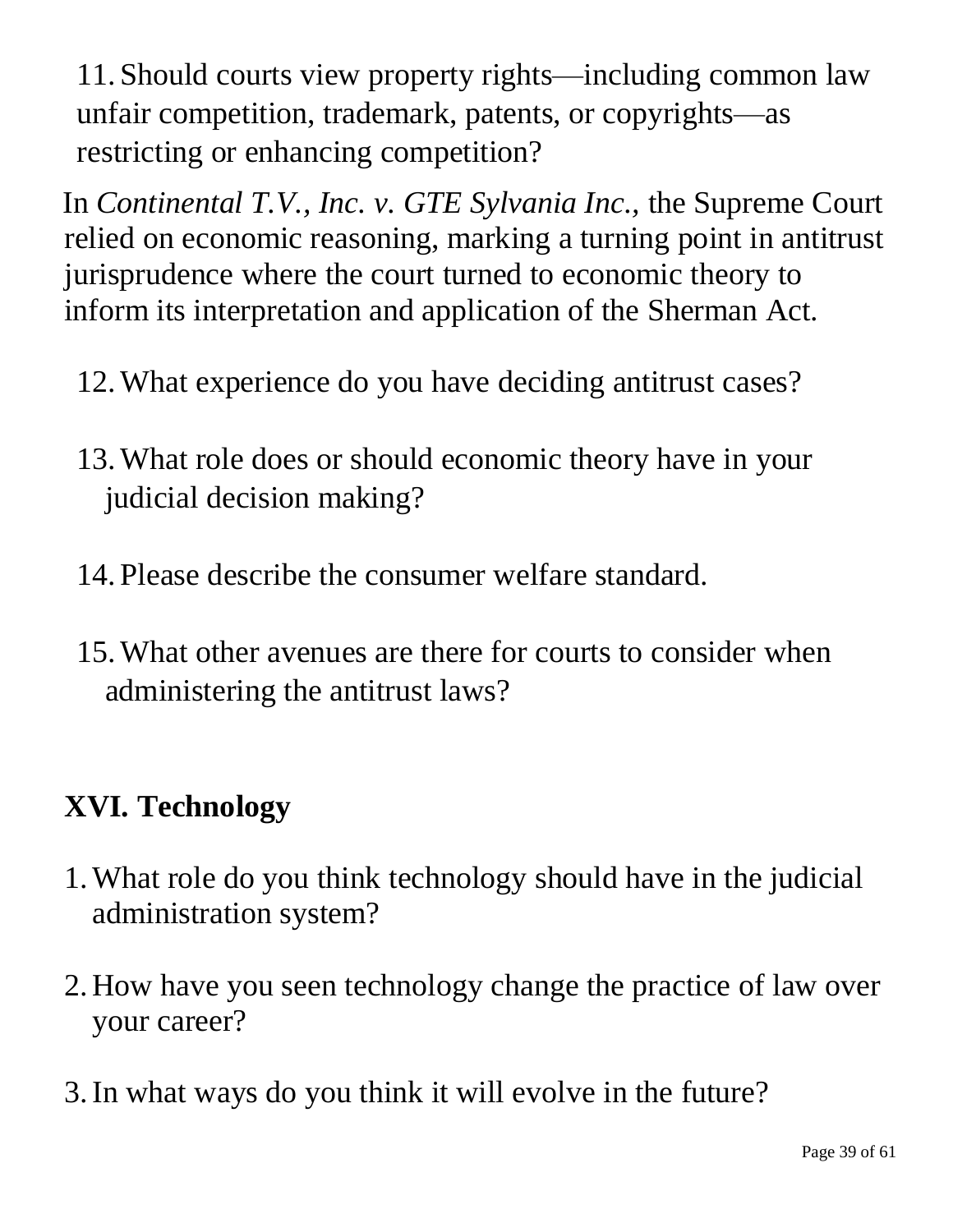- 4.What role do you think artificial intelligence, machine learning, and other technologies should play in the judicial system?
- 5.What are some of the pros and cons of such technologies?
- 6. Do you think such technologies should play a role in a judge's decision making, including sentencing?
- 7.To the extent that technologies do already play a role, where do you draw the line between where they stop augmenting your work on the case and where your human judgment begins?
- 8. Do you have concerns that biases in the technologies could directly or indirectly impact your decision making to achieve outcomes that you wouldn't have desired?
- 9. Do you have any personal experience with biases based on technologies that you can share?

#### **XVII. Second Amendment**

The Founders felt so strongly about protecting our individual rights that they passed the Bill of Rights to enshrine our individual rights into the Constitution.

The Second Amendment was added to ensure that our individual right to bear arms "shall not be infringed" by an overbearing federal government. There are long-standing, well-coordinated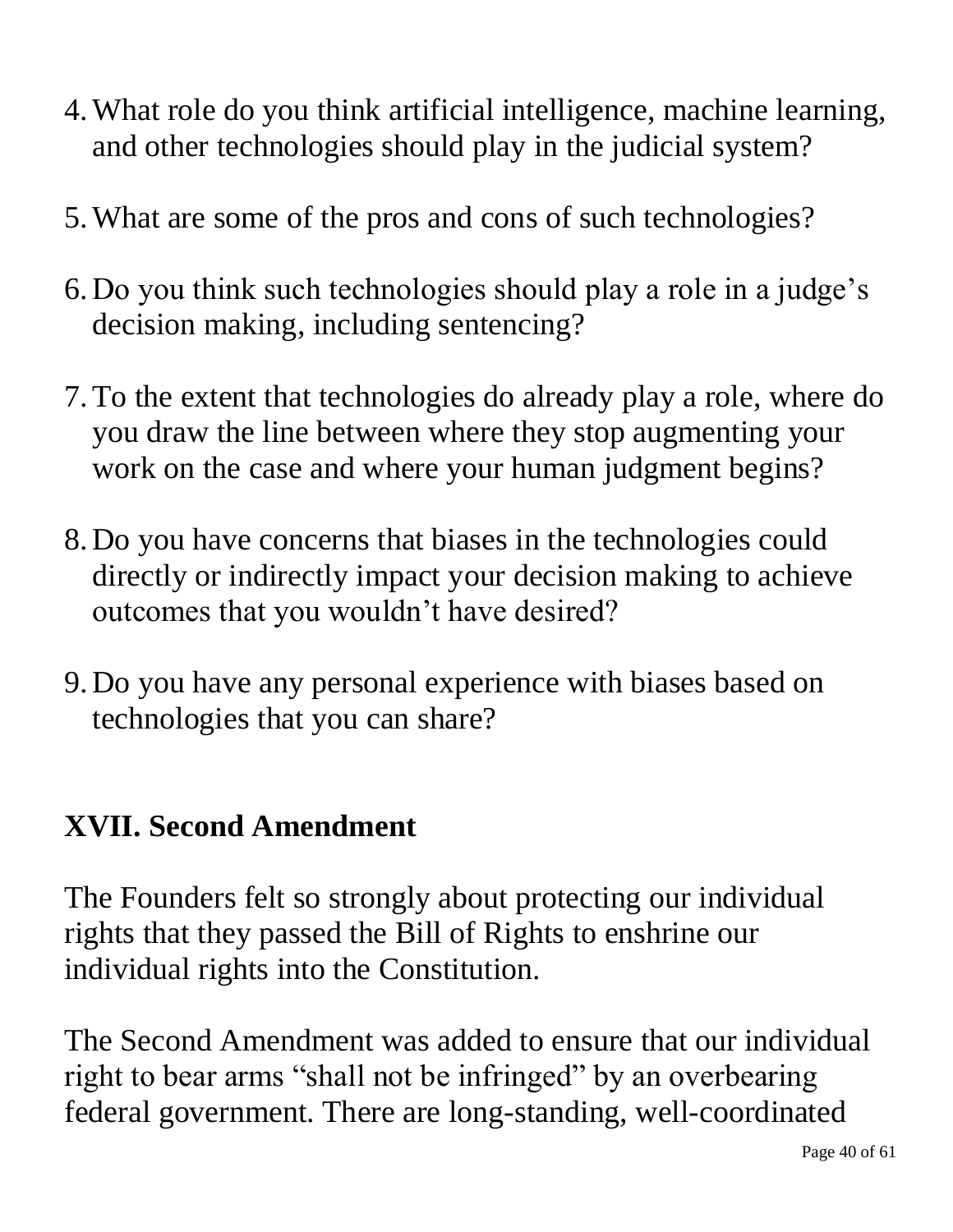efforts by liberal activists to strip away our Second Amendment rights.

But, since they cannot get their gun control agenda through Congress, they have instead focused on getting federal judges confirmed who will chip away at the Second Amendment.

Multiple organizations praised your nomination as a win for their cause. While I recognize you may not associate yourself with every group that supports you, I am also concerned that organizations who advocate for taking away our Second Amendment rights are so actively supportive of your nomination.

- 1.What in your judicial and professional career do you think has led these organizations to believe that you will side with their restrictive views of the Second Amendment?
- 2.What is the holding in *District of Columbia v. Heller*? Do you believe this case was rightly decided, and does it do enough to protect Americans' Second Amendment rights?
- 3.What kind of weapons qualify as "dangerous and unusual" under *Heller*?
- 4.There are some who view our Second Amendment rights as "second-class right[s]." Do you agree that our Second Amendment rights are equal to all others provided in the Constitution?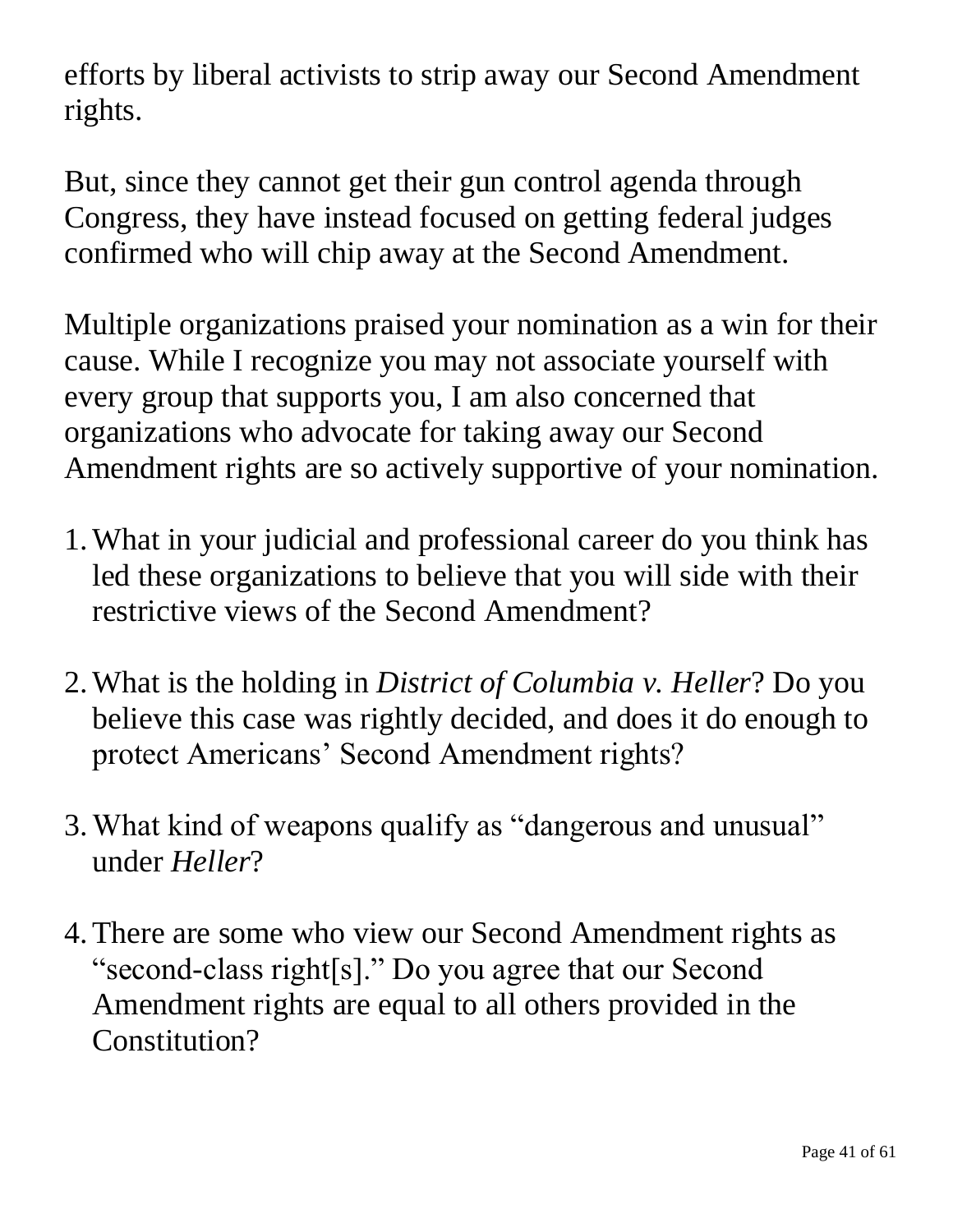- 5.Is the Second Amendment a "constitutional orphan" as described by Justice Thomas?
- 6.What level of scrutiny should govern Second Amendment cases?
- 7. Does the Constitution enshrine a right to carry a gun for selfdefense?
- 8.Is it ever constitutional for a court to deprive an individual of their Second Amendment rights, without due process, and confiscate their firearms? If so, what level of due process is required?
- 9.Is the point of a constitutional right that an American citizen does not have to satisfy a government official with a good reason before exercising constitutional right?
- 10. What is the constitutional authority that allows local sheriffs to require permits for certain types of firearms but not others? Do these types of laws unduly infringe the Second Amendment?
- 11. What is the constitutional authority by which the Bureau of Alcohol, Tobacco, Firearms, and Explosives (ATF) may regulate the exercise of Second Amendment rights? In what ways is the ATF limited in its rulemaking or its agency guidance due to the fundamental nature of our Second Amendment rights?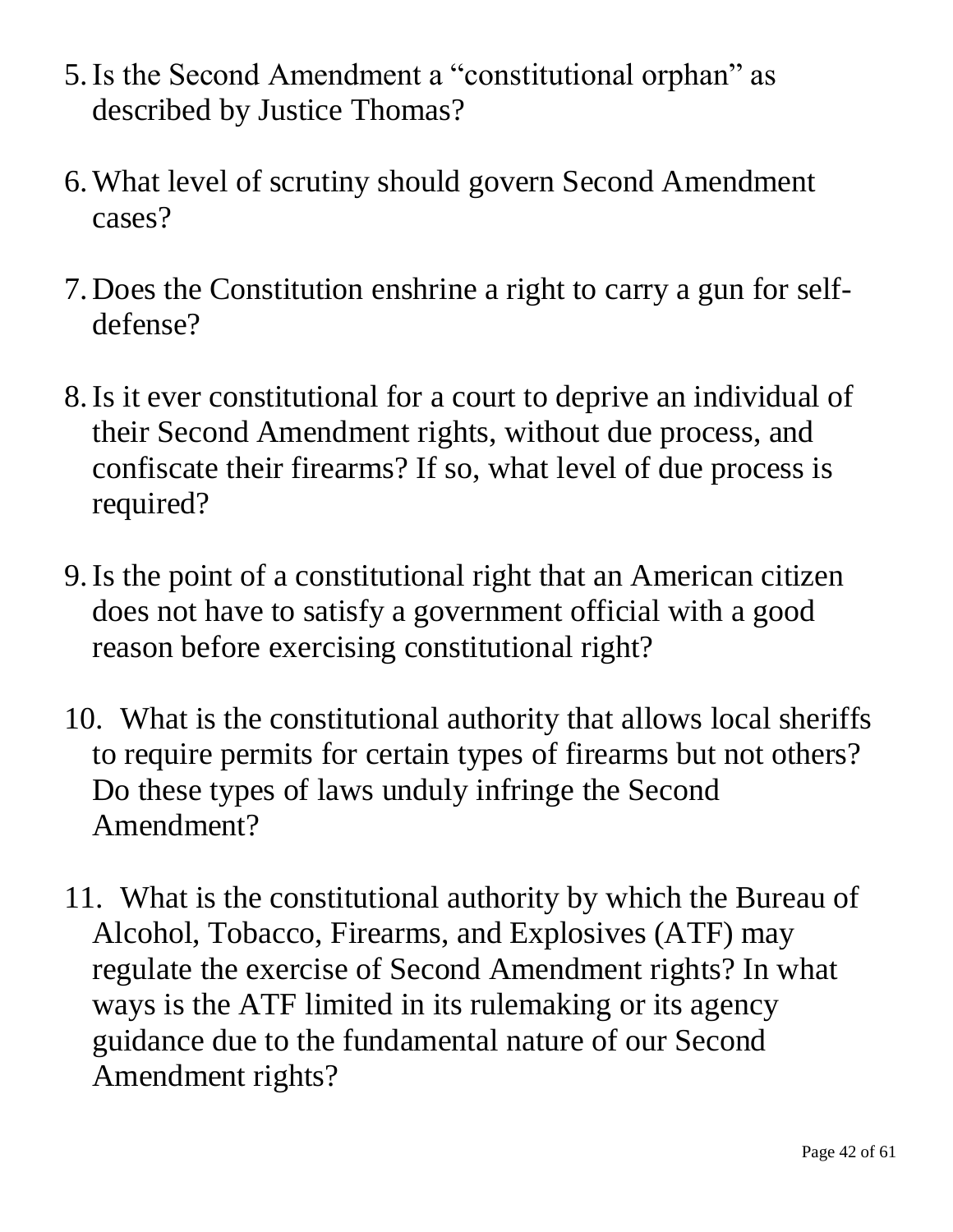12. In *Baisden v. Barr*, you granted summary judgment against an individual seeking to purchase a firearm in part because the individual did not have a specific plan to purchase a firearm. Can you please elaborate why standing is available for an individual with a specific plan to purchase a firearm, but not to one with a general interest in owning a firearm? How specific does one's plan have to be in order to trigger an injury under the Second Amendment and Supreme Court precedence?

### **XVIII. Court Packing**

The legitimacy and independence of the judicial branch is of utmost importance. That's part of why I view my role vetting judicial nominees to be one of my most important responsibilities as a Senator, and why I am deeply concerned about proposals to expand the Court.

As a sitting member of the Court, Justice Breyer called expanding the Supreme Court "risky." While serving as a justice, Justice Ginsburg said that expanding the court would "make the court look partisan," and that "[n]ine seems to be a good number."

- 1. Do you agree with Justice Ginsburg that the Supreme Court should not be expanded, but instead remain at nine justices?
- 2. Do you share the concerns of Justice Ginsburg that expanding the Supreme Court would "make the court look partisan?" Why or why not?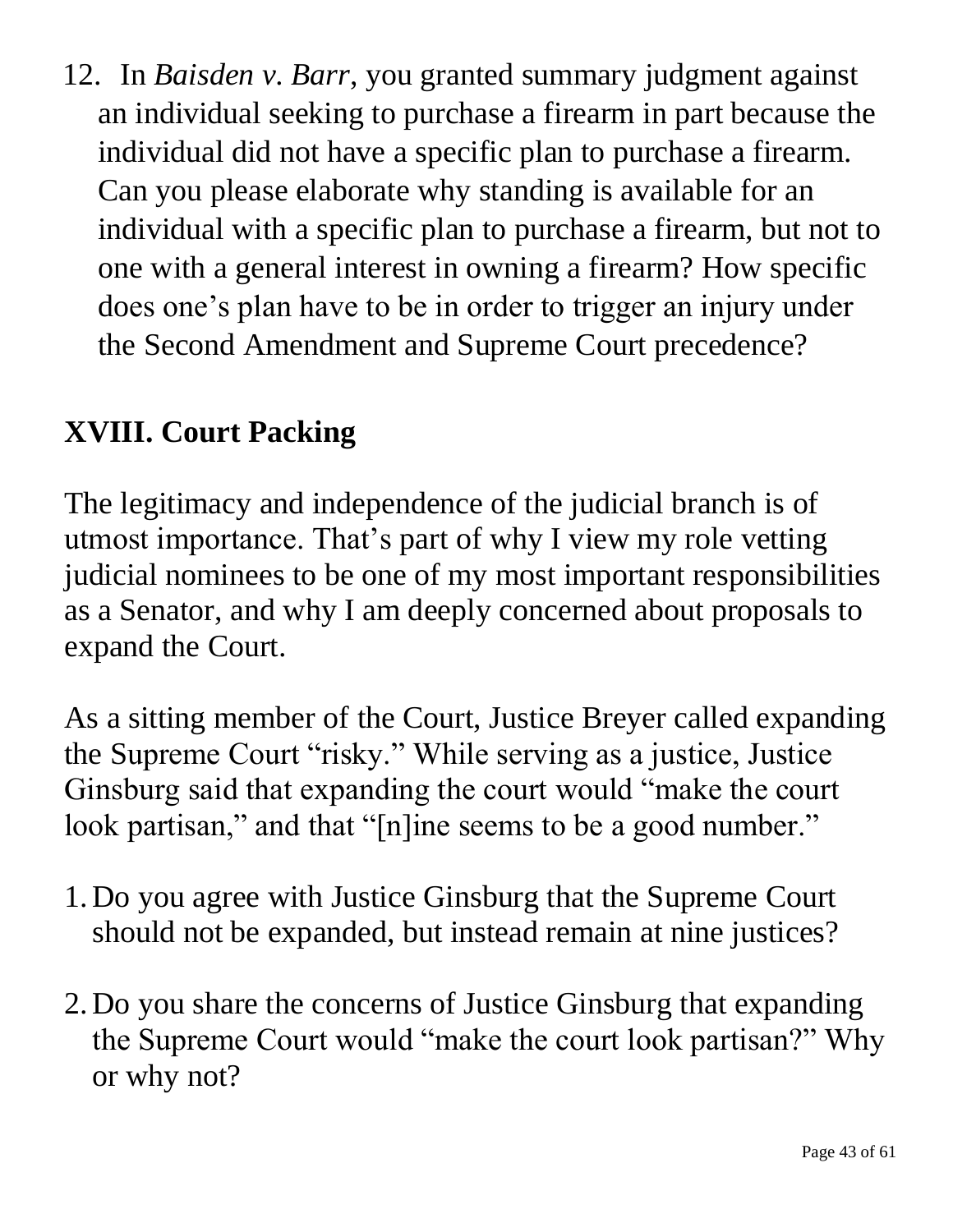- 3.Would court packing encourage people's faith in an independent judiciary?
- 4. Do you believe we have Obama judges or Trump judges, Bush judges or Clinton judges in the federal judiciary?
- 5.If not, and all we have is "an extraordinary group of dedicated judges doing their level best to do equal right to those appearing before them." *E.g.,* an independent judiciary that we should all be thankful for, then why would we need court packing?
- 6.Wouldn't court packing by one party encourage a future president of the other party to ignore its rulings because he considered them invalid?
- 7.Isn't court packing the dangerous game that both Justices Breyer and Ginsburg warned us about?

#### **XIX. Election Law**

As Speaker of the North Carolina House, I led legislation which instituted common sense reforms to our election system. This included efforts to improve integrity in our elections and provide peace of mind to North Carolinians that our elections are conducted fairly. As a result of my experience, I strongly believe that election laws should primarily be set by the states.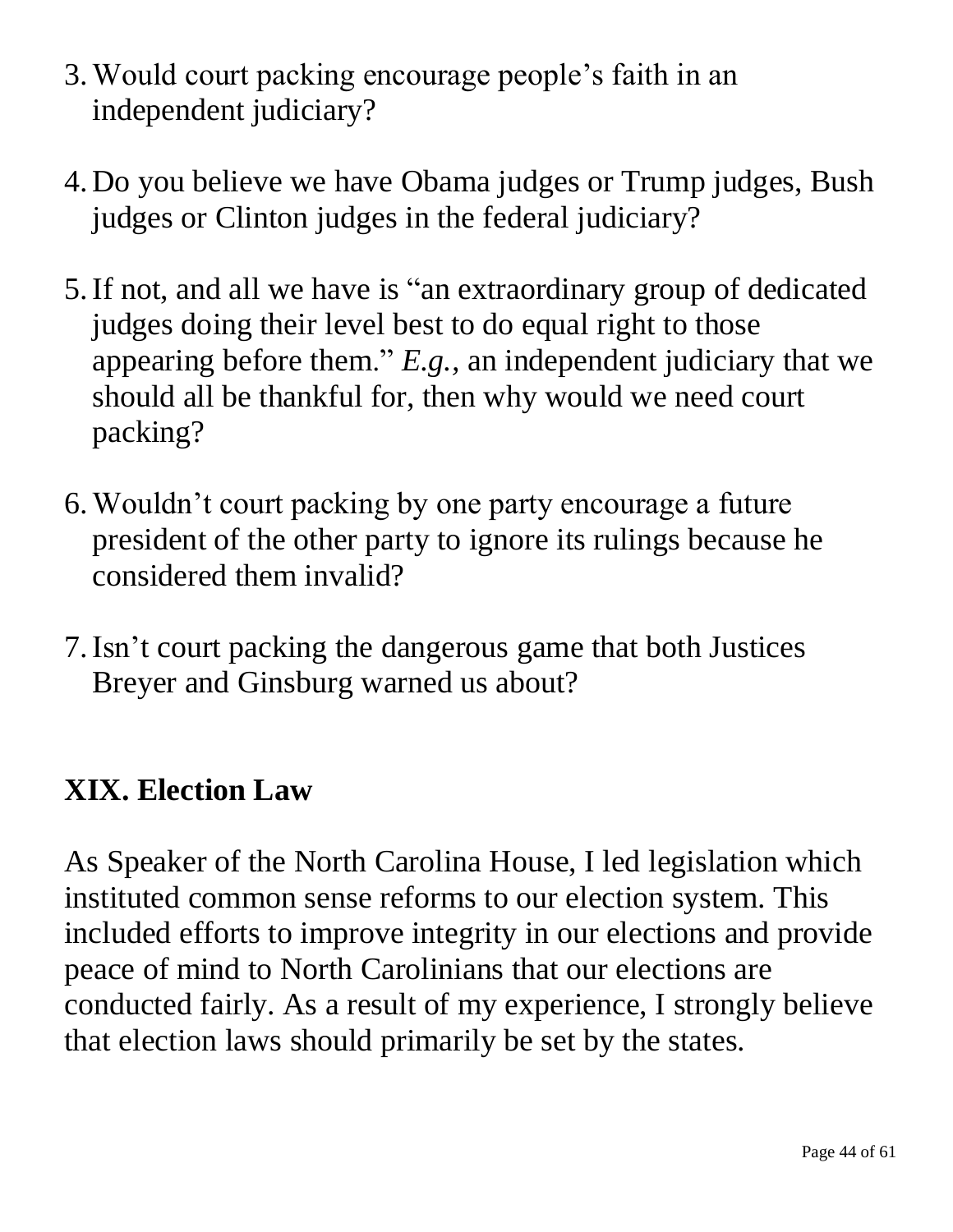In recent years, a false narrative of voter suppression has been leveled against Republicans who have pursued election integrity measures, and who have pushed back against efforts to have a federal takeover of our elections.

- 1. Under Article I, Section 4, what is the appropriate balance between the federal government and the states as it relates to administration of elections?
- 2. Do you believe that the Court's current jurisprudence strikes the correct balance between state and federal control over elections?
- 3.When does the "*Purcell* principle" permit federal courts to intervene in election-related challenges?
- 4. Do you agree that voter ID is a reasonable measure for states to enact to ensure the integrity of their elections?

### **XX**. **Campaign Finance**

- 1.What was the holding of *Citizens United*?
- 2.Was *Citizens United* correctly decided?
- 3.In what ways does the First Amendment right to free speech extend to political contributions?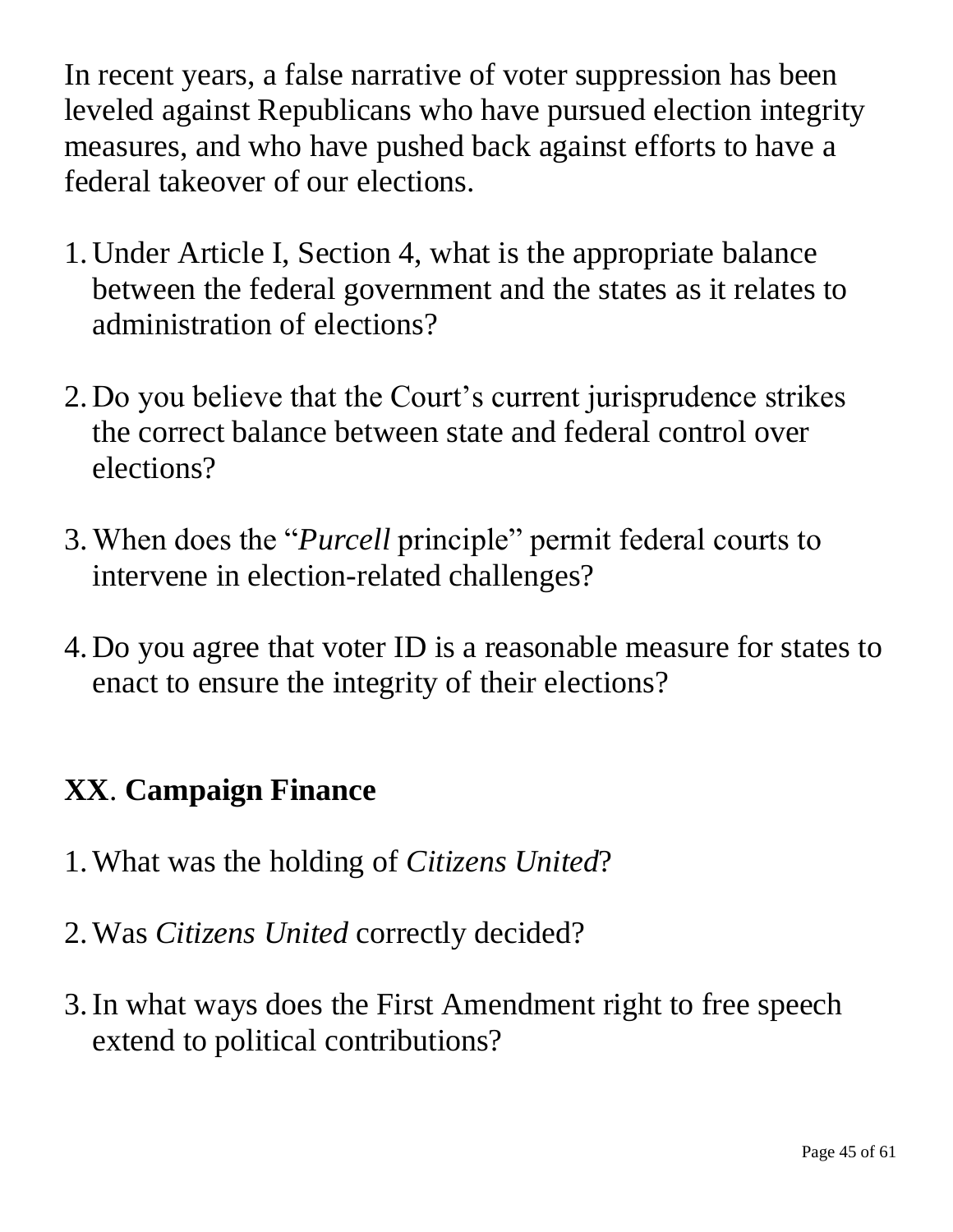- 4. Should those who make political contributions be provided with privacy to express their political views?
- 5. Shouldn't individuals have the right to freely express their political views without threat or intimidation?

### **XXI. Redistricting.**

North Carolina has the distinction of appearing before the Supreme Court in each of the past four decades regarding redistricting. Much of the case law regarding redistricting under the Voting Rights Act is the result of cases brought against North Carolina maps.

Most recently, the Supreme Court ruled in *Rucho v. Common Cause* that claims of improper partisan redistricting are political questions, meaning that federal courts cannot intervene. Instead, these decisions must be left up to the American people and their elected representatives.

In February, the North Carolina Supreme Court struck down congressional and state legislative maps based on provisions in the state constitution.

Just two weeks ago, the Supreme Court declined to hear an appeal of the North Carolina Supreme Court ruling that struck down those maps. The case left unanswered new questions about the role of state courts in redistricting.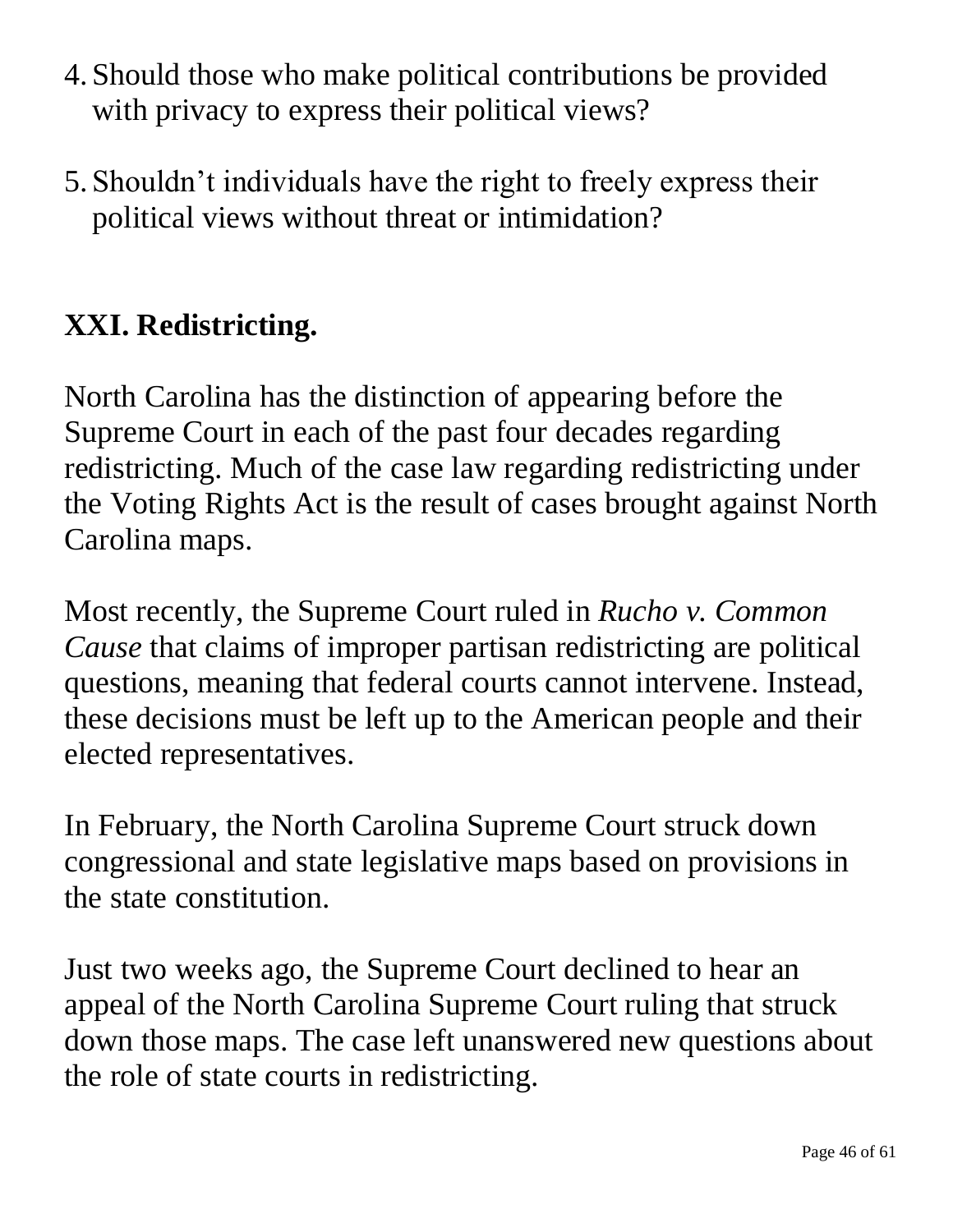- 1. Please describe your understanding of the justiciability of political questions.
- 2.What factors do federal courts currently determine whether an issue is a political question or not?
- 3. Do you agree with the current jurisprudence of the political question doctrine?
- 4.What is your understanding of the current state of the political doctrine question as it relates to congressional redistricting?
- 5.What is the current rule for whether or not a congressional redistricting plan is unconstitutional as an impermissible political gerrymander?
- 6.What is the current rule for whether or not a congressional redistricting plan is unconstitutional as an impermissible racial gerrymander?
- 7. Please describe your understanding of the ruling in *Common Cause v. Rucho.*
- 8. Do you believe that *Common Cause v. Rucho* was correctly decided? Why or why not?
- 9. Does the Constitution grant power to state courts to draw congressional districts?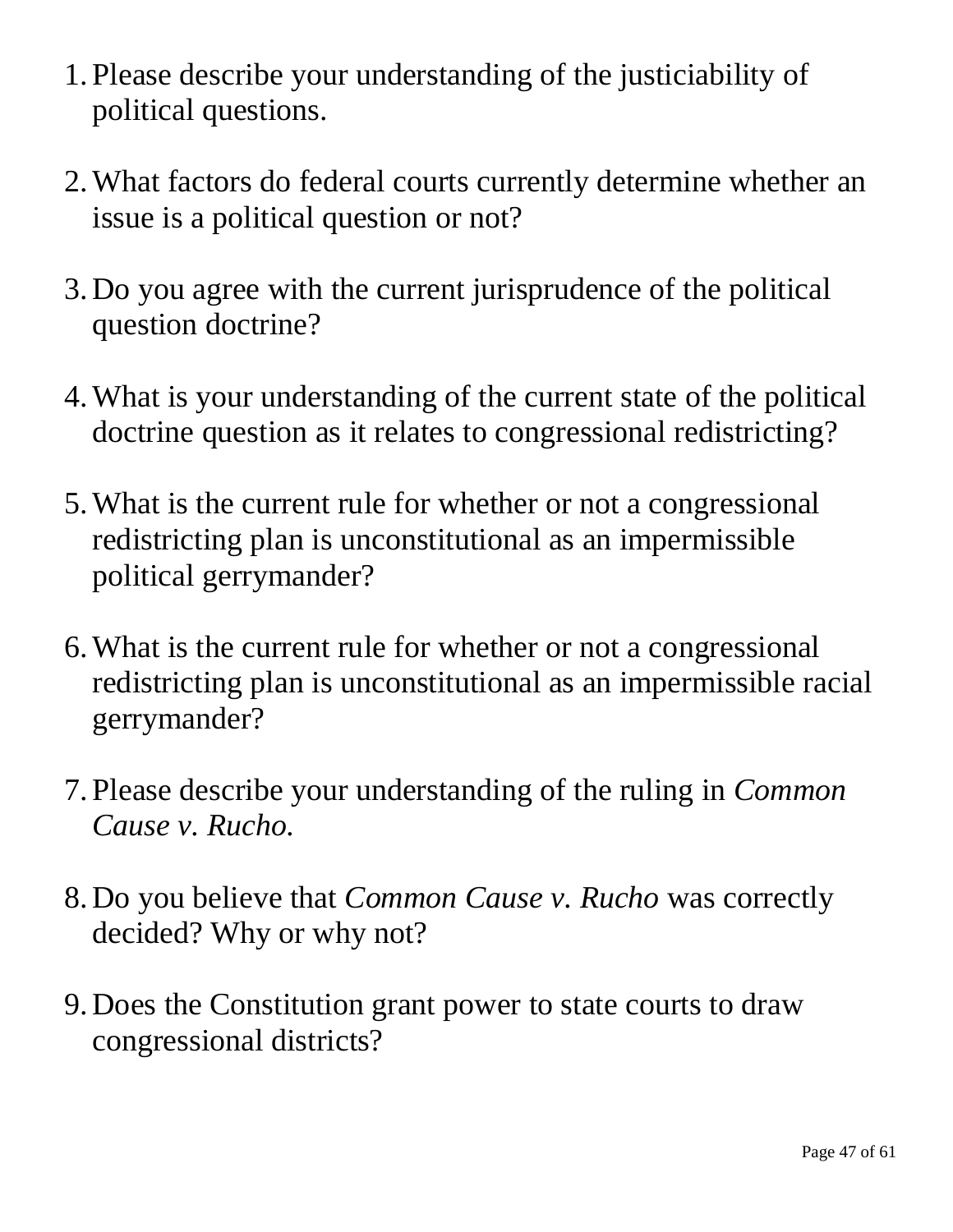- 10. What is the extent of a state court's authority to reject rules adopted by a state legislature for use in conducting federal elections?
- 11. If a State Supreme Court finds that a congressional redistricting plan violates a provision of the state constitution, under what circumstances may the US Supreme Court consider the constitutionality of that congressional plan?

### **XXII. Law Enforcement**

In recent years, there have been calls to defund and to abolish the police. This rhetoric is not only irresponsible, it is downright dangerous. Our brave men and women in blue put their lives on the line each and every day, not knowing if they'll return to their loved ones, so that we can stay safe.

I'm deeply concerned about the anti-police views that have become common place in our country today, and I am committed to doing everything I can to support the brave men and women in blue who protect and serve our communities.

I have introduced legislation which would increase penalties for those who assault and kill, or attempt to assault and kill, a law enforcement officer.

In reviewing your record, I noted several cases where a criminal assaulted a law enforcement officer, but where you granted lower sentences.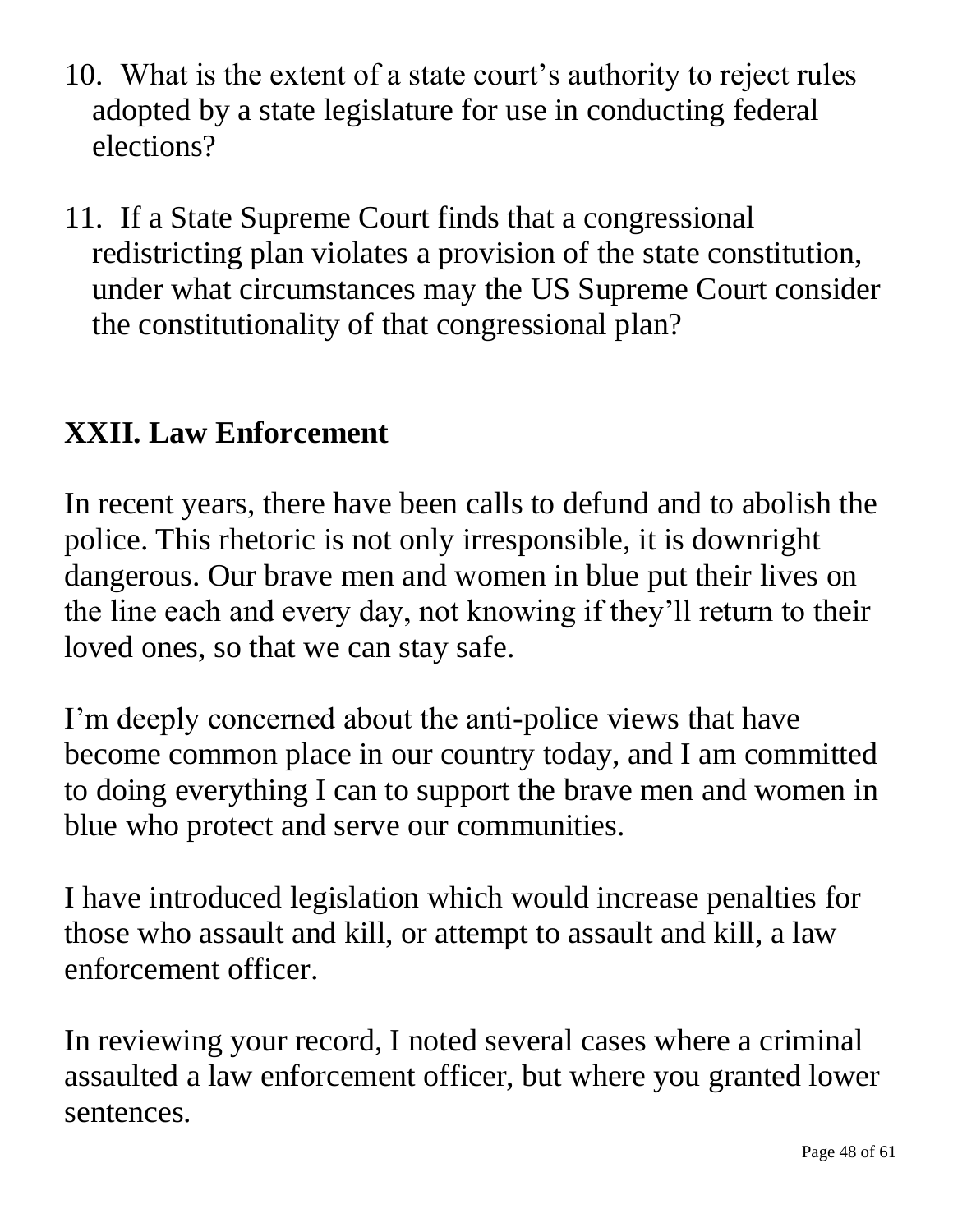- 1. For example, in *United States v. Jenkins,* a criminal pleaded guilty to assaulting a law enforcement officer, which was his third conviction for assaulting law enforcement officers. The government recommended a 30-month sentence, and the criminal requested a 21-month. You decided to go even lower, and sentence this repeat offender to 18 months in prison. Can you please explain your reasoning for this sentence?
- 2.In another case, *United States v. Weeks,* you sentenced a criminal with a prior conviction for assaulting a police officer. During sentencing, the government requested a 24-month sentence, in part due to his conviction for assaulting an officer. You sentenced the criminal to 12 months despite this prior conviction. Can you please explain your reasoning for this sentence?
- 3. How does your experience as a district court judge shape your views of how we punish those who assault and kill law enforcement officers? Do you believe that federal law sufficiently punishes those who assault and kill law enforcement officers?
- 4.What is an appropriate sentence for an individual who assaults a law enforcement officer? What about an individual who kills a law enforcement officer?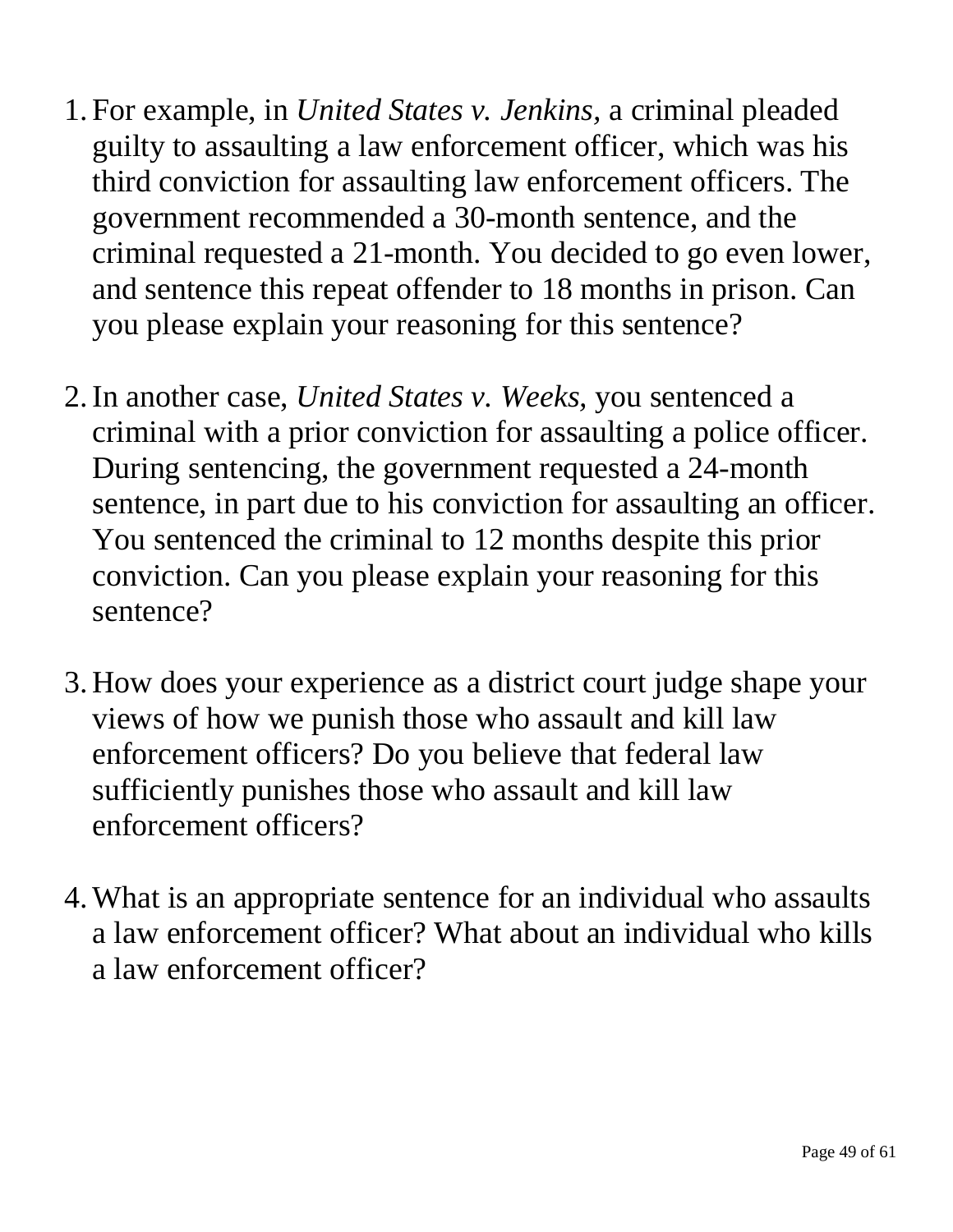# **XXIII. Qualified Immunity**

In order to do their job properly, the law enforcement community must continue to have qualified immunity. Removing the legal protections provided by qualified immunity risks undermining law enforcement and making our communities less safe. This is even more important as we continue to face rising crime across the country.

The anti-police movement in this country has cried loudly to eliminate qualified immunity. This would leave our brave law enforcement officers without legal protection in the face of antipolice activists and their eager trial lawyers.

Removing qualified immunity would make us less safe, and would disrespect the sacrifice of our law enforcement community.

- 1. Please describe the current state of Supreme Court precedent as it relates to qualified immunity for law enforcement officials.
- 2.What is the process by which you determine whether a constitutional right is "clearly established" for the purposes of a qualified immunity claim?
- 3. Do you believe that the current state of the law provides sufficient legal protection for our brave, hardworking men and women in blue who put their lives at risk each and every day?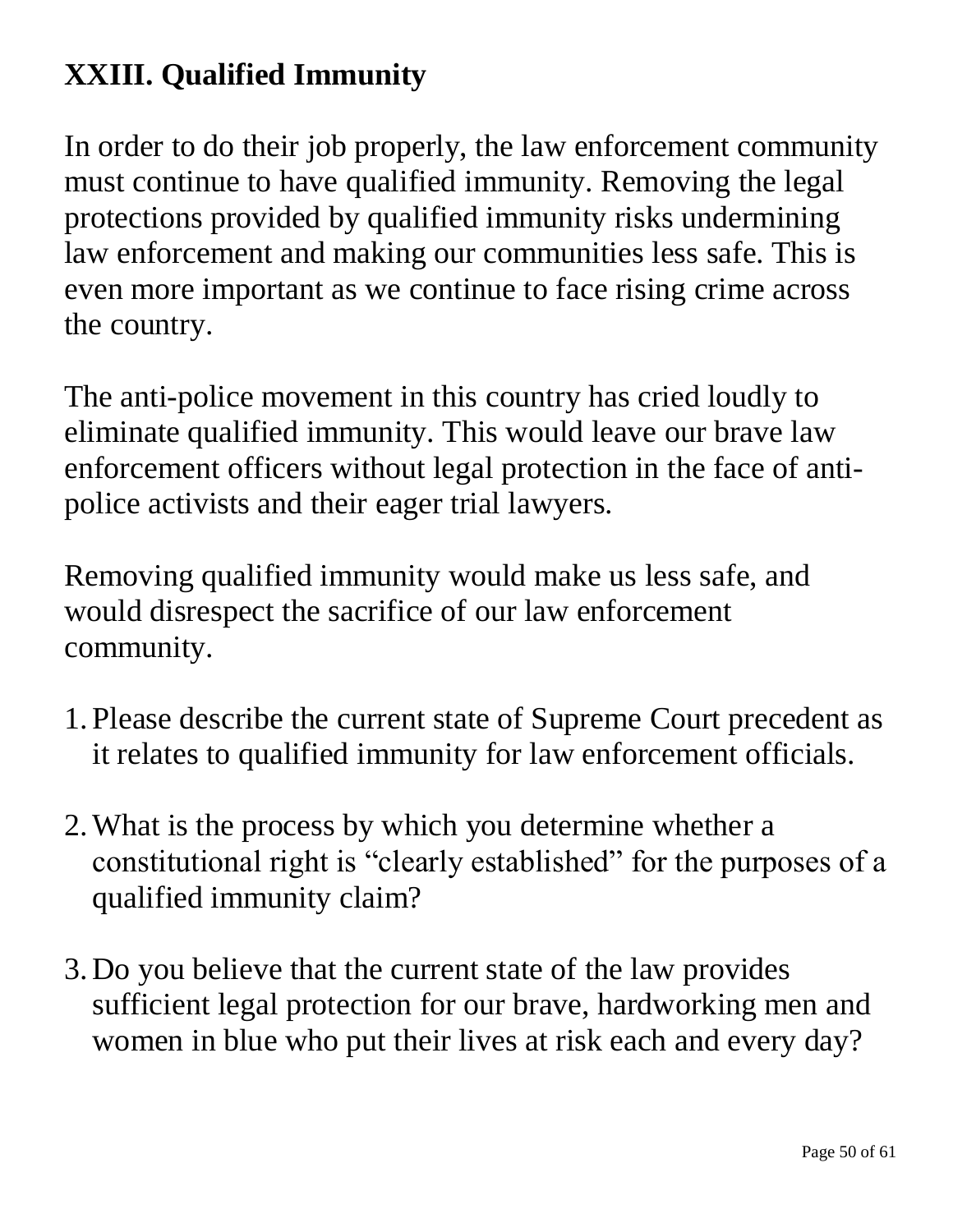- 4.In how many district court cases did you grant qualified immunity to law enforcement officials? In how many district court cases did you deny qualified immunity to law enforcement officials?
- 5. Of your district court rulings on qualified immunity, how many were reversed at the appellate level?

### **XXIV. Freedom of Religion**

Religious liberty and free exercise of religion are foundational to the United States. Many of those who immigrated to America in our earliest days came to this country so they could freely practice their faith.

Despite this foundational commitment to free exercise of religion, there are those who would force people of deeply held religious beliefs to violate their conscience. It is important that we have a justice on the court who will respect our religious liberties, and who will defend the First Amendment.

- 1. Does the First Amendment serve as a restraint solely on government endorsement of religion, or does it affirmatively protect the religious practice and belief of Americans of faith?
- 2.What is your understanding of the current jurisprudence of cases related to the ministerial exemption for employees of religious institutions? What level of protection is currently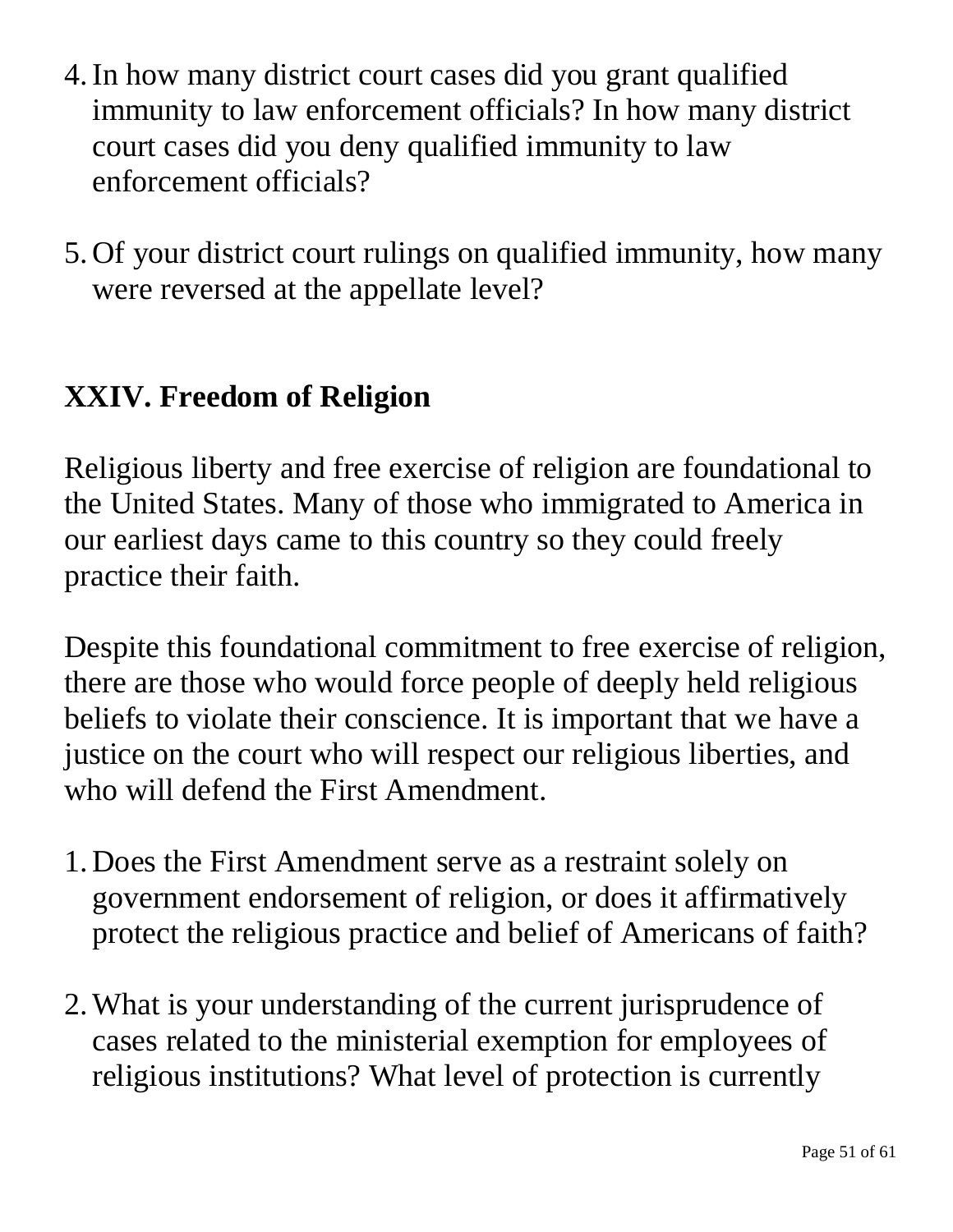afforded to religious entities to employ those who best represent their values?

- 3.What was holding of *Fulton v. City of Philadelphia*?
- 4. Do you believe that *Fulton* was correctly decided? Why or why not?
- 5.What does *Fulton* mean for free exercise of religion and the ability of religious-affiliated organizations to practice their deeply held religious beliefs? How will you apply this case if you are confirmed and confronted with a case involving free exercise of religion?

#### **XXV. Sanctuary Cities and Immigration Enforcement**

In recent years, state and local jurisdictions across the country have embraced dangerous policies where they will refuse to cooperate with federal officials to enforce our immigration laws. By declining to comply with a detainer request, or even communicate with federal immigration authorities, these sanctuary city policies represent a threat to our communities.

The Trump Administration attempted to put a stop to this by withholding certain grants from state and local governments that enacted sanctuary city policies.

I have introduced two pieces of legislation to stop sanctuary city policies, the Justice for Victims of Sanctuary Cities Act and the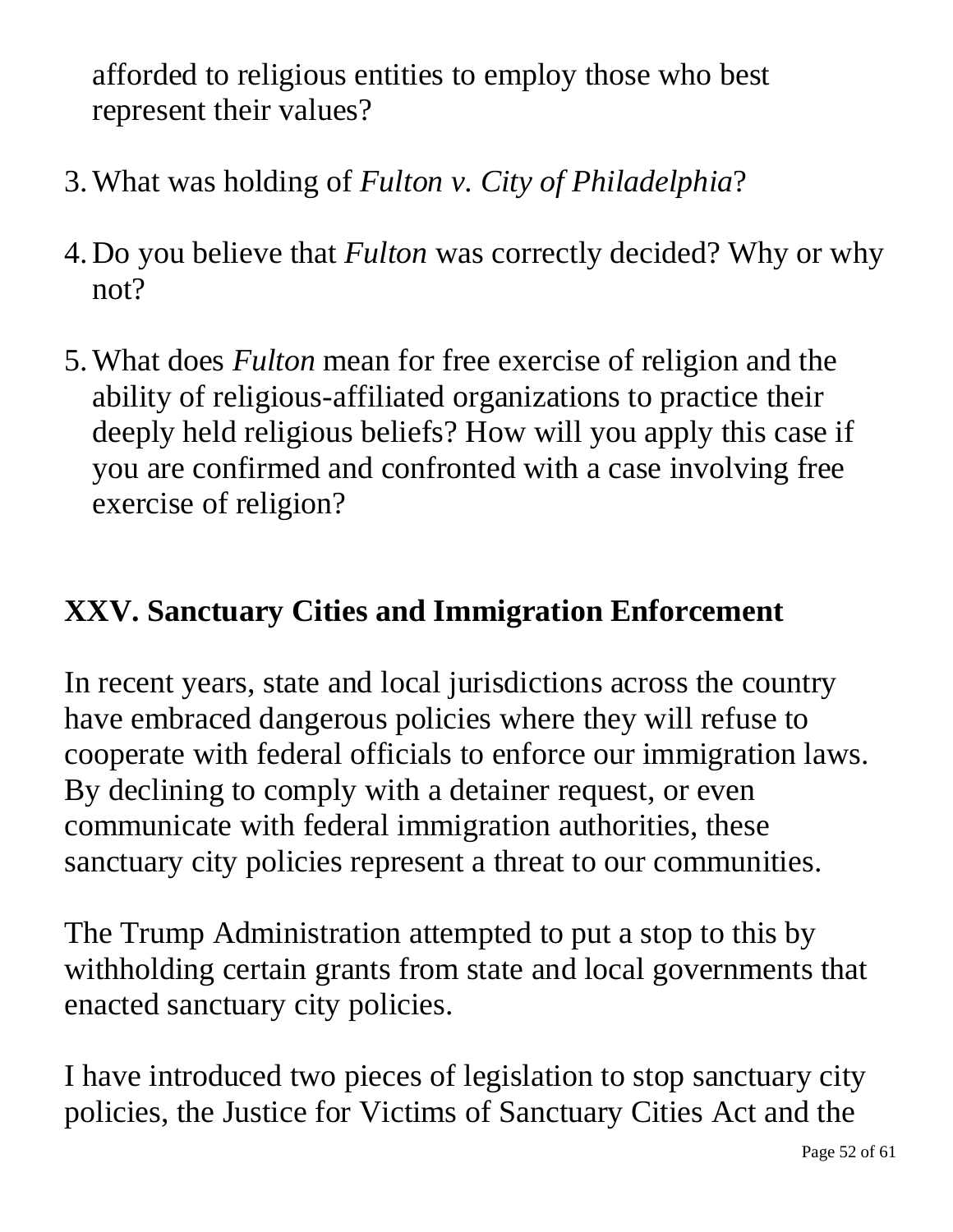Immigration Detainer Enforcement Act.

I feel strongly that those who choose to ignore federal immigration law are placing our communities in danger.

- 1. Does the Constitution place authority for immigration policy with the federal government or the States?
- 2.Can state and local governments to defy federal immigration law? Why or why not?
- 3.When does a condition placed on federal grant funding trigger the anti-commandeering doctrine?
- 4.What is the extent of executive authority to set immigration policy in the absence of explicit congressional authorization?
- 5.To what extent may the executive branch broadly limit the enforcement of immigration law, such as de-prioritizing certain individuals for removal?
- 6.Is it permissible for the executive branch to issue parole to broad populations? How does a grant of parole for broad populations comply with the statute's requirement that parole only be available on a case-by-case basis?
- 7. Under current precedent, how long may the federal government detain an individual who is eligible for removal, but whose home country refuses to accept them? Is their continued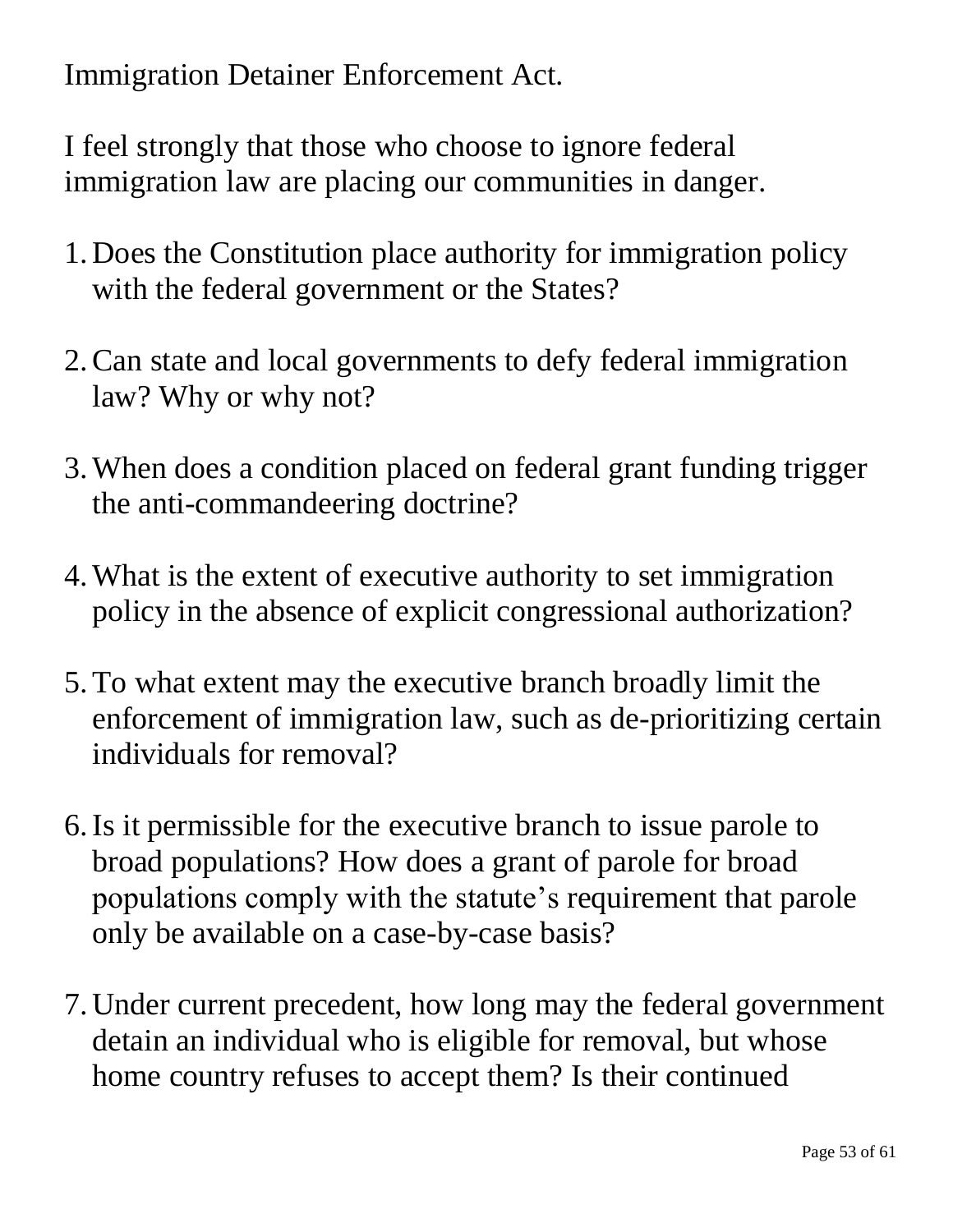detention better characterized as a due process violation or an enforcement of immigration law?

#### **XXVI. Dark Money**

Judge Jackson have you ever had any interaction with the following groups or entities? If you so, please fully detail your involvement or interaction with said entity.

- a)Arabella Advisors
- b)Tides Foundation
- c)1630 Fund
- d)North Foundation
- e)People for the American Way
- f) Unrig the Courts
- g)51 for 51
- h)Demos Action
- i) Take Back the Court
- j) Demand Justice
- k)Indivisible
- l) People's Parity Project
- m) Stand Up America
- n)Just Democracy Coalition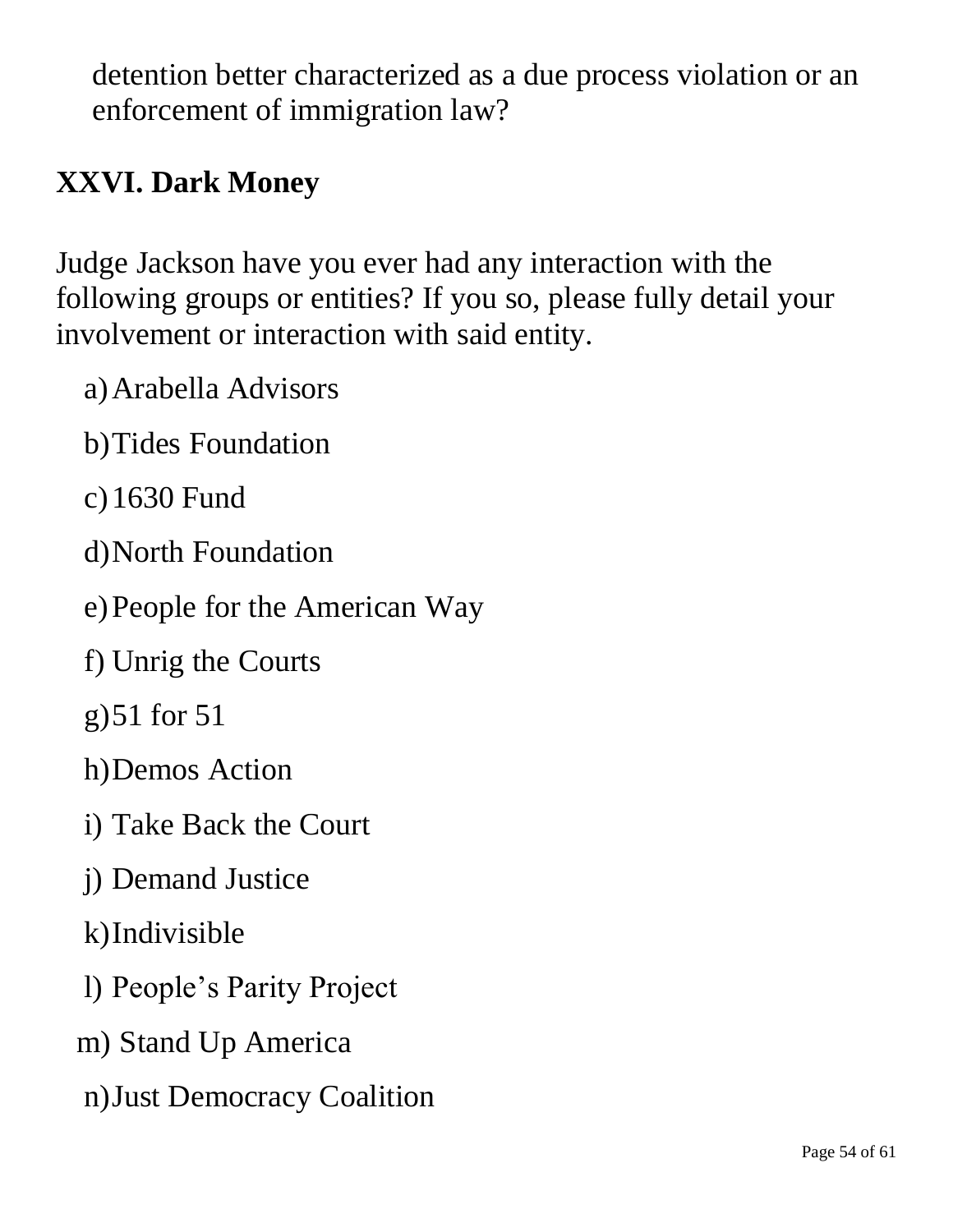### **XXVII. Patent Eligibility**

- 1.Throughout the past decade, the Supreme Court has repeatedly waded into the area of patent eligibility, producing a series of opinions in cases that have only muddled the standards for what is patent eligible. The current state of eligibility jurisprudence is in abysmal shambles. What are your thoughts on the Supreme Court's patent eligibility jurisprudence?
- 2. How would you apply current patent eligibility jurisprudence to the following hypotheticals. Please avoid giving non-answers and actually analyze these hypotheticals.
	- a. *ABC Pharmaceutical Company* develops a method of optimizing dosages of a substance that has beneficial effects on preventing, treating or curing a disease or condition for individual patients, using conventional technology but a newly-discovered correlation between administered medicinal agents and bodily chemicals or metabolites. Should this invention be patent eligible?
	- b.*FinServCo* develops a valuable proprietary trading strategy that demonstrably increases their profits derived from trading commodities. The strategy involves a new application of statistical methods, combined with predictions about how trading markets behave that are derived from insights into human psychology. Should *FinServCo's* business method standing alone be eligible? What about the business method as practically applied on a computer?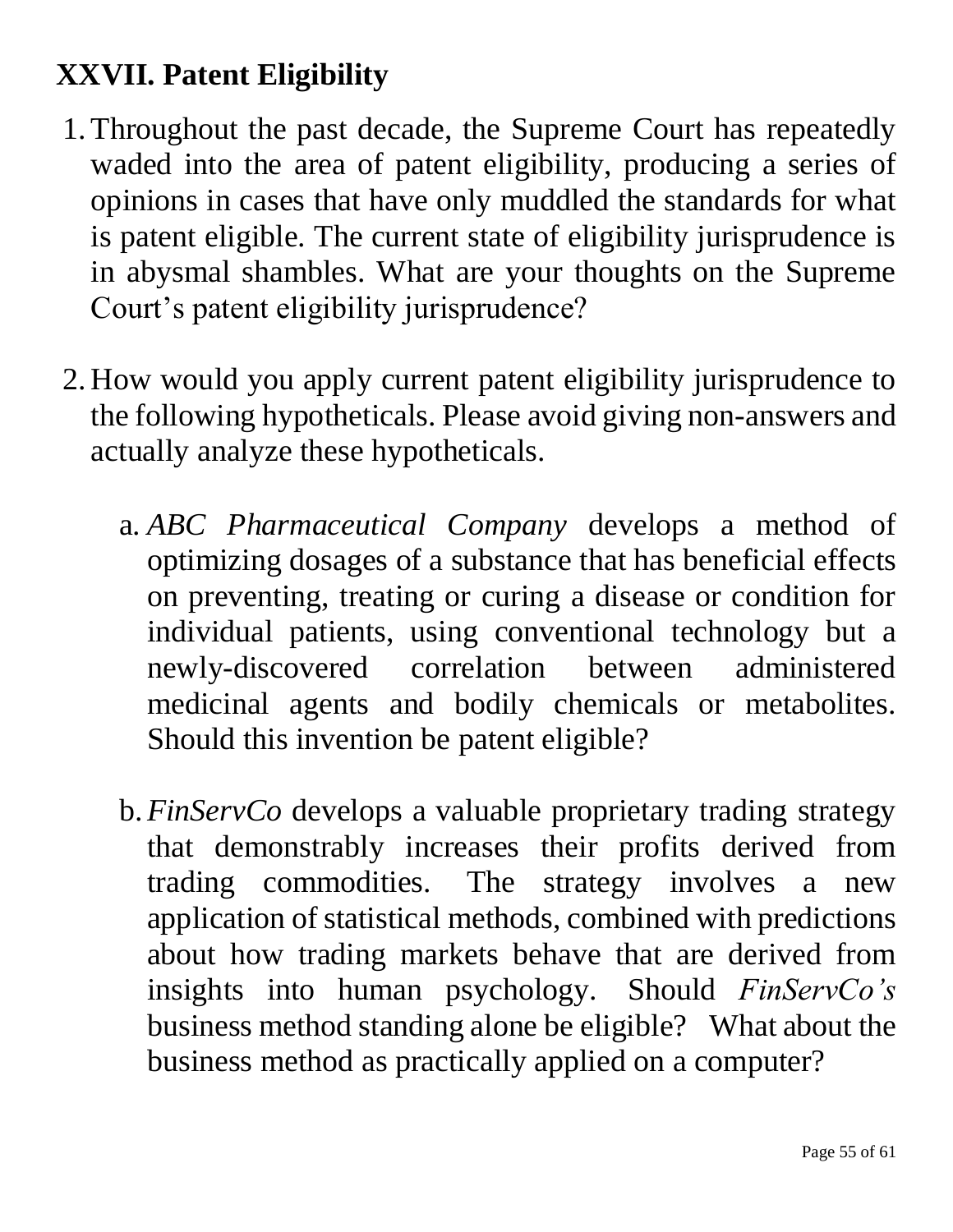- c. *HumanGenetics* Company wants to patent a human gene or human gene fragment as it exists in the human body. Should that be patent eligible? What if *HumanGenetics* Company wants to patent a human gene or fragment that contains sequence alterations provided by an engineering process initiated by humans that do not otherwise exist in nature? What if the engineered alterations were only at the end of the human gene or fragment and merely removed one or more contiguous elements?
- d.*BetterThanTesla ElectricCo* develops a system for billing customers for charging electric cars. The system employs conventional charging technology and conventional computing technology, but there was no previous system combining computerized billing with electric car charging. Should *BetterThanTesla'*s billing system for charging be patent eligible standing alone? What about when it explicitly claims charging hardware?
- e. *Natural Laws and Substances, Inc.* specializes in isolating natural substances and providing them as products to consumers. Should the isolation of a naturally occurring substance other than a human gene be patent eligible? What about if the substance is purified or combined with other substances to produce an effect that none of the constituents provide alone or in lesser combinations?
- f. A business methods company, *FinancialServices Troll,* specializes in taking conventional legal transaction methods or systems and implementing them through a computer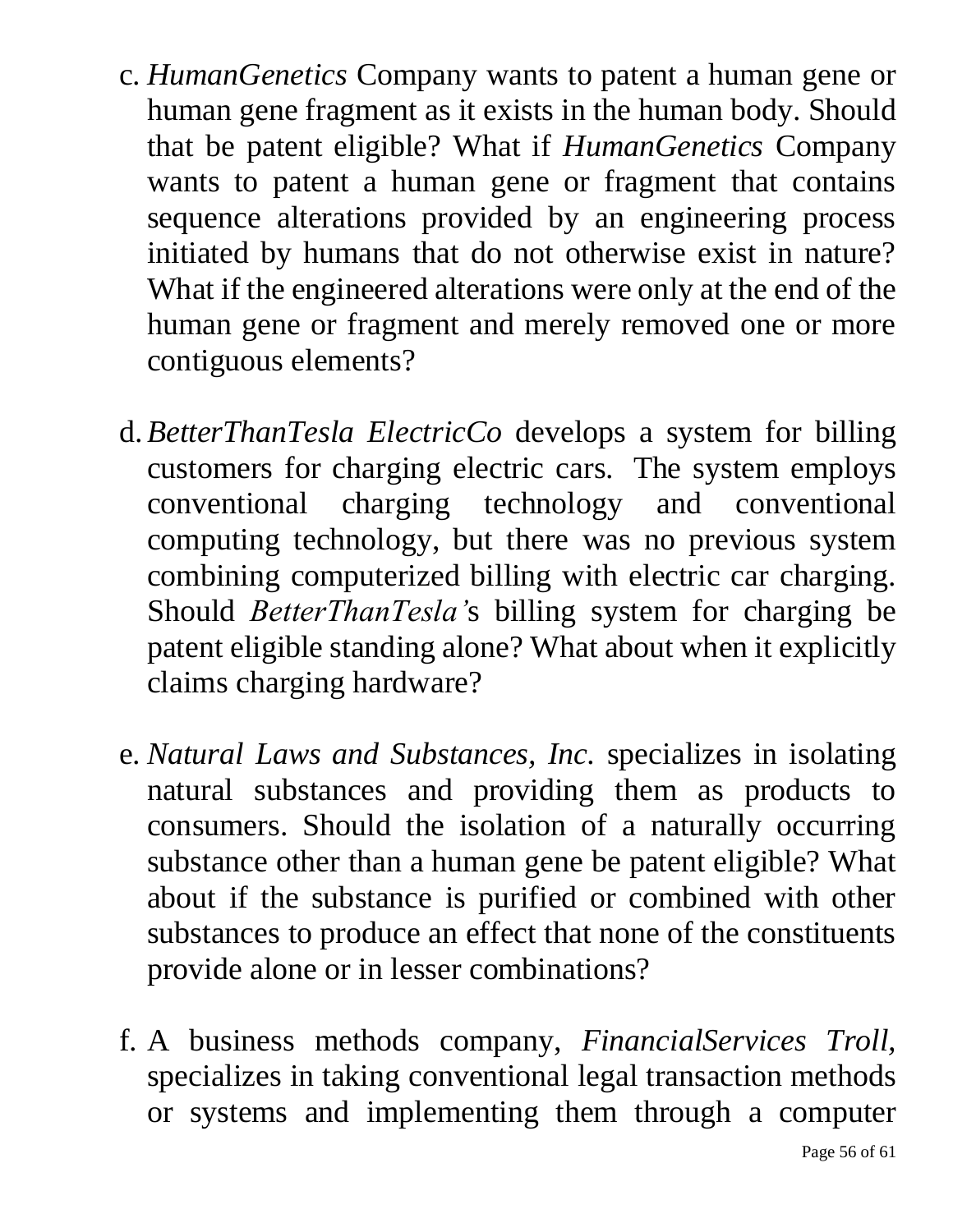process or artificial intelligence. Should such implementations be patent eligible? What if the implemented method actually improves the expected result by, for example, making the methods faster, but doesn't improve the functioning of the computer itself? If the computer or artificial intelligence implemented system does actually improve the expected result, what if it doesn't have any other meaningful limitations?

- g.*BioTechCo* discovers a previously unknown relationship between a genetic mutation and a disease state. No suggestion of such a relationship existed in the prior art. Should *BioTechCo* be able to patent the gene sequence corresponding to the mutation? What about the correlation between the mutation and the disease state standing alone? But, what if *BioTech Co* invents a new, novel, and nonobvious method of diagnosing the disease state by means of testing for the gene sequence and the method requires at least one step that involves the manipulation and transformation of physical subject matter using techniques and equipment? Should that be patent eligible?
- h. Assuming *BioTechCo's* diagnostic test is patent eligible, should there exist provisions in law that prohibit an assertion of infringement against patients receiving the diagnostic test? In other words, should there be a testing exemption for the patient health and benefit? If there is such an exemption, what are its limits?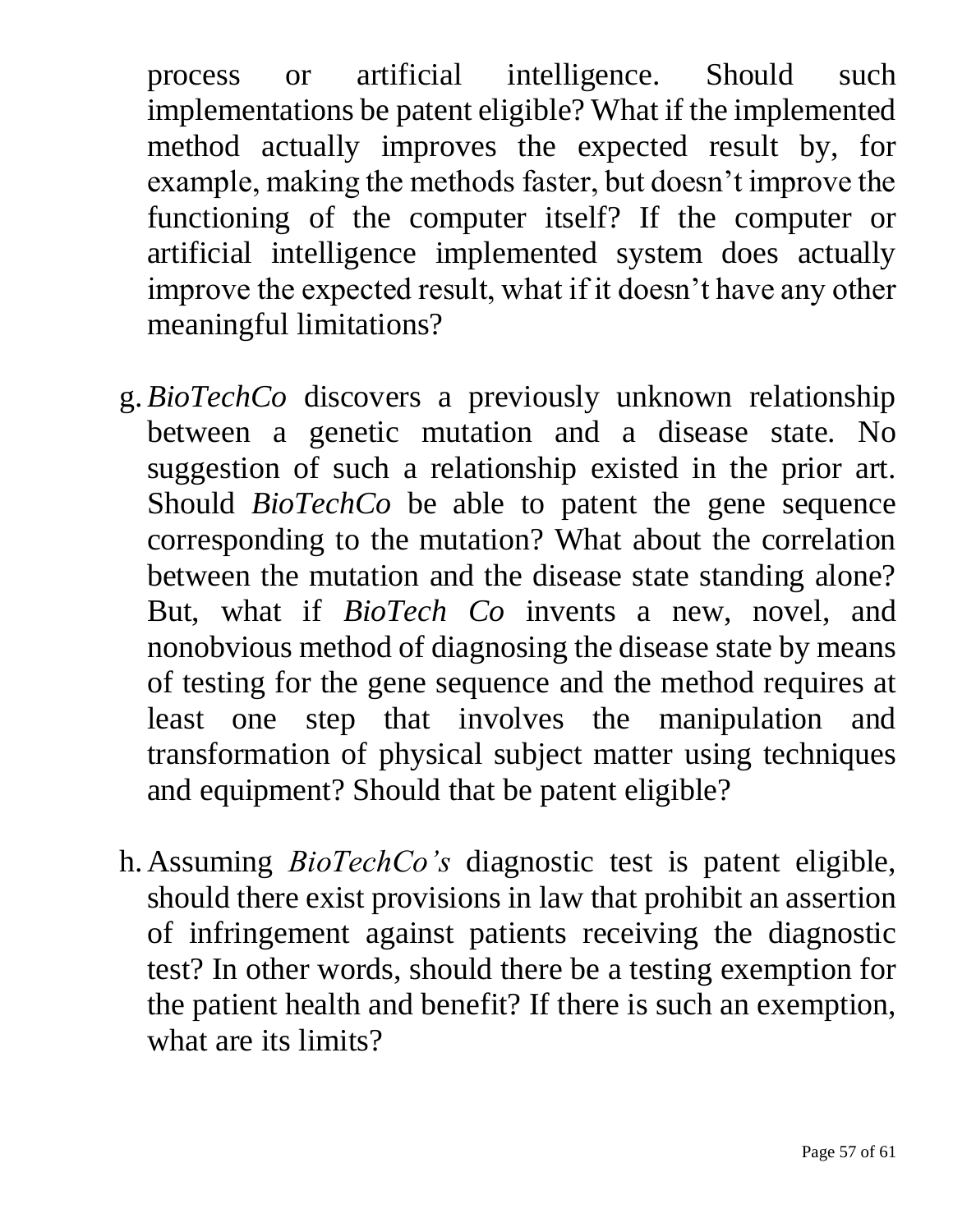- i. *Hantson Pharmaceuticals* develops a new chemical entity as a composition of matter that proves effective in treating TrulyTerribleDisease. Should this new chemical entity be patent eligible?
- j. *Stoll Laboratories* discovers that superconducting materials superconduct at much higher temperatures when in microgravity. The materials are standard superconducting materials that superconduct at lower temperatures at surface gravity. Should *Stoll Labs* be able to patent the natural law that superconductive materials in space have higher superconductive temperatures? What about the space applications of superconductivity that benefit from this effect?
- 3.Based on the previous hypotheticals, do you believe the current jurisprudence provides the clarity and consistency needed to incentivize innovation? How would you apply the Supreme Court's ineligibility tests—laws of nature, natural phenomena, and abstract ideas—to cases before you?

#### **XXVIII. Patent Venue**

1.In some judicial districts, plaintiffs are allowed to request that their case be heard within a particular division of that district. When the requested division has only one judge, these litigants are effectively able to select the judge who will hear their case. In some instances, this ability to select a specific judge appears to have led to individual judges engaging in inappropriate conduct to attract certain types of cases or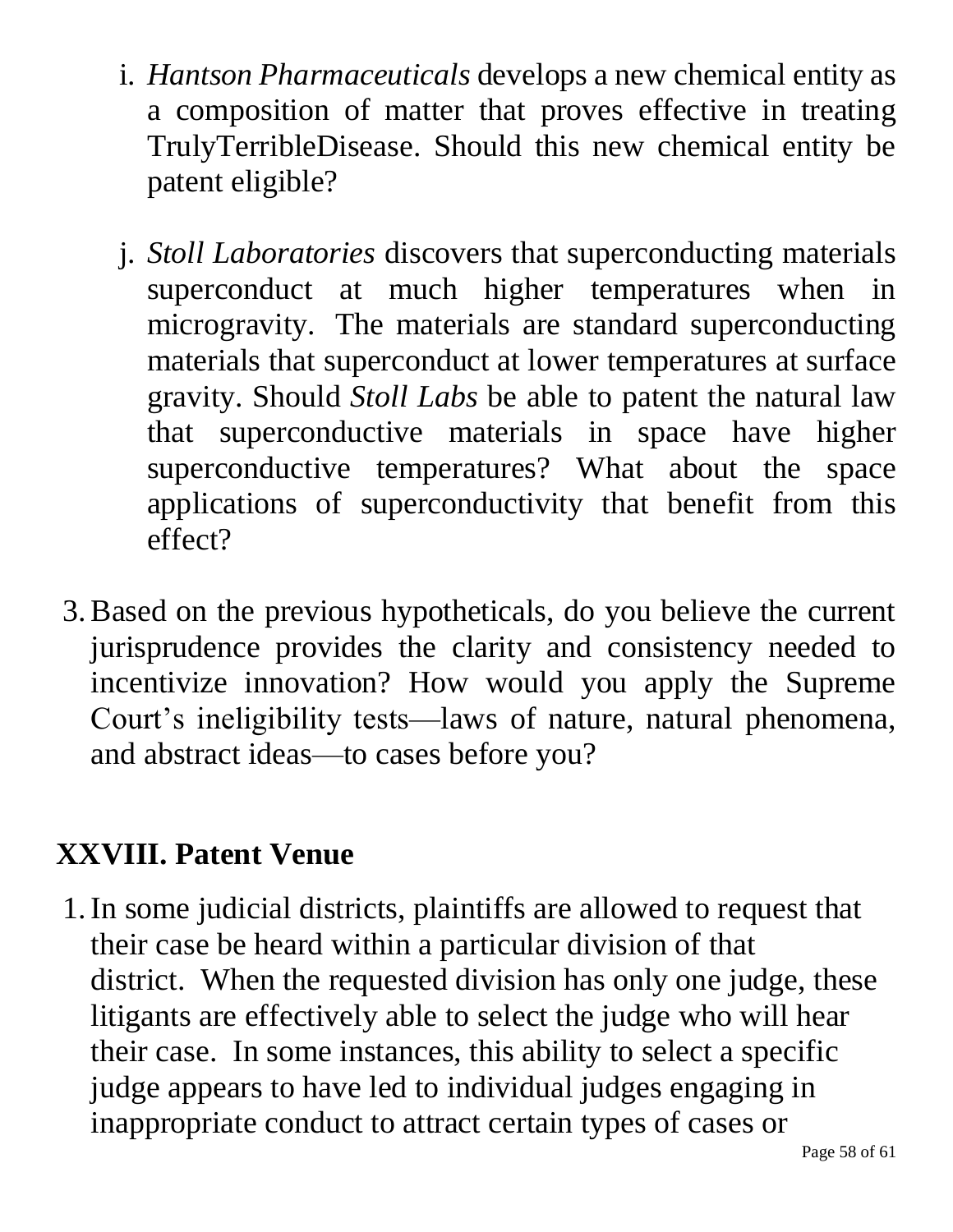litigants. I have expressed concerns about the fact that nearly one quarter of all patent cases filed in the U.S. are assigned to just one of the more than 600 district court judges in the country.

- a. Do you see "judge shopping" and "forum shopping" as a problem in litigation?
- b.If so, do you believe that district court judges have a responsibility not to encourage such conduct?
- c. Do you think it is *ever* appropriate for judges to engage in "forum selling" by proactively taking steps to attract a particular type of case or litigant?
- d.If so, please explain your reasoning. If not, do you commit not to engage in such conduct?
- 2.In just three years, the Court of Appeals for the Federal Circuit has granted no fewer than 19 mandamus petitions ordering a particular sitting district court judge to transfer cases to a different judicial district. The need for the Federal Circuit to intervene using this extraordinary remedy so many times in such a short period of time gives me grave concerns.
	- a. What should be done if a judge continues to flaunt binding case law despite numerous mandamus orders?
	- b. Do you believe that some corrective measure beyond intervention by an appellate court is appropriate in such a circumstance?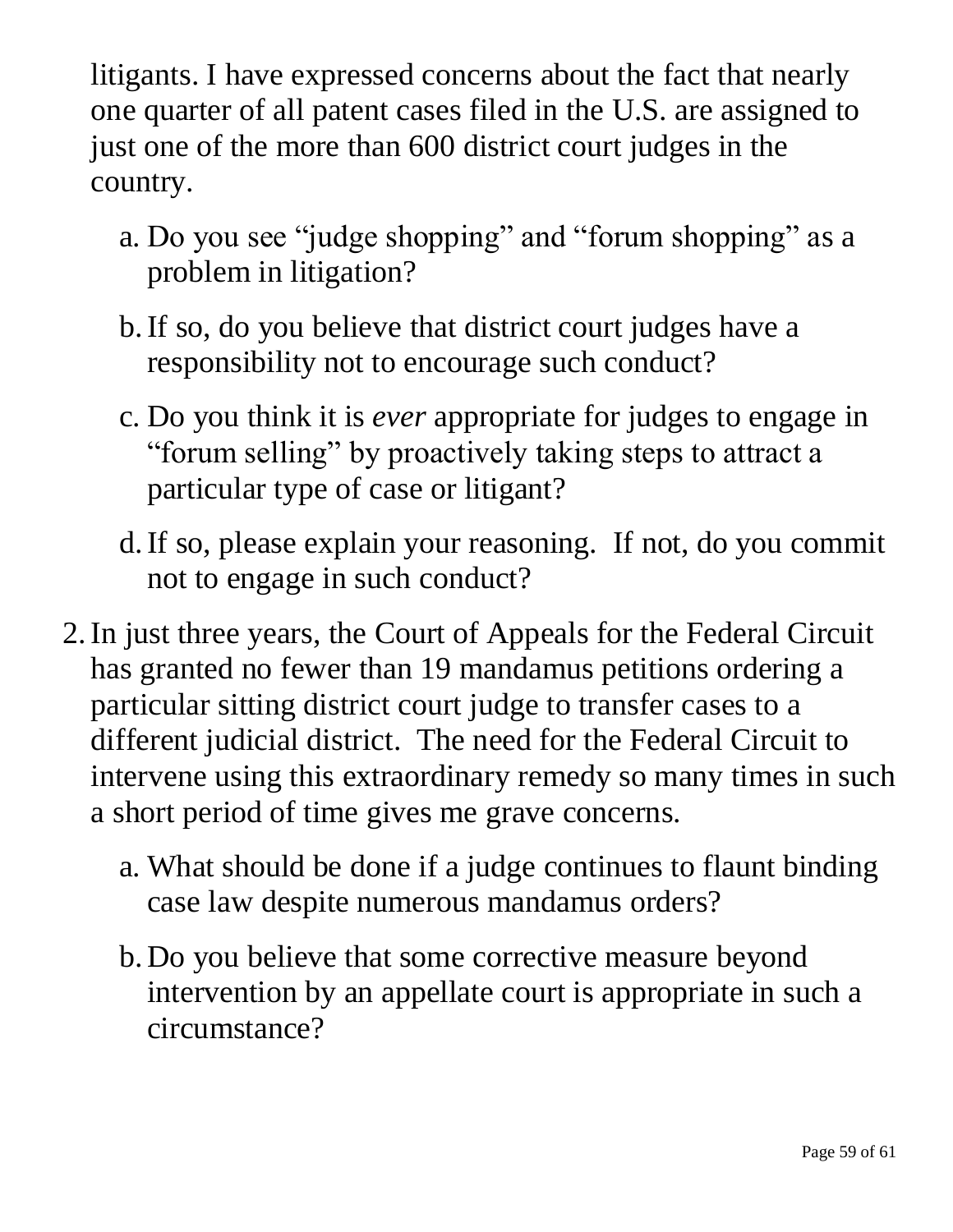- 3.When a particular type of litigation is overwhelmingly concentrated in just one or two of the nation's 94 judicial districts, does this undermine the perception of fairness and of the judiciary's evenhanded administration of justice?
	- a. If litigation does become concentrated in one district in this way, is it appropriate to inquire whether procedures or rules adopted in that district have biased the administration of justice and encouraged forum shopping?
	- b.To prevent the possibility of judge-shopping by allowing patent litigants to select a single-judge division in which their case will be heard, would you support a local rule that requires all patent cases to be assigned randomly to judges across the district, regardless of which division the judge sits in?
- 4.Mandamus is an extraordinary remedy that the court of appeals invokes against a district court only when the petitioner has a clear and indisputable right to relief and the district judge has clearly abused his or her discretion. Nearly every issuance of mandamus may be viewed as a rebuke to the district judge, and repeated issuances of mandamus relief against the same judge on the same issue suggest that the judge is ignoring the law and flouting the court's orders.
	- a. If a single judge is repeatedly reversed on mandamus by a court of appeals on the same issue within a few years' time, how many such reversals do you believe must occur before an inference arises that the judge is behaving in a lawless manner?